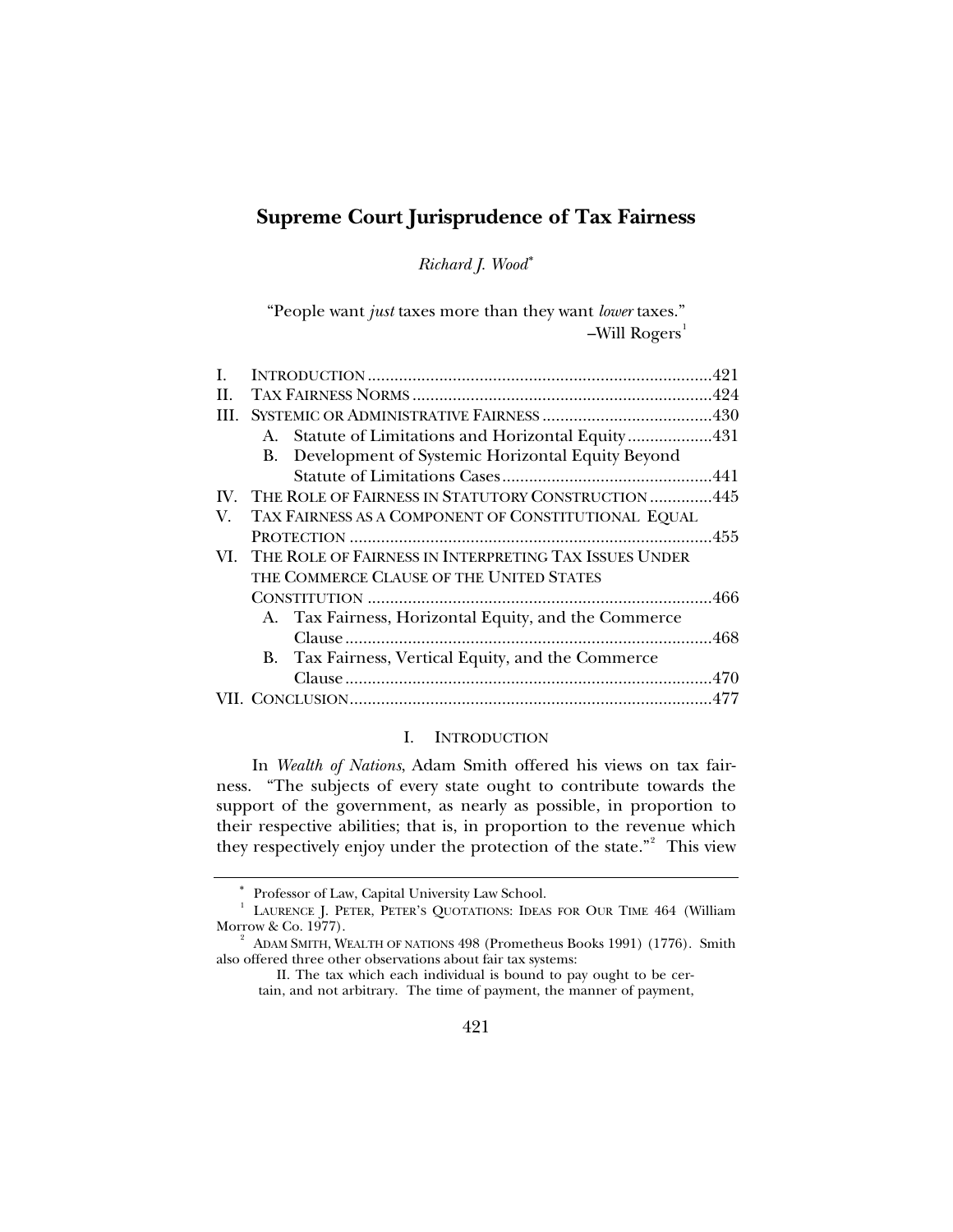that fairness requires a proportional link between tax and taxpayer income is known as the benefit principle.<sup>[3](#page-1-0)</sup> It and other views of tax equity, including the equal sacrifice principle, the standard of living principle, and the ability to pay principle, can be seen as subordinate to a superior tax fairness structure that is comprised of two fairness norms. That structure is known collectively as vertical and horizontal equity.<sup>[4](#page-1-1)</sup> These two tax fairness principles are corollaries of each other:<sup>[5](#page-1-2)</sup>

First, we can postulate a kind of bedrock notion of tax fairness, called *horizontal equity*, which yields the following maxim: *likesituated taxpayers should be taxed the same*. It's hard to disagree with that.

 Now, if some people are like-situated, the rest must be differently situated, and it cannot be correct to say that people who are differently situated (relative to me) should be taxed the same as

 IV. Every tax ought to be so contrived as both to take out and to keep out of the pockets of the people as little as possible, over and above what it brings into the public treasury of the state.

*Id.* at 499.

<span id="page-1-0"></span>3  *See* LIAM MURPHY & THOMAS NAGEL, THE MYTH OF OWNERSHIP: TAXES AND JUSTICE 16 (Oxford Univ. Press 2002). The benefit principle reflects the view "[t]hat fairness in taxation requires that taxpayers contribute in proportion to the benefit they derive from government." *Id.* Murphy and Nagel think that this view should be rejected along with other pre-distributive concepts of fairness including horizontal and vertical justice. "The benefit principle, however, cannot be saved from incoherence . . . . It is inconsistent with every significant theory of social and economic justice." *Id.* at 19. *See also* Leo P. Martinez, *"To Lay and Collect Taxes": The Constitutional Case For Progressive Taxation*, 18 YALE L. & POL'Y REV. 111, 123 (1999) ("Benefit theory is divided into two arguments, 'property benefits' and 'income-equalsbenefit.'"). Although he predates Murphy and Nagel, Professor Martinez's discussion of these two ways of looking at benefit theory help explain the distributive justice concerns raised by Murphy and Nagel. According to Professor Martinez, "[t]he 'property benefits' argument suggests that, although personal benefits are roughly uniform, the amount of property benefits rises with the amount of property owned. . . . The 'income-equals-benefit' argument suggests that personal income is the measure of the 'personal well-being' that the government protects." *Id.* 

<span id="page-1-1"></span> *See* MURPHY & NAGEL, *supra* note 3, at 13 ("Everyone agrees that taxation should treat taxpayers equitably, but they don't agree on what counts as equitable treatment. It is standard practice in addressing the question to distinguish between vertical and horizontal equity. According to this conception, vertical equity is what fairness demands in the tax treatment of people at different levels of income . . . ,and horizontal equity is what fairness demands in the treatment of people at the same levels.").

<span id="page-1-2"></span> *See* JOSEPH M. DODGE ET AL., FEDERAL INCOME TAX: DOCTRINE, STRUCTURE, AND POLICY 120–27 (3d ed. 2004).

the quantity to be paid, ought all to be clear and plain to the contributor, and to every other person. . . .

III. Every tax ought to be levied at the time, or in the manner, in which it is most likely to be convenient for the contributor to pay it. . . .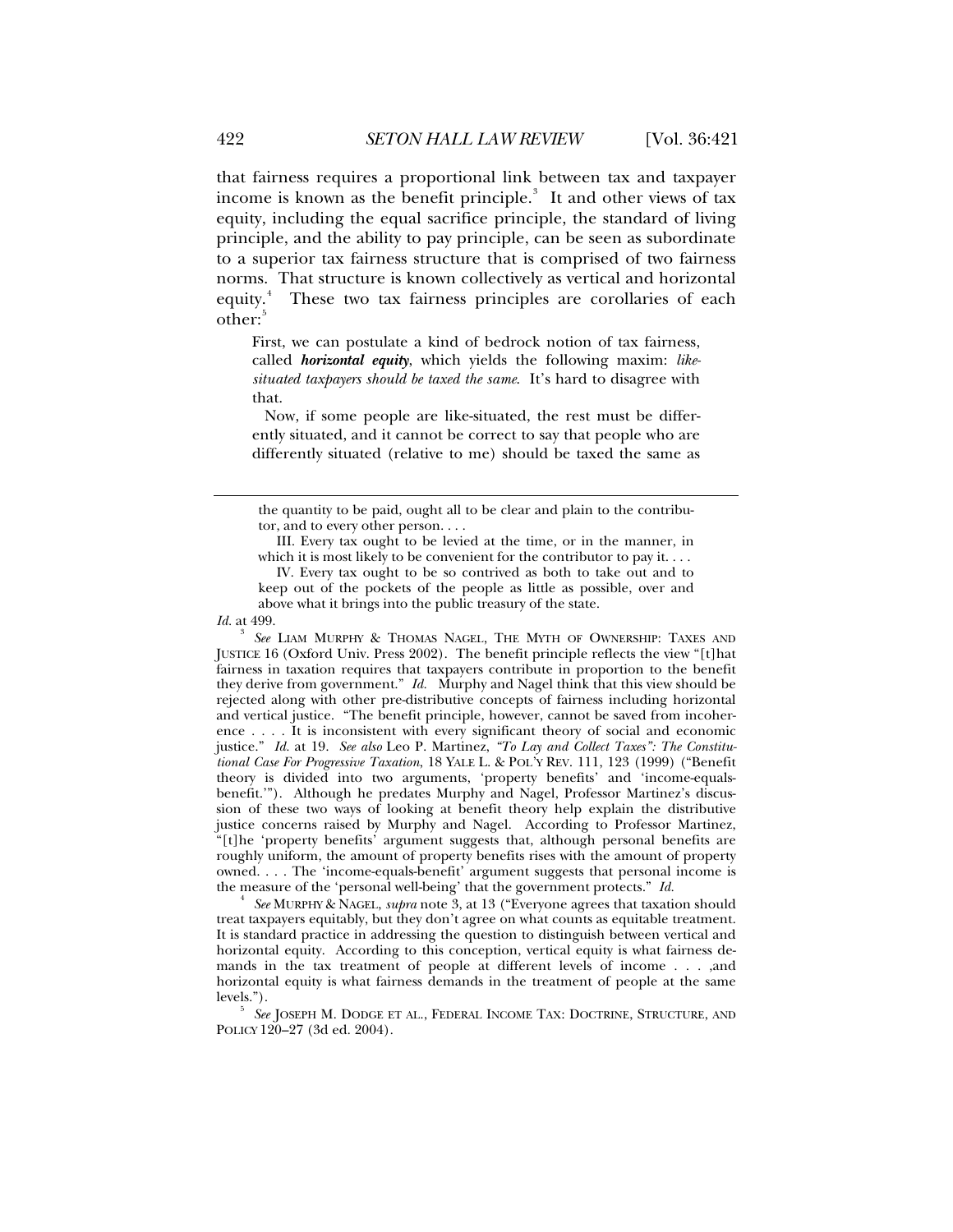me. Rather, *differently situated people should be taxed differently*. This maxim is known as *vertical equity*. [6](#page-2-0)

These two norms, horizontal and vertical equity, stated as one principle with two important divisions, have long been used to evalu-ate the fairness of tax legislation.<sup>[7](#page-2-1)</sup> Most published work on tax fairness has focused on these two norms and the four views of tax justice in the political (legislative) context rather than the judicial. $8\,$  $8\,$  My concern is that the tax structure of horizontal and vertical equity, within which the principles mentioned above and others may compete for acceptance, ought to be reflected in the United States Supreme Court's tax decisions.

My thesis is that the Court uses systemic, but not substantive, tax fairness norms to classify taxpayers as similarly situated to each other and the government. Further, a trend is developing in the Court's Commerce Clause and tax fairness jurisprudence: the Court has become more willing to consider distributive justice principles in the context of vertical tax equity. My research shows that the Court has refined horizontal equity into what I call systemic and substantive branches. Furthermore, the Court's use of vertical equity suggests a starting point for future application of distributive justice principles in Supreme Court tax fairness jurisprudence.

I have organized this Article by focusing on three areas in which the Court has used tax fairness norms in resolving tax disputes: tax administration, statutory construction, and state taxation tested against the Equal Protection and Commerce Clauses of the United States Constitution. In reviewing the materials,<sup>[9](#page-2-3)</sup> I found that the

Some decisions in which the Court used the word "fairness" in connection with a tax dispute were rejected and not included in my analysis. This exclusion of cases

 $\frac{6}{7}$  *Id.* at 122.

<span id="page-2-1"></span><span id="page-2-0"></span>Martinez, *supra* note 3, at 116 ("[C]rafting a system of taxation that results in a fair distribution has proven to be a daunting task. In their attempt to achieve a fair distribution of the tax burden, tax policy-makers rely on two crude principles: horizontal equity and vertical equity.").

<span id="page-2-2"></span>*See* Kenseth v. Comm'r, 259 F.3d 881, 885 (7th Cir. 2001) (characterizing "equity in taxation [as] being a political rather than a jural concept"). 9

<span id="page-2-3"></span>To determine the scope, extent, and manner of use of tax fairness norms, I searched for decisions of the United States Supreme Court in which the Court employed fairness principles in resolving tax controversies. The process I used was a simple word search in a commercial Supreme Court database. I looked for cases in which the term "tax" was linked to terms such as "fairness" or "equity." I then selected those cases that I thought best represented the Court's jurisprudence in applying tax fairness norms. Finally, I compared the Court's use of tax fairness norms to generally accepted legislative tax fairness analysis. In this way I hoped to determine whether the principles used to guide legislation can be seen reflected in the final outcomes of tax controversies at the Supreme Court level.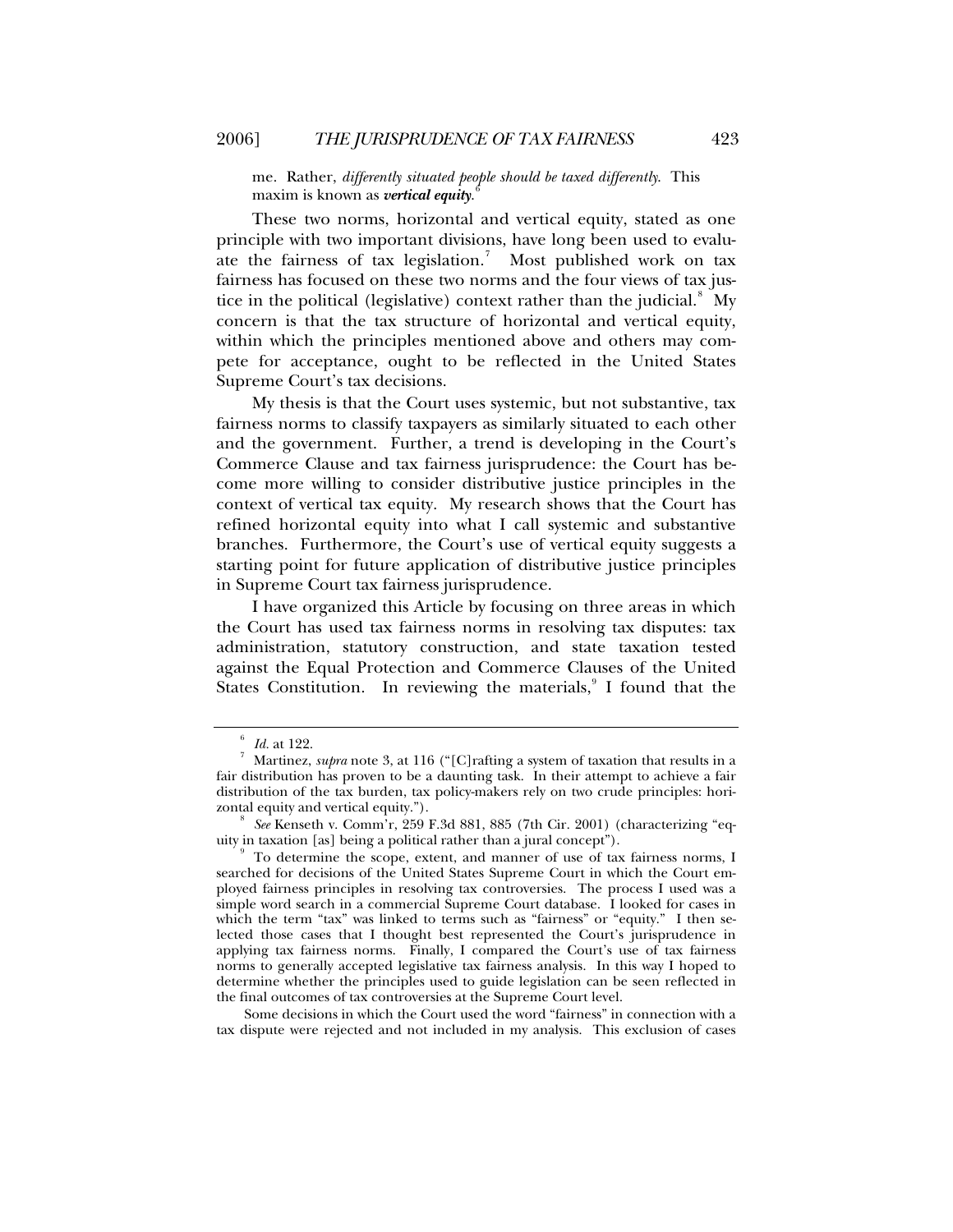<span id="page-3-0"></span>Court employs both vertical and horizontal equity norms as well as subordinate equity principles such as the benefit principle and the ability to pay principle in resolving tax disputes. I start by explaining the tax fairness norms observed in the cases reviewed. I then show how the least controversial norm, horizontal equity, was developed early by the Court and expanded over time. I next show that the Court divided horizontal equity into two branches. One branch, systemic horizontal equity, evaluates similarity without resort to content. In other words, the Court does not consider ability to pay measured by income, wealth, or consumption when using this branch of horizontal equity. Instead, analysis under systemic horizontal equity is concerned primarily with consistency and, to a lesser degree, regularity and certainty of application. The second branch of horizontal equity, substantive horizontal equity, uses ability to pay as the primary criterion for grouping similarly situated taxpayers. The evolution of vertical tax equity and the related points of the benefit principle and the ability to pay principle are also addressed in this Article.

## II. TAX FAIRNESS NORMS

The literature on tax fairness discusses two structural methods for analyzing the fairness of federal income tax questions: equity measured along vertical and horizontal axes. Equity measured horizontally and vertically can be succinctly stated as requiring that similarly situated taxpayers must be treated alike and that differently situated taxpayers must be treated in ways that reflect their differences.

There is very little debate about whether horizontal equity should be considered a tax policy norm.<sup>[10](#page-3-1)</sup> The principle that  $\frac{1}{2}$ larly situated taxpayers should be treated similarly is neither new nor controversial. As is so often true in matters of tax, however, the diffi-

occurred primarily because the Court did not explain what it meant by the fairness terms it used or because the explanation, or implicit but unstated fairness claim, was better or more completely developed in other decisions. From the group of cases that remained I uncovered other cases in which the Court did not use the term "fairness," but did use equity norms in resolving the tax issues presented in the case. Pursuant to this approach I was left with a group of cases that addressed tax fairness issues in three contexts: tax administration, statutory construction, and state taxation tested against the Equal Protection and Commerce Clauses of the U.S. Constitution. These three subgroups are linked by the Court's application of tax fairness princi-

<span id="page-3-1"></span>Richard A. Musgrave, *Equity and the Case for Progressive Taxation*, *in* TAX JUSTICE: THE ONGOING DEBATE 9, 9 (Joseph J. Thorndike & Dennis J. Ventry Jr. eds., 2002) ("The principle of horizontal equity—that people in equal positions should be treated equally—is hardly debatable.").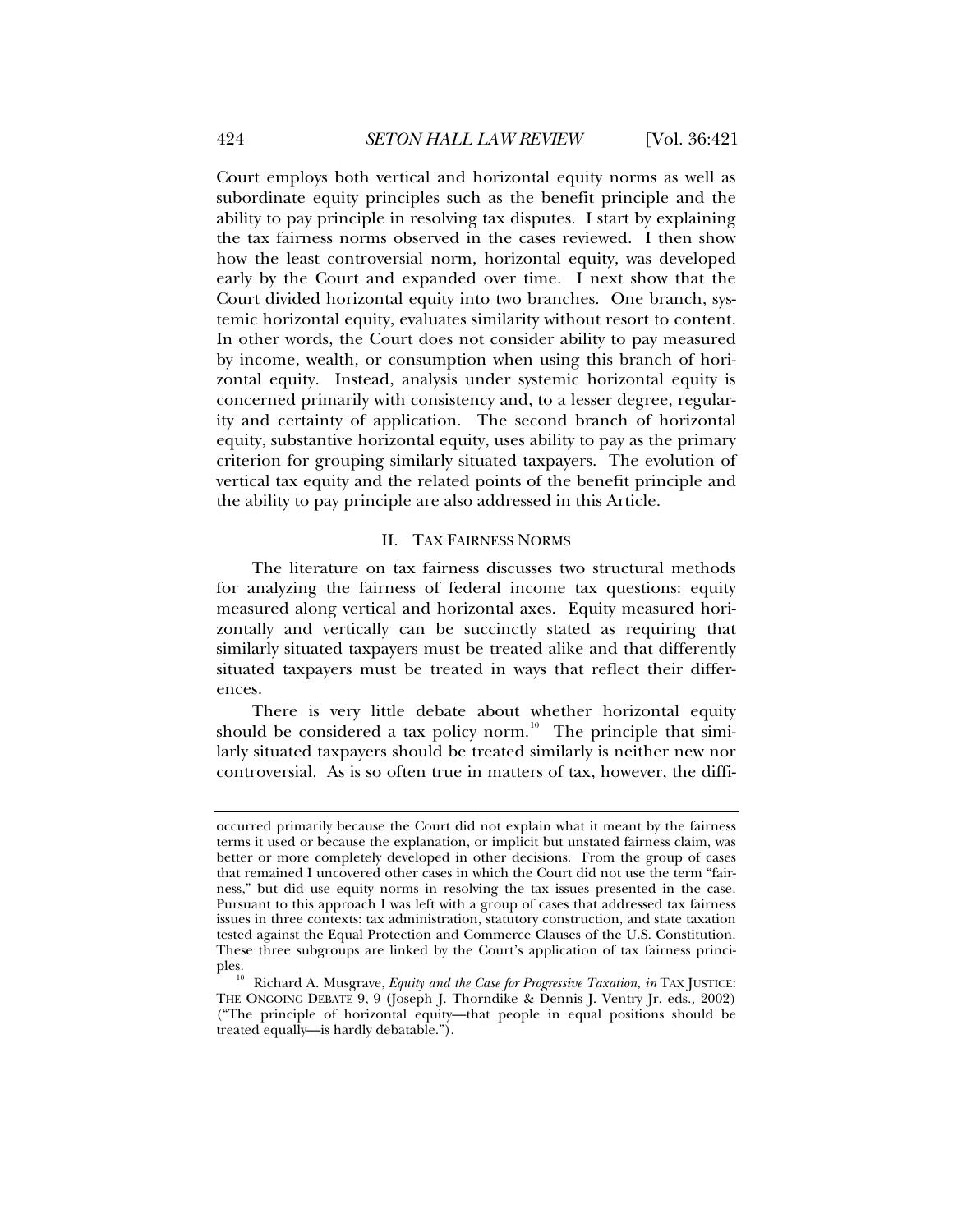culty arises in the application of the norm rather than in its definition. The primary concern centers on the criteria that should be used to determine whether taxpayers are similarly situated. No two taxpayers are exactly alike. Consider for example two wage-earners working side-by-side for exactly the same compensation. Leaving aside personal issues such as marital status or number of dependants and focusing exclusively on work-related issues, the taxpayers may still have significant differences that prevent them from being treated exactly alike. One might incur deductible employment-related expenses such as uniform laundering fees or continuing professional education that the other does not. $11$  The question may then become one of materiality.<sup>[12](#page-4-1)</sup> In other words, are the similarities strong enough in some relevant way to overcome any differences that exist between the taxpayers?

One of the components of horizontal equity is an analysis of the commonalities between taxpayers. This analysis leads to identifying whether these commonalities are material and sufficiently similar to warrant similar treatment. Material and sufficient similarity would both be required. Taxpayers who are alike in material ways may nonetheless have differences in scale that overpower the initial finding of similarity. The taxpayers in the above illustration may be alike in that they both incur employment-related business expenses associated with continued professional education for their identical professional positions. If Taxpayer *A* elects to take her professional classes from a school that charges her \$1,000, while Taxpayer *B* takes the same classes from a school that charges \$10,000, we may need to refine our criteria for similarly situated taxpayers. We may find, for example, that the difference in price reflects an education-related item such as class size, a tangentially related item such as computer study aids, or additional unrelated expenses such as the provision of meals. Presented with these possibilities, we would have to decide whether Taxpayers *A* and *B* should be treated similarly. In other words, we would have to determine whether both would be able to deduct the full cost of their tuition. This, in turn, might depend on whether the differences in cost were due to material factors, such as

<span id="page-4-0"></span>Employment-related expenses of this type are known as employee business expenses and are deductible under I.R.C. § 162 (2000) subject to the limitations of I.R.C. § 67 (2000). *See also* I.R.C. § 62(a)(2) (2000) (reimbursed employee business

<span id="page-4-1"></span><sup>&</sup>lt;sup>12</sup> See DODGE ET AL., *supra* note 5, at 122 ("Once it is acknowledged that not every person is like-situated, it is necessary to come up with a 'difference principle,' a way of telling whether people are alike or different, and, if different, by what degree different  $\dots$ .").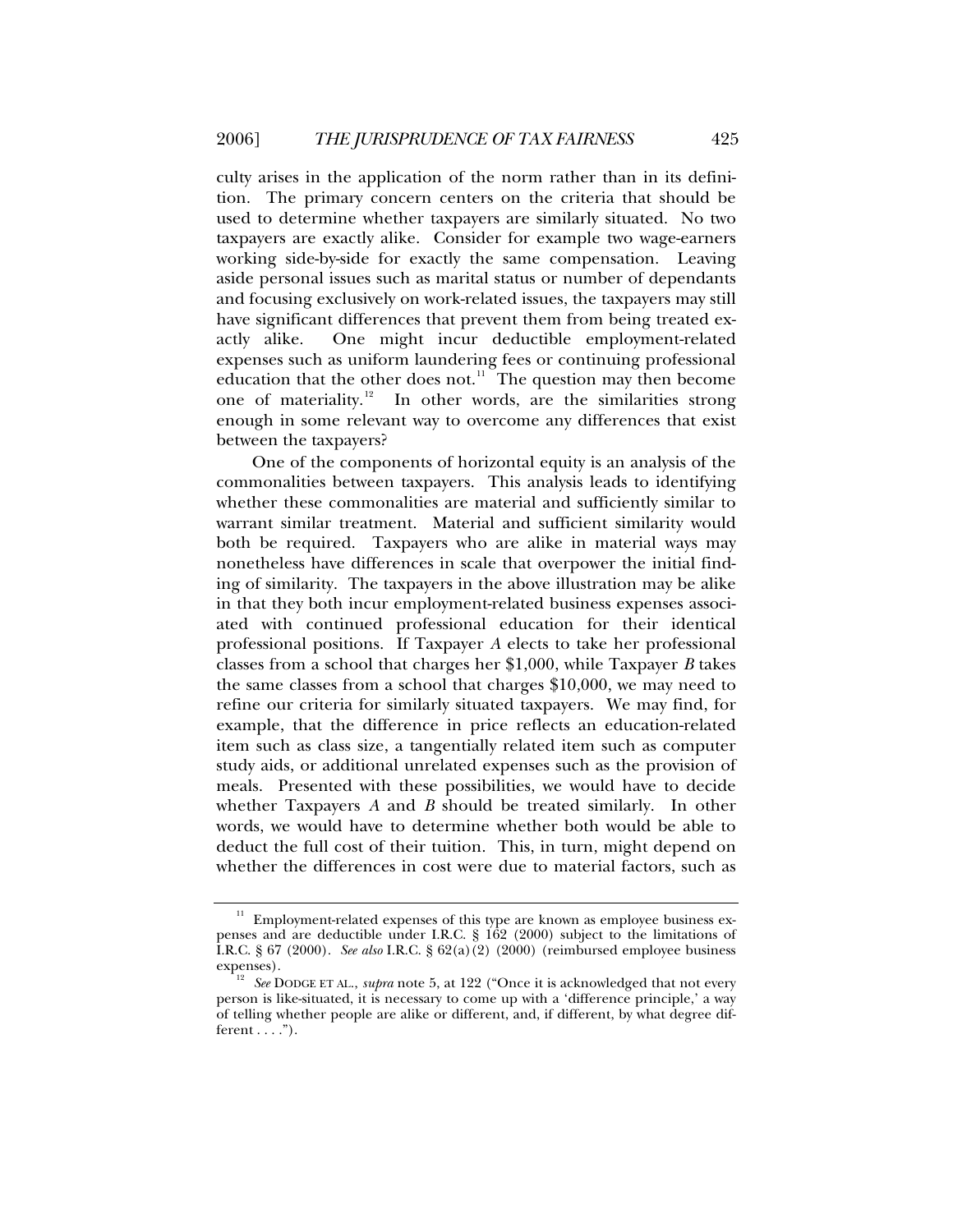class size or information technology, or immaterial factors such as lavishly catered meals.

It may be that there is only one axis for horizontal equity and the distinctions I raise are merely slicing the materiality component into increasingly slimmer sections. It may be, however, that materiality is the first cut and further refinements are on a different axis. Materiality may refer to whether the taxpayer is in a class of taxpayers entitled to a particular treatment, such as those who incur employee business expenses. The magnitude of the benefit or burden imposed on that class, however, may be a separate question that no longer requires consideration of whether the taxpayer is entitled to be treated similarly to other taxpayers, but rather the extent to which the taxpayer benefits or pays within the class of similarly identified taxpayers.

My reading of the cases is that the Court adopts the former view expressed above. I believe that the Court would see the first two distinctions (class size or computer study aids) raised in the employee business expense illustration as further refinements of material differences rather than separate questions measured along another axis. The difference in education expense due to educational costs is likely to be seen as immaterial whereas the difference in expense due to costs unrelated to education is likely to be seen as material. These material differences distinguish taxpayers who are entitled to deduct amounts paid for education and those who are prohibited from deducting amounts paid that are not for education. Accordingly, expenses for meals that were folded into distinctions based upon educational costs would not be permitted under horizontal equity analysis.

The foregoing paints the standard picture of horizontal equity. I would like to further refine the concept by dividing this standard approach into what I will call substantive horizontal equity and systemic horizontal equity. The Court views these two components as distinct and often applies one while declining to apply the other. In the above described illustration, I believe that the Court would not use ability to pay in determining which taxpayers are similarly situated. Rather, the Court would analyze the tax fairness of allowing one taxpayer a deduction for education expenses while denying the same deduction to another by examining consistency, regularity, or certainty of application, and not by examining the taxpayers' ability to pay, consumption, or wealth. In other words, the Court would ask whether any of the taxpayers incurred expenses within a consistently defined boundary called educational expenses. So long as the Commissioner of Internal Revenue was consistent in applying a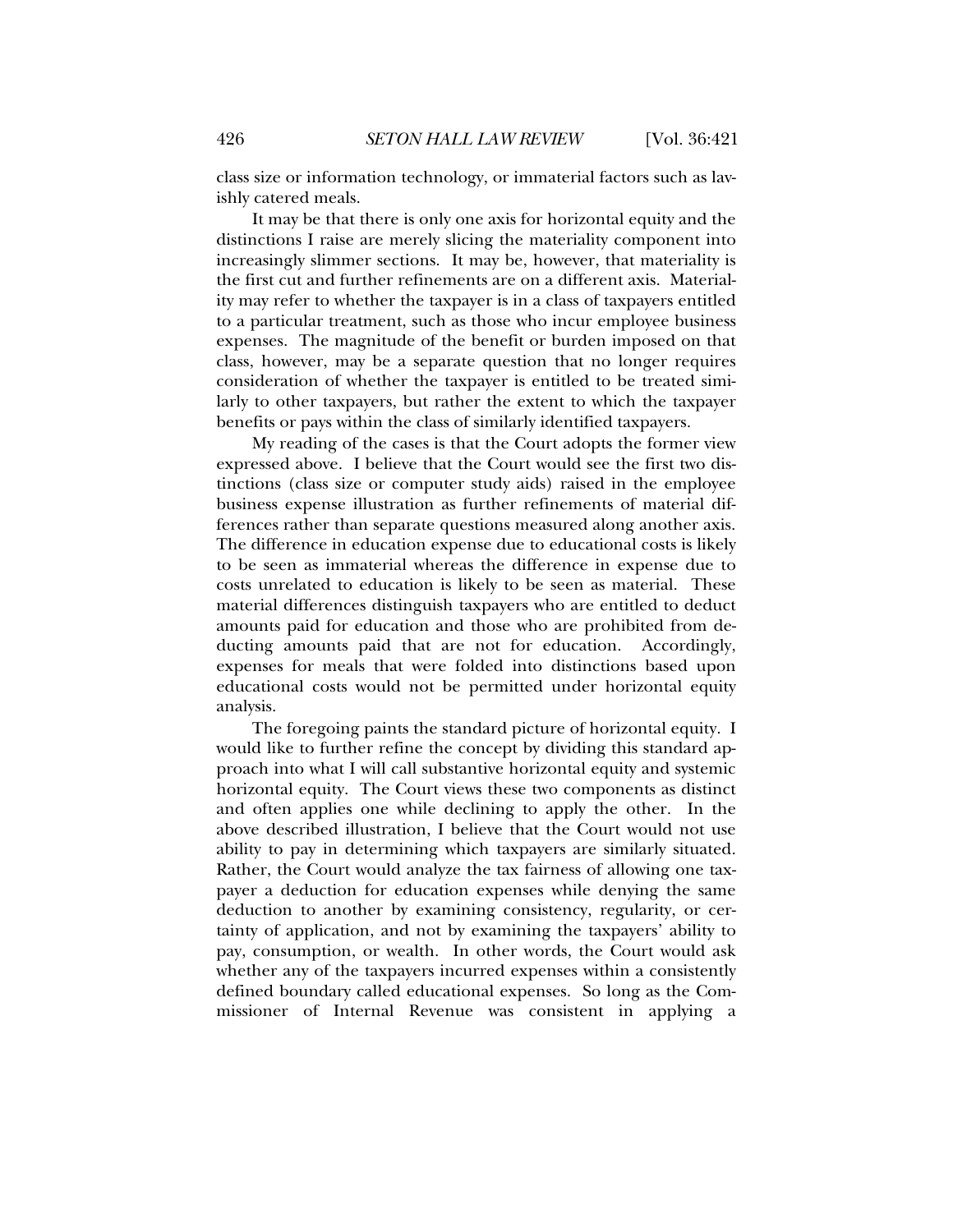reasonable definition of educational expenses, the Court would uphold the Commissioner's definition even if taxpayers with identical income, wealth, or consumption were treated differently. This, in my view, is an application of systemic horizontal equity.

Historically, commentators have studied the fairness of any tax burden in any tax system (income, estate, sales) by first determining whether it falls equally on taxpayers of similar income, wealth, or consumption.<sup>[13](#page-6-0)</sup> If, for example, one wanted to know whether a ten percent tax on the sale of alcohol would be fair, one would want to know whether taxpayers who consume equal amounts of alcohol were taxed equally. Fairness requires equally situated taxpayers to be taxed equally. The main issue is identifying what should be considered in determining which taxpayers are equally situated. If consumption of alcohol is the measure of equality, then the tax would be fair because every taxpayer would pay a ten percent tax on every dollar used to purchase alcohol. If, however, the measuring tool is income, then the tax burden will be born more heavily by those who use a high percentage of their income to purchase alcohol, even if the actual amounts of alcohol consumed are identical.<sup>[14](#page-6-1)</sup> This form of tax equity analysis, termed substantive horizontal equity, evaluates the substantive economic status of taxpayers as measured by consumption, income, or wealth, and is different from another form of horizontal equity analysis that does not evaluate the economic status of taxpayers. This second form of horizontal equity analysis, termed systemic horizontal equity, does not evaluate the economic status of taxpayers, but instead evaluates the consistency, certainty, and regularity of application of the law.

Substantive horizontal equity asks about all of the above described issues in the context of comparing various taxpayers' ability to

<span id="page-6-0"></span><sup>13</sup> *See* John A. Miller, *Rationalizing Injustice: The Supreme Court and the Property Tax*, 22 HOFSTRA L. REV. 79, 126 (1993) ( $\overline{P}$  "Depending on the form of tax in question, the possible indices of equality may be income, consumption or wealth.").

<span id="page-6-1"></span><sup>&</sup>lt;sup>14</sup> If the tax on alcohol is five percent, and Taxpayer *A* with \$60,000 of annual income consumes \$600 worth of alcohol in one year, she will pay \$30 in tax—0.05% of her income. If Taxpayer *B* with \$120,000 of annual income also consumes \$600 of alcohol, she will pay the same \$30 in tax, but it will be a smaller burden when compared to her annual income—only 0.025%. Accordingly, if the two are compared on the basis of consumption, they are similarly situated and similarly treated, and thus, the tax would be viewed as fair. If percent of income is the measure of fairness, then the tax can be criticized as unfair since Taxpayer *A* carries twice the burden of Taxpayer *B*, despite the fact that they both consumed \$600 worth of alcohol. Thus, similarly situated taxpayers are being taxed differently as to the percent of their income. *See* ALAN GUNN & LARRY WARD, CASES, TEXT AND PROBLEMS ON FEDERAL TAXATION 10 (West 5th ed. 2002).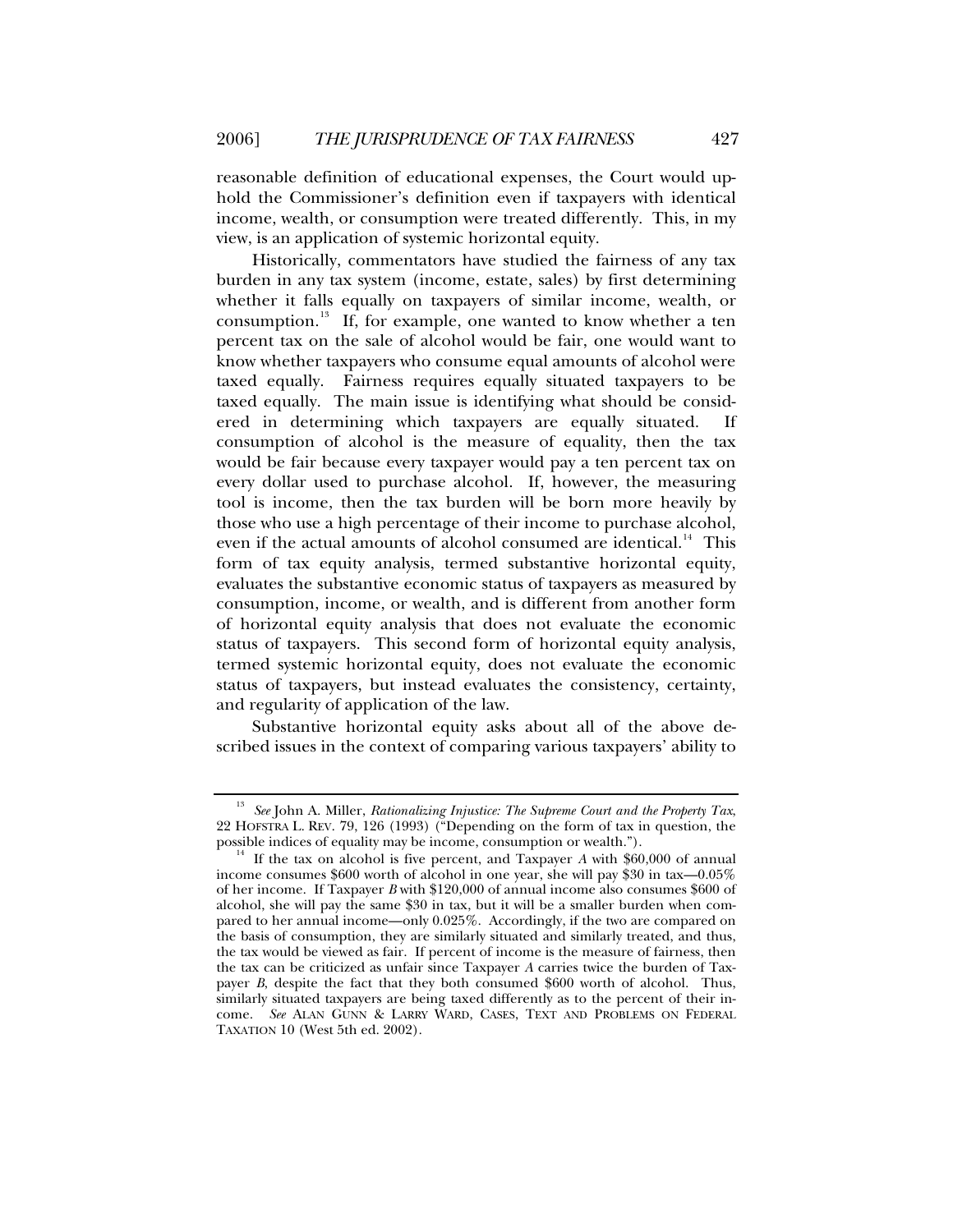pay in the forms of income, wealth, and consumption.<sup>[15](#page-7-0)</sup> Systemic horizontal equity is related to substantive horizontal equity in that both look for similarly situated parties, but systemic horizontal equity does not ask any questions about economic status as measured by consumption, wealth, or ability to pay. Instead, systemic horizontal equity is more concerned with whether taxpayers, and the government, receive consistent, regular, and certain treatment under the law.<sup>[16](#page-7-1)</sup> Through a series of decisions, the Court has come to endorse systemic horizontal equity as a tool for interpreting tax laws. In two related cases concerning state property tax, the Court declined the opportunity to employ substantive horizontal equity in interpreting state tax laws.<sup>[17](#page-7-2)</sup>

A great deal of the energy of modern tax fairness thinking has been directed at analyzing whether vertical equity is a valid component of tax fairness. Vertical equity is essentially identified with the taxation of incomes at different rates with the higher rates reserved for higher incomes.[18](#page-7-3) The leading treatise on this point is *The Uneasy Case for Progressive Taxation* by Walter J. Blum and Harry Kalven, Jr.<sup>1</sup> The central question addressed is: "On what grounds is a progressive tax on income to be preferred to a proportionate tax on income?" Blum and Kalven defend progressive taxation based upon the principle of equality of sacrifice of taxpayers as measured by a theory of the marginal utility of money.<sup>[21](#page-7-6)</sup> In the authors' words, "Assuming a dollar is worth less to the man with the larger income than to the man with the smaller income, a dollar taken from the former will involve

<span id="page-7-1"></span><span id="page-7-0"></span><sup>&</sup>lt;sup>15</sup> See *supra* note 13 and accompanying text.<br><sup>16</sup> See Ivan Allen Co. v. United States, 422 U.S. 617, 641 (1975) (Powell, J., dissenting). This case concerned a corporate taxpayer who was assessed accumulated earnings taxes under I.R.C. § 531. *Id.* at 620–21 (majority opinion). The Court found that the taxpayer must value readily marketable securities at their market value rather than cost basis in determining whether the taxpayer is liable for accumulated earnings tax. *Id.* at 629. Justice Powell in dissent characterized the holding as follows: "In short, the Court construes the statute to mean that although unrealized appreciation is not included in computing earnings and profits, it is includable in determining whether earnings and profits have been accumulated unreasonably." *Id.* at 639 (Powell, I., dissenting). Justice Powell goes on to recommend that the Court adopt principles of sound accounting practice that "have the virtues of consistency, regularity and certainty—virtues that also assure fairness and reasonable predictability in the Commissioner's administration of this penalty tax."  $Id$  at 641.

<span id="page-7-2"></span><sup>&</sup>lt;sup>17</sup> Allegheny Pittsburgh Coal Co. v. County Comm'n 488 U.S. 336 (1989); Nord-<br>linger v. Hahn, 505 U.S. 1 (1992).

<span id="page-7-6"></span><span id="page-7-5"></span><span id="page-7-4"></span><span id="page-7-3"></span><sup>&</sup>lt;sup>18</sup> Donna M. Byrne, *Progressive Taxation Revisited*, 37 ARIZ. L. REV. 739, 759 (1995).<br><sup>19</sup> WALTER J. BLUM & HARRY KALVEN, JR., THE UNEASY CASE FOR PROGRESSIVE TAXATION (4th impression, Univ. of Chicago Press 1963). 20 *Id.* at 3. 21 *Id.* at 49–51.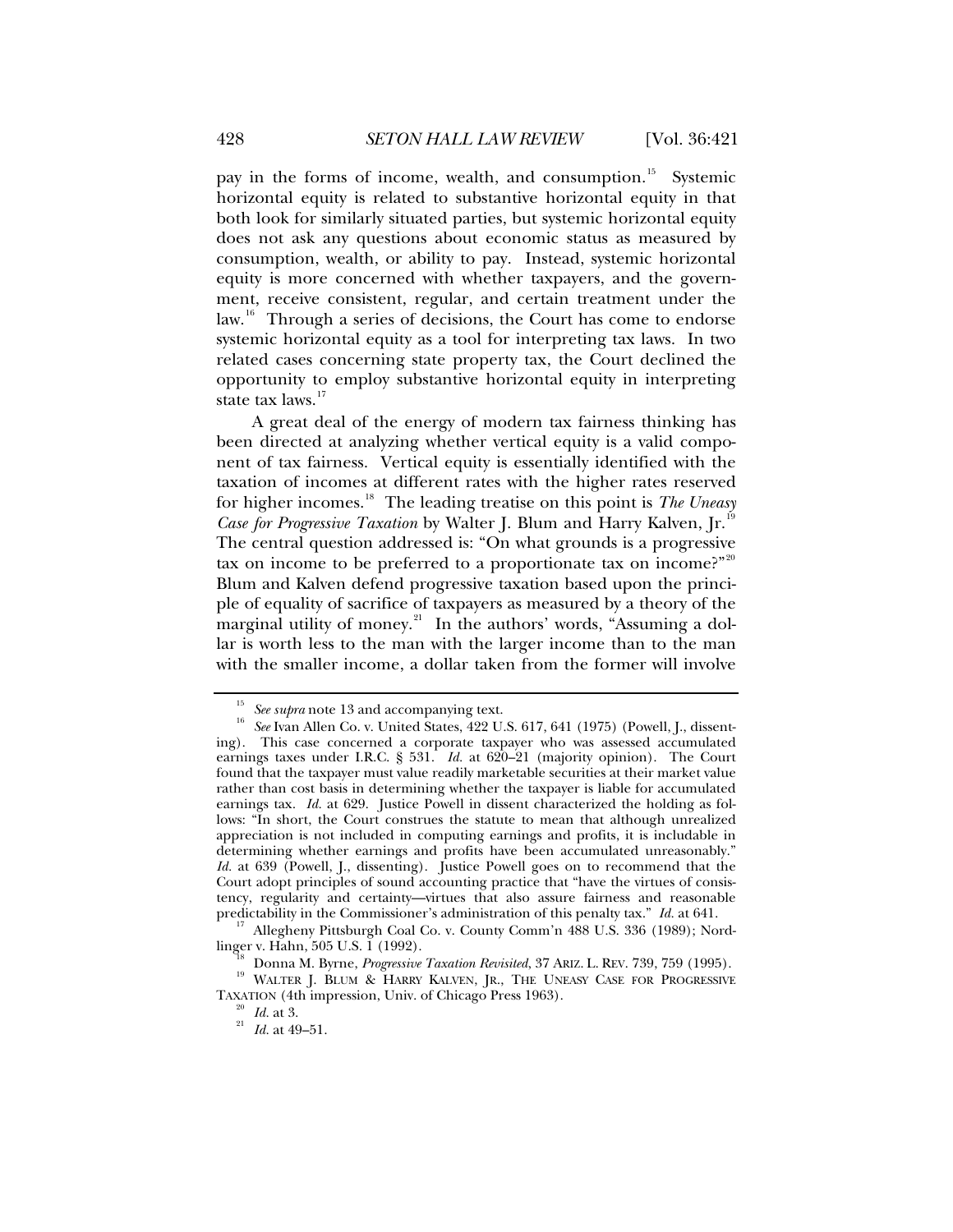less sacrifice than one taken from the latter."<sup>[22](#page-8-0)</sup> But some, including Blum and Kalven, question whether the marginal utility of income falls with rising income and whether different individuals will derive equal utility from similar incomes.<sup>[23](#page-8-1)</sup>

This criticism can be illustrated by considering two groups of individuals. One group might be comprised of a set of entrepreneurs who greatly value every dollar they earn as a sort of tally in a game played with other similarly inclined entrepreneurs; perhaps Donald Trump might be emblematic of this group. Consider next a group of spiritually fulfilled individuals with no interest in earthly units of money; perhaps the late Mother Theresa might represent this group. To the entrepreneurs, the utility of money might rise with rising incomes as they overtake other players in their pursuit of recognition for their economic prowess. Similarly, the utility of money for the spiritual person might remain constant, above subsistence levels, and therefore also not be supportive of a model of declining utility of money.

From these two groups we might infer that marginal utility of money may not decline with increasing income and that there is no agreement on equality of utility of money between the groups and thus between individuals. Blum and Kalven concede that there is uncertainty in the calculus of utility, but they claim:

 However uncertain other aspects of progression may be, there is one thing about it that is certain. A progressive tax on income necessarily operates to lessen the inequalities in the distribution of that income. In fact, as we noted at the outset, progression cannot be defined meaningfully without reference to its redistributive effect on wealth or income. It would seem therefore that any consideration of progression must at some time confront the issue of equality.<sup>2</sup>

Current scholarship infused the debate about vertical equity with theories of distributive justice.<sup>[25](#page-8-3)</sup> While the cases I reviewed do not explicitly address distributive justice claims, they do lay the ground-

<span id="page-8-1"></span><span id="page-8-0"></span><sup>&</sup>lt;sup>22</sup> *Id.* at 51. <sup>23</sup> *Id.* at 53 ("The assumption is that the utility of the last dollar taken in taxes is independent of the total dollars the taxpayer had before taxes. It may be true that to take \$2 from a man with \$5,002 and to take none from a man with \$5,000 entails less total sacrifice than taking \$1 from each; but surely it is highly debatable that this is true if in the example the richer man had an income of \$10,000, had grown accustomed to this standard of living, and for the first time \$4,998 in taxes had just been

<span id="page-8-3"></span><span id="page-8-2"></span>taken from him.").<br><sup>24</sup> *Id.* at 70.<br><sup>25</sup> See Linda Sugin, *Theories of Distributive Justice and Limitations on Taxation: What Rawls Demands From Tax Systems*, 72 FORDHAM L. REV. 1991 (2004).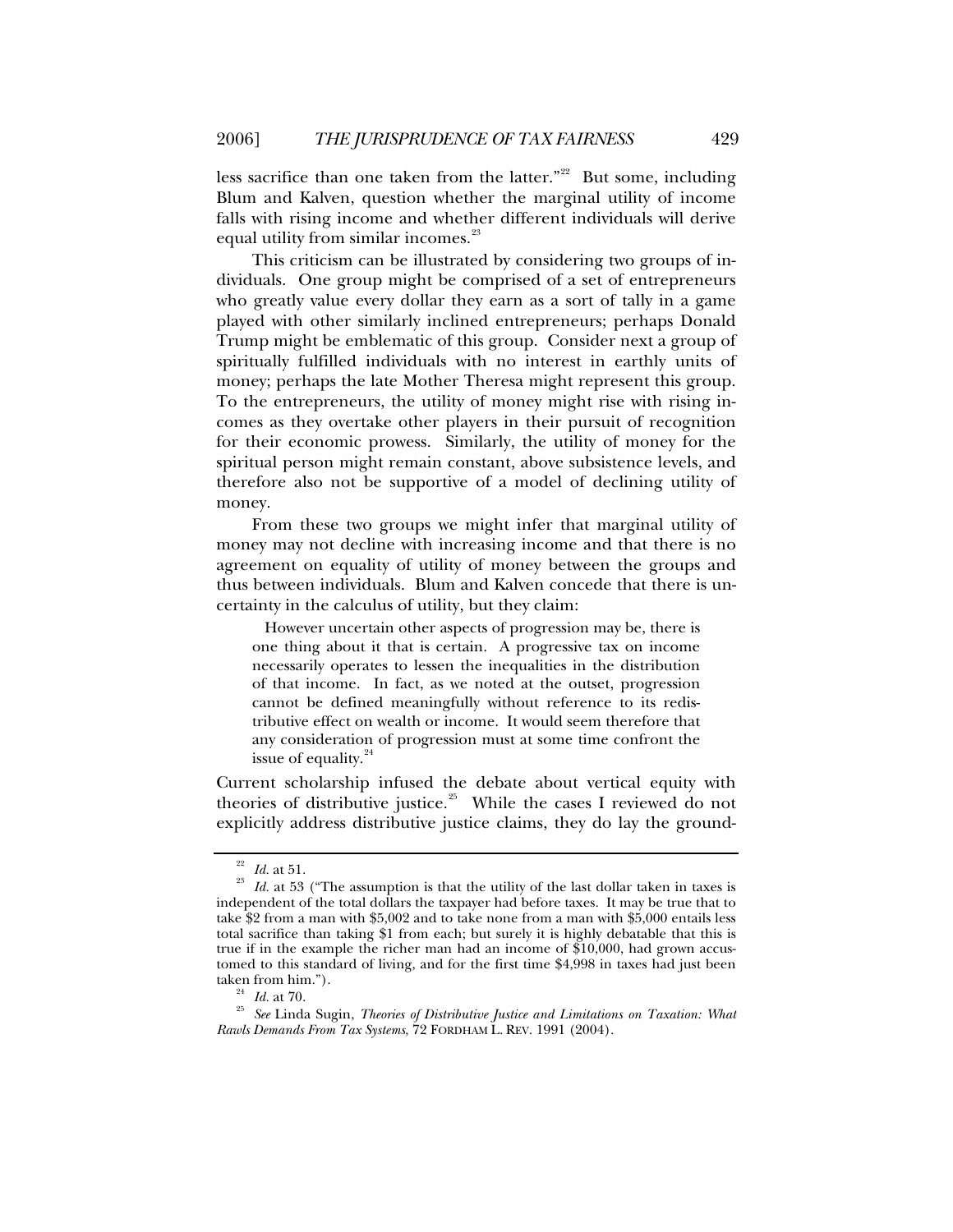<span id="page-9-0"></span>work for beginning the discussion. The Court has developed a body of work that describes governmental benefits that may be considered in evaluating whether a taxpayer is paying his or her fair share of the costs of those benefits. That is a starting point for evaluating whether there has been a distribution of wealth through benefits and taxation.

Blum and Kalven might have predicted that the Supreme Court would need to address notions of connectivity between benefits and taxes because they understood taxes not to be "one-sided trans-fer[s]."<sup>[26](#page-9-1)</sup> No one disagrees that to some extent taxpayers can be seen to purchase benefits with the taxes they pay. $27$  The question becomes the degree of congruity between taxes paid and value received. This is another way of asking what counts as a benefit. One method for evaluating benefits and their relationship to taxes is to attempt to quantify the value of government services received by taxpayers. Another method would be to use income or wealth as a proxy for that value.<sup>[28](#page-9-3)</sup> The Supreme Court, in several cases addressing state taxation of out-of-state taxpayers, began the difficult task of connecting governmental services to taxes paid by those who benefit from the services.<sup>[29](#page-9-4)</sup>

#### III. SYSTEMIC OR ADMINISTRATIVE FAIRNESS

One of the first applications of fairness principles to tax questions arose in procedural due process claims, brought by taxpayers, that focused on tax statutes of limitations. One case concerned the retroactivity of tax legislation in which the Court raised fairness concerns sua sponte. $30$  In the other case, the Court let stand lower court decisions concerning the fairness of unequal treatment of a taxpayer, who filed a fraudulent return followed by a non-fraudulent return, and claimed to be similarly situated with taxpayers who file non-fraudulently without previously filing fraudulently.<sup>[31](#page-9-6)</sup> In each case, the Court takes up fairness questions in the context of statutes of limitations and provides illustrations and applications of discrete principles of fairness.

BLUM & KALVEN, *supra* note 19, at 35.<br>*Id.* 

<span id="page-9-3"></span><span id="page-9-2"></span><span id="page-9-1"></span><sup>28</sup> *Id.* at 35–39; *see also* Martinez, *supra* note 3, at 123 ("The 'income-equalsbenefit' argument suggests that personal income is the measure of the 'personal well-

<span id="page-9-6"></span><span id="page-9-5"></span><span id="page-9-4"></span>being' that the government protects.").<br><sup>29</sup> See *infra* Section VI.<br><sup>30</sup> Rothensies v. Electric Storage Battery Co. (*Electric Storage Battery IV*), 329 U.S.<br>296 (1946).

Badaracco v. Comm'r, 464 U.S. 386 (1984).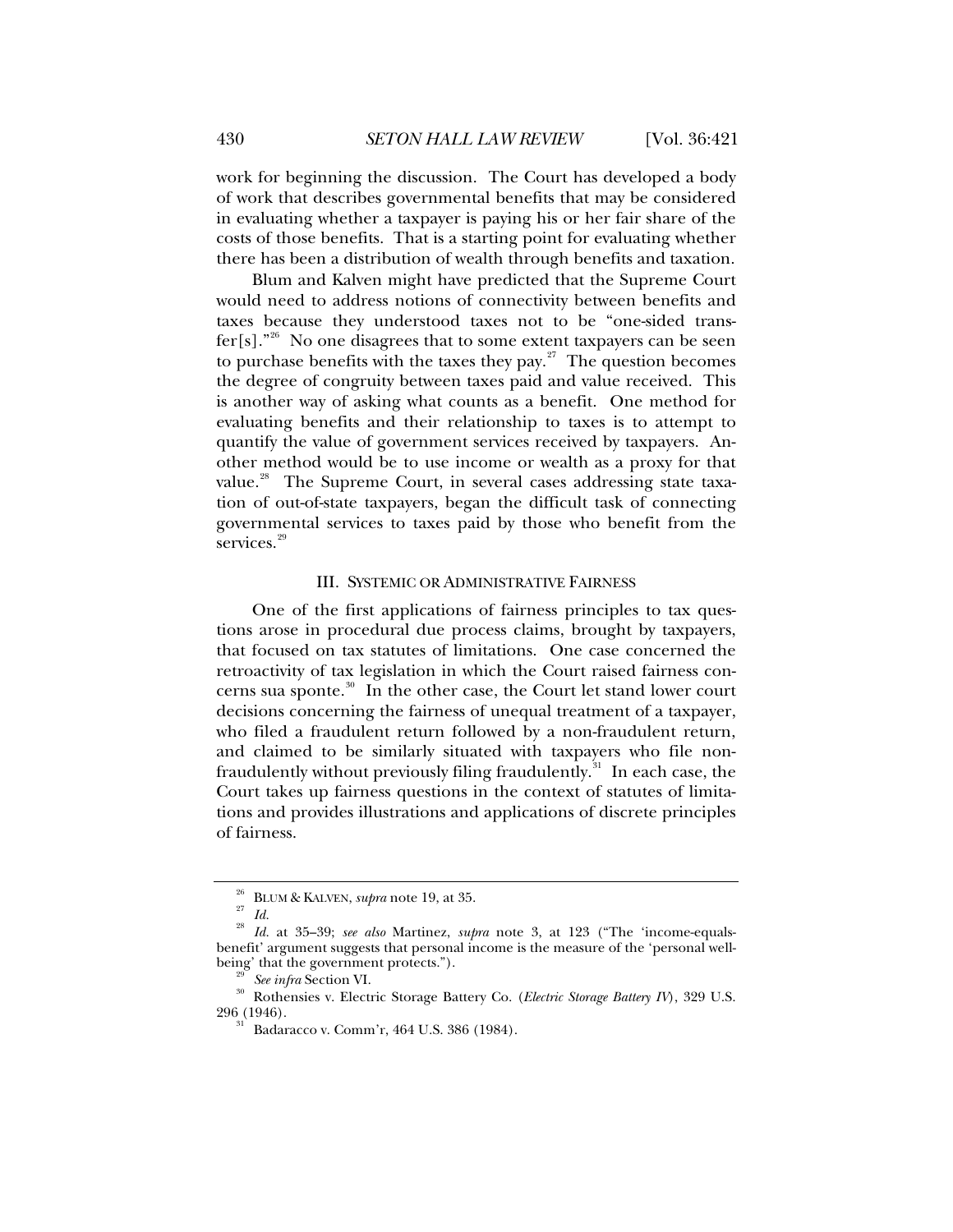## <span id="page-10-0"></span>*A. Statute of Limitations and Horizontal Equity*

Tax statutes of limitations were at issue in both *Rothensies v. Electric Storage Battery Co.*[32](#page-10-1) and *Badaracco v. Commissioner*. [33](#page-10-2) In *Electric Storage Battery*, the taxpayer paid federal excise taxes on the sale of electric storage batteries from 1919 to 1926 and properly deducted the amount paid in excise taxes from its income in determining its income tax liability. $34$  The taxpayer brought suit for refund of the excise taxes.[35](#page-10-4) In 1935, the government repaid the taxpayer over one million dollars in settlement of a judgment of the United States Dis-trict Court with respect to the excise taxes.<sup>[36](#page-10-5)</sup> The period from 1919 to 1922 was not part of the judgment or the settlement because it was barred by the statute of limitations from the action in the district court. The Collector of Internal Revenue, Mr. Rothensies, treated the settlement received by the taxpayer in 1935 as income for that year.<sup>[37](#page-10-6)</sup> The taxpayer claimed that based upon a theory of recoupment the taxpayer should be allowed to reduce the amount of income tax owed by the amount of excise tax it overpaid for the years 1919 to 1922.<sup>[38](#page-10-7)</sup> In other words, the taxpayer wanted credit for taxes incorrectly paid but which were non-refundable due to the passage of time and the application of the statute of limitations.

 $\frac{32}{33}$  329 U.S. 296 (1946).

<sup>33 464</sup> U.S. 386 (1984).

<span id="page-10-3"></span><span id="page-10-2"></span><span id="page-10-1"></span><sup>34</sup> In the first of a series of cases, *Electric Storage Battery Co. v. McCaughn* (*Electric Storage Battery I*), 52 F.2d 205, 210 (E.D. Pa. 1931), the taxpayer successfully sued for the recovery of excise taxes paid on batteries manufactured by the taxpayer. The district court awarded the taxpayer \$973,532.57 plus interest, totaling \$1,362,861.27. *Id.* The taxpayer then settled his claim with the IRS for \$825,151.52 plus interest, for a total of \$1,395,515.35. Electric Storage Battery Co. v. Rothensies (*Electric Storage Battery II*), 57 F. Supp. 731, 732 (E.D. Pa. 1944); s*ee also, Electric Storage Battery*, 329 U.S. at 298. The taxpayer then sued to recover income taxes paid in 1935 based upon a claim for recoupment of excise taxes paid from 1919 to 1922, which the district court granted. *Electric Storage Battery II*, 57 F. Supp. at 732. The Third Circuit agreed, Electric Storage Battery Co. v. Rothensies (*Electric Storage Battery III*), 152 F.2d 521, 526 (3d Cir. 1945), but the Supreme Court reversed. *Electric Storage Battery IV*, 329 U.S. at

<span id="page-10-5"></span><span id="page-10-4"></span><sup>&</sup>lt;sup>35</sup> Electric Storage Battery II, 57 F. Supp. at 731.<br><sup>36</sup> Electric Storage Battery III, 152 F.2d at 522. The taxpayer was awarded a refund of \$973,532.57 in excise tax overpayment, plus interest. In *Electric Storage Battery I*, the taxpayer settled the claim for a refund of \$825,151.52 in excise tax, plus interest. 52 F.2d at 210. 37 *Electric Storage Battery IV*, 329 U.S. at 298. The District Court, the Court of Ap-

<span id="page-10-7"></span><span id="page-10-6"></span>peals, and the Supreme Court agreed that the amount was income in the year received by the taxpayer. *Id.* <sup>38</sup> *Id.*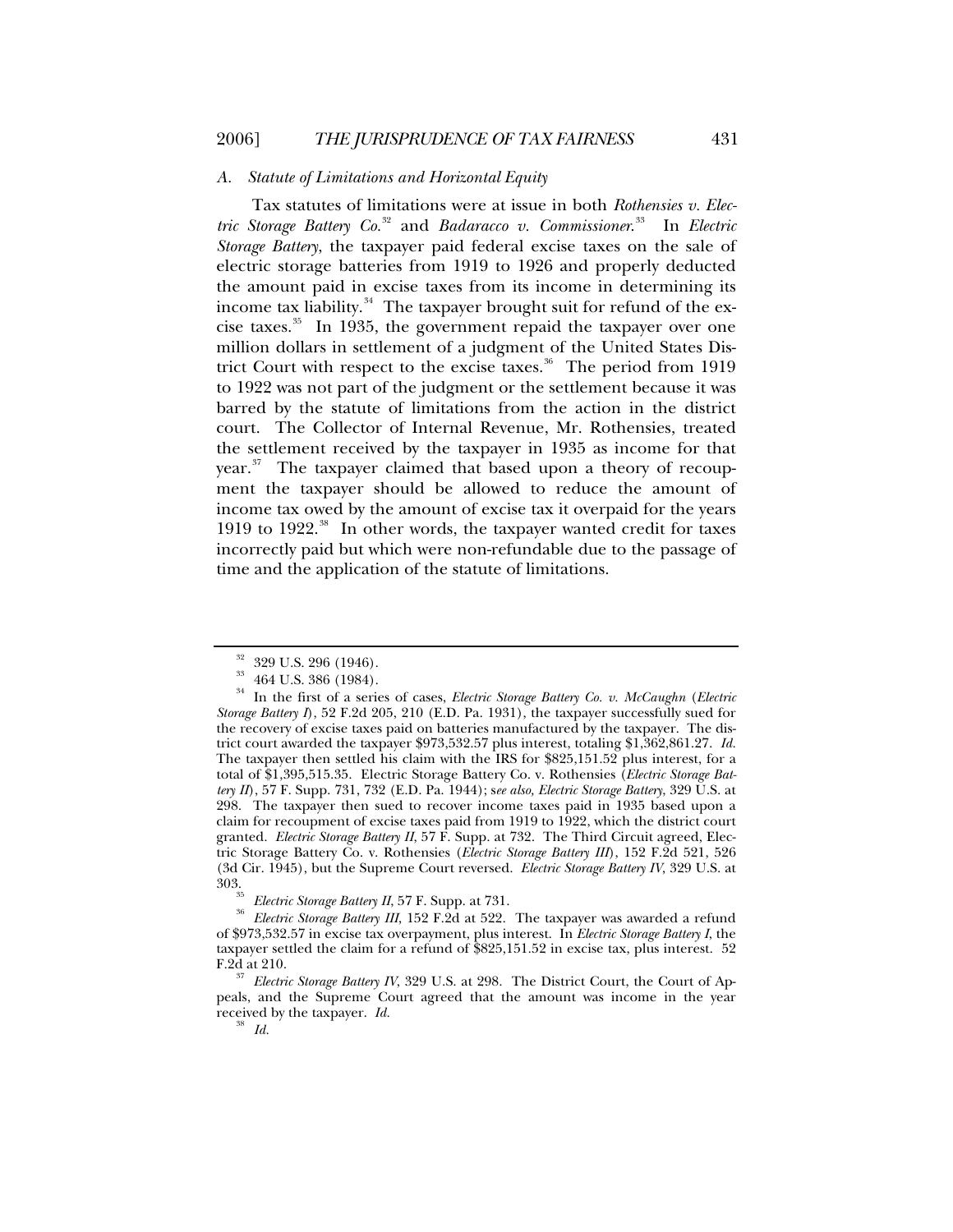The taxpayer's claim was based upon the Supreme Court's decision in *Bull v. United States*, [39](#page-11-0) which held that taxpayers may assert a claim for recoupment against a government claim for unpaid taxes when the taxpayer's claim "aris[es] out of some feature of the trans-action upon which the [government's] action is grounded."<sup>[40](#page-11-1)</sup> Contrary to the government's view, the Court of Appeals for the Third Circuit applied the doctrine by defining "transactions" to include those arising out of a single line of business that extended over different tax years. The court held:

The doctrine of recoupment is based on concepts of fairness. We see no reason, therefore, for hedging the "transaction" part of the requirement within close quarters, especially where, as here, there is a logical connection between main claim and recoupment claim. As to the fairness of the matter, we agree with the District Court where his opinion stated: "Every consideration of fair dealing demands that the taxpayer be credited as against its present liability with the taxes which it has been illegally compelled to pay, and I think that the decisions of the courts fully justify such a solution." $41$ 

The Supreme Court agreed that the taxpayer's position was grounded on valid fairness principles, but nevertheless, ruled against the taxpayer:

 It probably would be all but intolerable, at least Congress has regarded it as ill-advised, to have an income tax system under which there never would come a day of final settlement and which required both the taxpayer and the Government to stand ready forever and a day to produce vouchers, prove events, establish values and recall details of all that goes into an income tax contest. Hence a statute of limitation is an almost indispensable element of fairness as well as of practical administration of an income tax policy.

. . . .

 As statutes of limitation are applied in the field of taxation, the taxpayer sometimes gets advantages and at other times the Government gets them. Both hardships to the taxpayers and losses to the revenues may be pointed out. They tempt the equity-minded judge to seek for ways of relief in individual cases.<sup>[42](#page-11-3)</sup>

 $^{39}$  295 U.S. 247 (1935).

<span id="page-11-3"></span><span id="page-11-2"></span><span id="page-11-1"></span><span id="page-11-0"></span><sup>40</sup> *Id.* at 262. 41 *Electric Storage Battery III*, 152 F.2d at 524 (quoting *Electric Storage Battery II*, 57 F. Supp. at 735). 42 *Electric Storage Battery IV*, 329 U.S. at 301–02.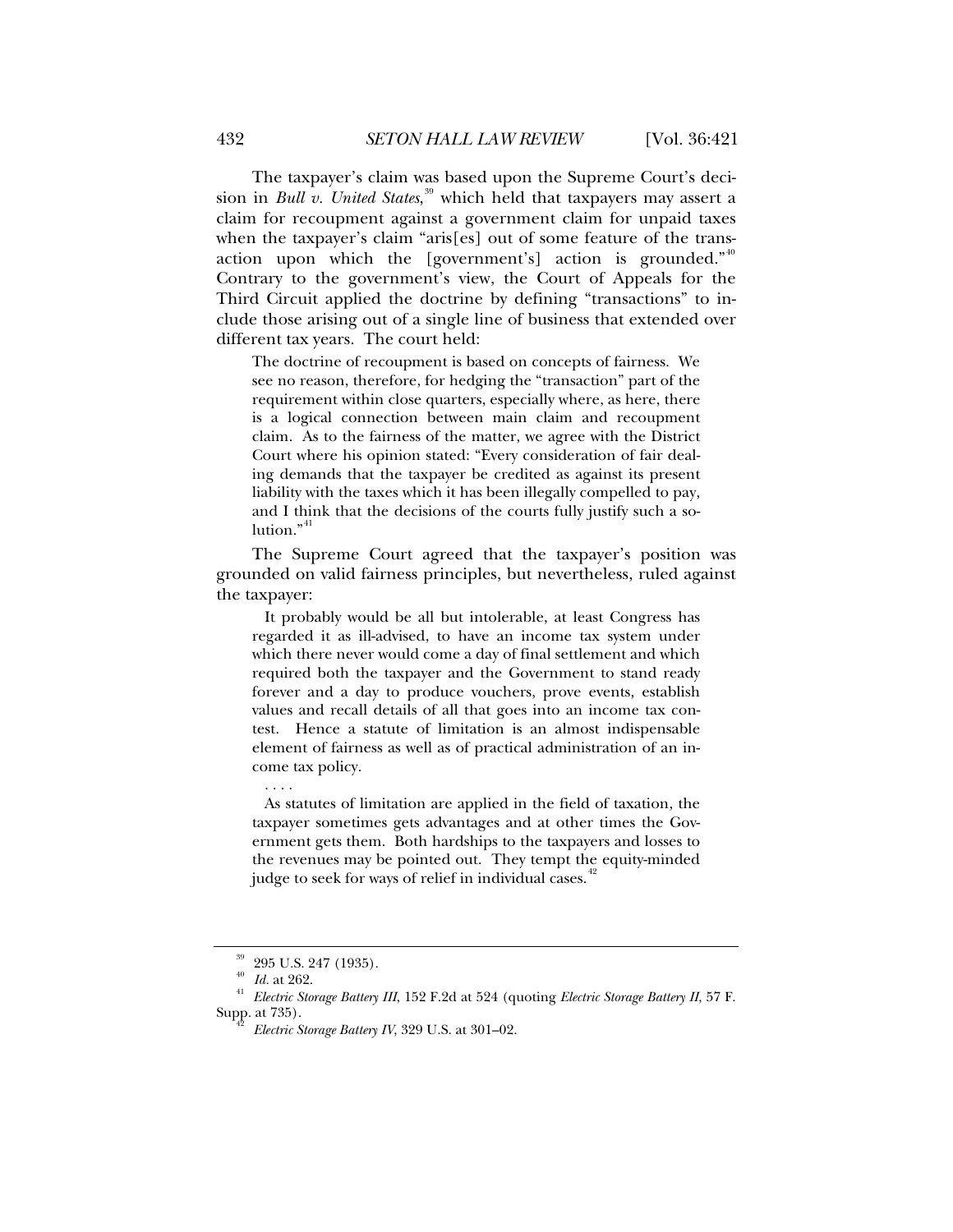The Court of Appeals characterized the taxpayer's recoupment claim as required by "consideration[s] of fair dealing."<sup>[43](#page-12-0)</sup> The government claimed, and the Supreme Court ultimately agreed, that a statute of repose is an "almost indispensable element of fairness" in the admini-stration of income tax.<sup>[44](#page-12-1)</sup> The Court did not specifically say why the government's fairness claim was found to be superior to the taxpayer's fairness claim, but the Court's analysis suggests some possibilities.

First, the Court articulated a fairness principle unique to statutes of limitations. The Court explained the nature of statutes of repose as being grounded in fairness:

Statutes of limitation, like the equitable doctrine of laches, in their conclusive effects are designed to promote justice by preventing surprises through the revival of claims that have been allowed to slumber until evidence has been lost, memories have faded, and witnesses have disappeared. The theory is that even if one has a just claim it is unjust not to put the adversary on notice to defend within the period of limitation and that the right to be free of stale claims in time comes to prevail over the right to prosecute them.<sup>[45](#page-12-2)</sup>

Then, the Court elevated the fairness attributes of the statute of limitations over those of the taxpayer's recoupment claim based on the system-wide increase in fairness achieved by the statute compared to the individual fairness that might have been achieved by recoup-ment.<sup>[46](#page-12-3)</sup> The Court indicated that the recoupment claim would have required an examination of the taxpayer's books and records for many years before the claim was brought.<sup> $47$ </sup> This was so, the Court explained, because while the one issue of overpaid excise taxes cut in favor of the taxpayer, there may have been other unexamined issues in the earlier years that might cut in the government's favor.<sup>[48](#page-12-5)</sup> Although both the District Court and the Court of Appeals found that the taxpayer's claim should, in the interest of fairness, be allowed to offset the current tax liability because taxes were mistakenly paid in

<sup>43</sup> *Electric Storage Battery III*, 152 F.2d at 524 (quoting *Electric Storage Battery II*, 57 F.

<span id="page-12-2"></span><span id="page-12-1"></span><span id="page-12-0"></span>Supp. at 735).<br><sup>44</sup> *Electric Storage Battery IV*, 329 U.S. at 301.<br><sup>45</sup> *Id.* (internal quotation marks omitted) (quoting Order of R.R. Telegraphers v.<br>Ry. Express Agency, Inc., 321 U.S. 342, 348–49 (1944)).

<span id="page-12-5"></span><span id="page-12-4"></span><span id="page-12-3"></span><sup>&</sup>lt;sup>16</sup> See id. at 302 n.3. The Court's decision might also be explained by appeals to efficiency or caseload management. However, the Court employs fairness language in its analysis and I will take it at its word. *Id.* <sup>47</sup> *See id.* at 302. 48 *See id.* at 302 n.3.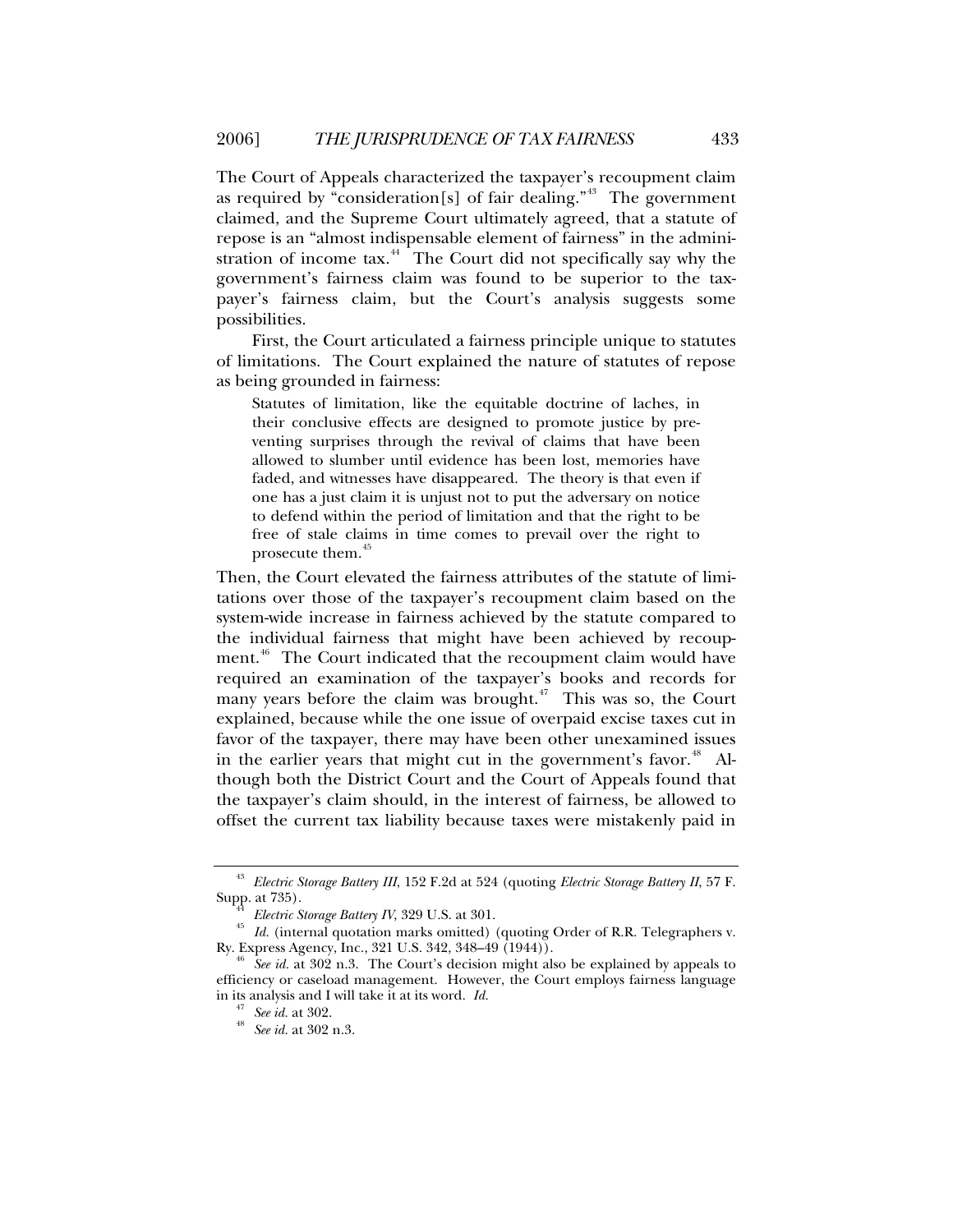prior years,<sup>[49](#page-13-0)</sup> the Supreme Court declined to create a rule that would allow recoupment claims of undetermined certainty to prevail over the fairness claims certain to effect the entire tax system.<sup>[50](#page-13-1)</sup> Accordingly, the individual fairness claim was subordinated to a systemic fairness claim of the statute of limitations.

This analysis suggests that while the Court was sympathetic to the taxpayer's fairness claim, it viewed the claim as incomplete because it did not take into account the scope of inquiry into past years' transac-tions that would be necessary to judge the claim's fairness.<sup>[51](#page-13-2)</sup> Additionally, the Court indicated, the claim failed to take into account a larger systemic fairness that is inherent in all statute of limitations problems; namely, that administration of claims without finality would be unworkable.<sup>[52](#page-13-3)</sup> As a result, the Court decided to analyze the taxpayer's claim on the basis of fairness principles including horizontal equity.

Applying horizontal equity, the Court observed that the tax-payer's recoupment claim could work in both directions.<sup>[53](#page-13-4)</sup> It would be possible for both taxpayers and the tax collector to circumvent the statute of limitations and make valid claims for a refund.<sup>[54](#page-13-5)</sup> However, in *McEachern v. Rose*, [55](#page-13-6) the Court ruled against allowing the tax collector to make a claim for reduction of a taxpayer's overpayment refund after the statute of limitations on an earlier unpaid tax had run.<sup>[56](#page-13-7)</sup> In that case, the Court found that the government could not reduce the taxpayer's otherwise valid refund based on claims for taxes that the government failed to assess years earlier and that were now barred from collection by the statute of limitations.<sup>[57](#page-13-8)</sup> Accordingly, in order to allow the taxpayer's claim in *Electric Storage Battery*, the Court would

<span id="page-13-1"></span><span id="page-13-0"></span><sup>&</sup>lt;sup>49</sup> *Electric Storage Battery IV*, 329 U.S. at 299.<br><sup>50</sup> *See id.* at 302.<br><sup>51</sup> The Court stated:

<span id="page-13-2"></span>

Every assessment of deficiency and each claim for refund would invite a search of the taxpayer's entire tax history for items to recoup. This case provides evidence of the extent to which this would go. When this suit was brought in 1943, the claim pleaded as a recoupment was for taxes collected over twenty years before and for over sixteen years barred by the statute.

<span id="page-13-7"></span><span id="page-13-6"></span><span id="page-13-5"></span><span id="page-13-4"></span><span id="page-13-3"></span>*Id.* <sup>52</sup> *See supra* note 42 and accompanying text. 53 *Electric Storage Battery IV*, 329 U.S. at 302 n.3. 54 *See id.*

<sup>55 302</sup> U.S. 56 (1937).

<span id="page-13-8"></span><sup>56</sup> *Id.* at 62. 57 *Id.* at 60.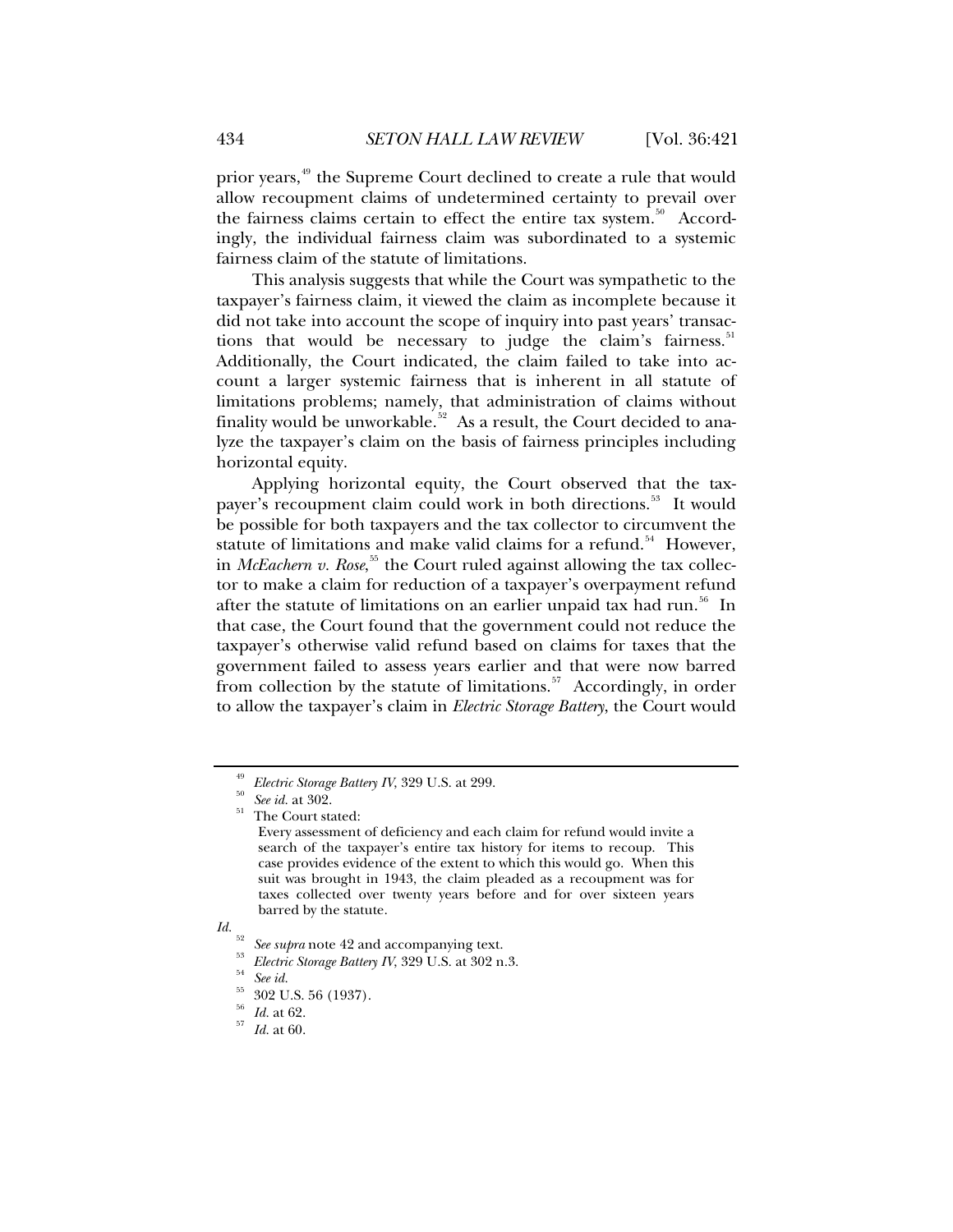have had to reverse *McEachern* or face another serious fairness issue in allowing recoupment by taxpayers, but not by the government.

Horizontal equity is usually stated as a requirement that similarly situated taxpayers should receive similar, if not identical, treatment on issues that are materially indistinguishable. *Electric Storage Battery* varied the traditional understanding of this principal in two ways. First, the government, rather than the taxpayer, raised the claim and, second, the similarly situated parties were the government and the taxpayer rather than the taxpayer and another taxpayer. However, neither the fact that the government raises the claim, nor the substitution of the government for another taxpayer, diminishes or otherwise alters the force of the claim or changes the basic principles on which horizontal equity claims are based.

The commonality between the taxpayer and the government in *Electric Storage Battery* is the application of the statute of limitations. For good and sufficient reasons<sup>[58](#page-14-0)</sup> the Court, in *McEachern*, found that the government could not employ recoupment to resurrect timebarred claims to offset timely claims for refund made by the tax-payer.<sup>[59](#page-14-1)</sup> It reasoned that to allow the taxpayer to employ recoupment and to prohibit its use by the government would implicitly violate horizontal equity.<sup>[60](#page-14-2)</sup> Similarly, the taxpayer in *Electric Storage Battery* failed because the principles of horizontal equity, consistency, regularity, and certainty prevented the taxpayer's use of recoupment where the government was also constrained in that way. $61$  Horizontal equity is based upon the application of the law in ways that promote uniformity of treatment among parties. Therefore, reasons for treating one party in a particular way should be just as valid when applied to another party if the facts that are material to such treatment are the same.

<span id="page-14-0"></span><sup>58</sup> Although the decision in *McEachern* was primarily an exercise in statutory construction, the Court applied a systemic horizontal equity analysis, noting "[t]he similar treatment accorded by the statutes to credit against an overdue tax, and to payment of it; the prohibition of credit of an overpayment of one year against a barred deficiency for another; and the requirement that payment of a barred deficiency shall be refunded, are controlling evidences of the congressional purpose . . . ." *McEachern*, 302 U.S. at 62. 59 *Id.*

<span id="page-14-2"></span><span id="page-14-1"></span><sup>&</sup>lt;sup>60</sup> The Court characterized its holdings in *Stone v. White*, 301 U.S. 532 (1937), and *McEachern* as "[e]quitable considerations not within the reach of the statutes . . . ." *McEachern*, 302 U.S. at 62. In my view, the equitable consideration referred to by the Court, though not explicitly explained, is systemic horizontal equity.

<span id="page-14-3"></span> $61$  "As statutes of limitations are applied in the field of taxation, the taxpayer sometimes gets advantages and at other times the Government gets them." Rothensies v. Electric Storage Battery (*Electric Storage Battery IV*), 329 U.S. 296, 302 (1946).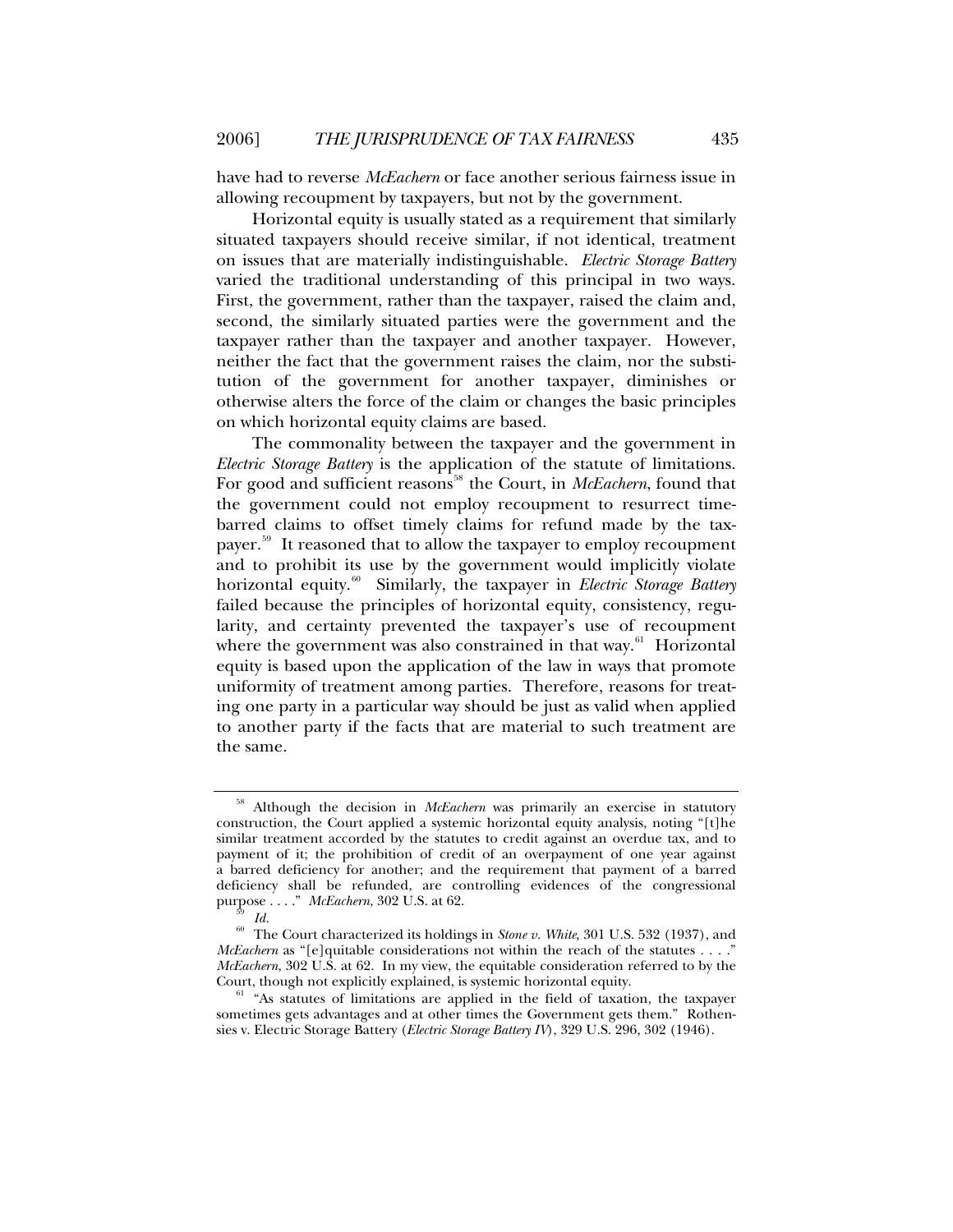These cases add to our understanding of the application of horizontal equity in two ways. First, the basic tax policy of horizontal equity can now be seen as acting more broadly, encompassing not only similarly situated taxpayers, but also the government and tax-payers if they are similarly situated.<sup>[62](#page-15-0)</sup> Second, when applying horizontal equity principles the Court finds systemic horizontal claims to be more persuasive than individual fairness claims, which, if upheld would violate horizontal equity principals.<sup>[63](#page-15-1)</sup>

Application of horizontal equity requires courts to determine which parties are similarly situated and the degree of their similarity. In *Electric Storage Battery*, the Court held that the government, as well as another taxpayer, could be considered a party for the purpose of horizontal equity analysis.<sup>[64](#page-15-2)</sup> With respect to degree of similarity, in Badaracco v. Commissioner,<sup>[65](#page-15-3)</sup> discussed below, the Court held that a taxpayer who files a fraudulent return and one who fraudulently failed to file a return in the first place are distinct for the purpose of horizontal equity analysis and, thus, may be subject to disparate treatment.<sup>[66](#page-15-4)</sup>

In *Badaracco*, the taxpayers complained of disparate treatment they received when compared to other taxpayers that they identified as similarly situated.<sup>[67](#page-15-5)</sup> Here, the taxpayers, Ernest Badaracco, Sr. and Ernest Badaracco, Jr., conceded that they filed fraudulent partnership and individual tax returns for calendar years 1965 through 1969.<sup>[68](#page-15-6)</sup> On August 17, 1971, the taxpayers filed non-fraudulent amended returns for those years and paid additional tax as required by the amended returns.<sup>[69](#page-15-7)</sup> The amended returns were filed after federal grand juries in New Jersey subpoenaed books and records of the partnership, but before the taxpayers were indicted for filing false and fraudulent returns.<sup>[70](#page-15-8)</sup> The taxpayers pleaded guilty to the charge with respect to tax year 1967's returns and the remaining counts were

<span id="page-15-2"></span><span id="page-15-1"></span><span id="page-15-0"></span> $62$  "Whether or not the statute, §§ 608 and 609 of the Revenue Act of 1928, be taken to compel the conclusion we reach in this case, the court's recognition that both parties to taxation are affected impartially, though perhaps harshly, by policy of repose has application here." *Id.* at 302 n.3.<br><sup>63</sup> *Id.* at 301.<br><sup>64</sup> *See id.* at 302 n.3.<br><sup>65</sup> 464 U.S. 386 (1984).

<span id="page-15-4"></span><span id="page-15-3"></span>

<sup>66</sup> *Id.* at 401. 67 *Id.* at 400. 68 *Id.* at 389. 69 *Id.*

<span id="page-15-7"></span><span id="page-15-6"></span><span id="page-15-5"></span>

<span id="page-15-8"></span>

<sup>70</sup> *Id.*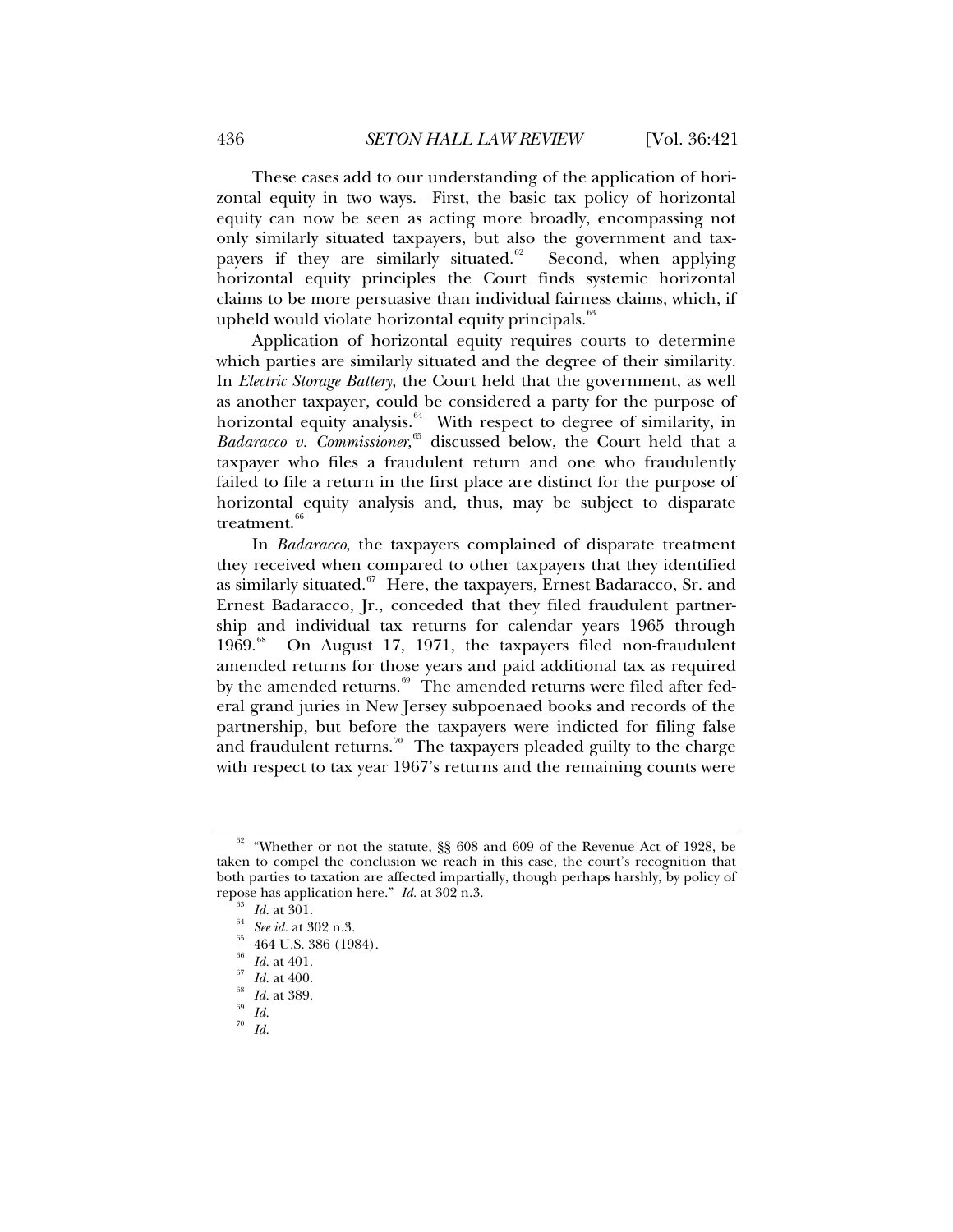dismissed.<sup>[71](#page-16-0)</sup> On November 21, 1977, six years and three months after the filing of non-fraudulent amended returns, the Commissioner mailed notices of deficiency to the taxpayers for each of the tax years 1965 through 1969.<sup>[72](#page-16-1)</sup>

The Commissioner in *Badaracco* argued that § 6501(c)(1) of the Internal Revenue Code (hereinafter "Code") denied any period of limitations in the case of "a false or fraudulent return with the intent to evade tax."[73](#page-16-2) Among other arguments, the taxpayers asserted that it would be "unfair 'to forever suspend a Sword of Damocles over a taxpayer who at one time may have filed a fraudulent return, but who has subsequently recanted and filed an amended return providing the Government with all the information necessary to properly assess the tax."<sup>[74](#page-16-3)</sup> The taxpayers claimed that reading §  $6501(c)$  literally, as the Commissioner and the courts below had read it, "produces a disparity in treatment between a taxpayer who in the first instance files a fraudulent return and one who fraudulently fails to file any return at all."<sup>[75](#page-16-4)</sup> If a taxpayer who has fradulently failed to file a return for a particular year later files a non-fraudulent return for that tax year, under I.R.C.  $\S 6501(c)(3)$  that filing will trigger the running of the normal three-year statute of limitations. The Badaraccos claimed that they were similar to such a taxpayer and should therefore get similar treatment even though they had filed an earlier fraudulent return.<sup>[76](#page-16-5)</sup> In practice, this would have meant that the filing of the nonfraudulent second return would have triggered the running of the statute of limitations and the government would have been timebarred from assessing any additional deficiencies against the taxpayers. Under  $\S$  6501(c)(1), however, the Court denied that result to the Badaraccos.<sup>[77](#page-16-6)</sup> Despite recognizing that the Badaraccos had filed non-fraudulent second returns, the Court declined to treat them as it would treat fradulent non-filers.

The Court found, however, that Congress intended different limitation results in the two circumstances described by the taxpay-ers.<sup>[78](#page-16-7)</sup> It arrived at this conclusion using standard statutory construction techniques and added that if its interpretation were

<sup>&</sup>lt;sup>71</sup> *Badaracco*, 464 U.S. at 389.<br><sup>72</sup> *Id.*<br><sup>73</sup> *Id.* at 392 (quoting I.R.C. § 6501(c)(1) (2000)).

<span id="page-16-7"></span><span id="page-16-6"></span><span id="page-16-5"></span><span id="page-16-4"></span><span id="page-16-3"></span><span id="page-16-2"></span><span id="page-16-1"></span><span id="page-16-0"></span><sup>&</sup>lt;sup>74</sup> Id. at 400 (quoting Brief for Petitioner at 26, Deleet Merch. Corp. v. United States, 464 U.S. 386 (1984) (No. 82-1509)).<br><sup>75</sup> *Id.* at 400.<br><sup>76</sup> *Id.* 

<sup>77</sup> *Badaracco*, 464 U.S. at 395–96. 78 *Id.* at 401.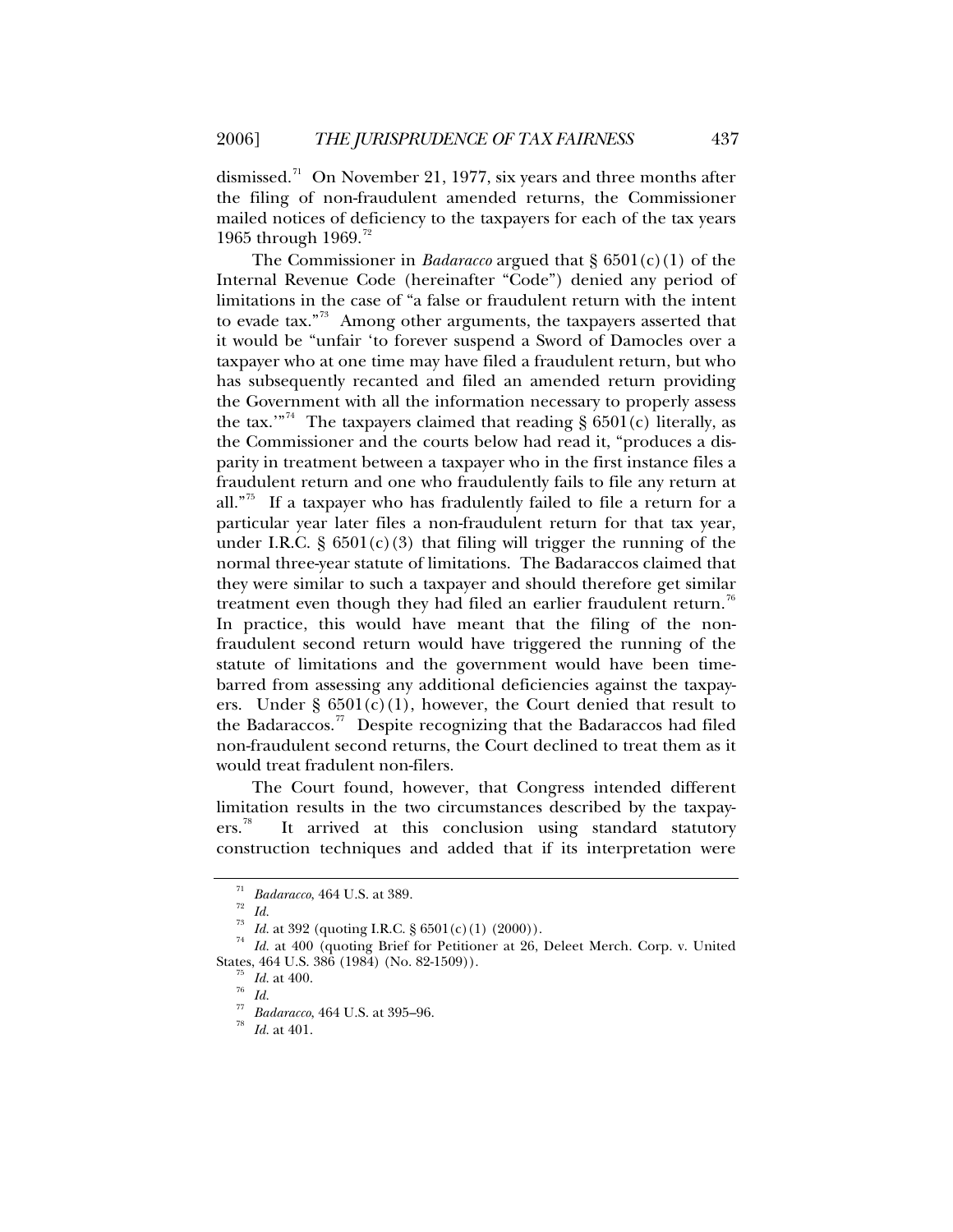wrong then Congress should use clearer language.<sup>[79](#page-17-0)</sup> The Court also took up the fairness claim itself and examined its merits. The Court rejected the taxpayers' fairness claim, stating that "a taxpayer who has filed a fraudulent return with intent to evade tax hardly is in a position to complain of the fairness of a rule that facilitates the Commissioner's collection of the tax due."<sup>[80](#page-17-1)</sup> Its fairness analysis relied upon estoppel and systemic horizontal fairness. The estoppel notion reflected in the Court's statement that the taxpayers were not in a position to complain of fairness is not unique to tax and is not apposite to this Article. The second fairness analysis, systemic horizontal fairness, is consistent with tax fairness theory and will be discussed below.

The taxpayers in *Badaracco* alleged that their second, nonfraudulent, return provided the Commissioner with all of the information that the Commissioner needed to properly assess the taxpayers liability.<sup>[81](#page-17-2)</sup> If true, then the taxpayers' claim was merely for equal treatment with other taxpayers who had provided the same level of information and for treatment different from those who fraudulently file and never recant. $82$  The Badaraccos appealed to the second principal of tax fairness<sup>[83](#page-17-4)</sup> that emerged from *Electric Storage Battery*, similar treatment for taxpayers who are systemically similarly situated, and its corollary, different treatment for differently situated taxpayers.<sup>[84](#page-17-5)</sup>

The Court rejected the Badaraccos' claim by denying that they were similar to other taxpayers who had not first filed fraudulent re-turns.<sup>[85](#page-17-6)</sup> The Court articulated significant administrative difficulties that followed when a taxpayer first filed a fraudulent return and then filed an amended non-fraudulent return.<sup>[86](#page-17-7)</sup> These difficulties included the untrustworthiness of a second return from a fraudulent source (since the new return comes after the taxpayer has already made false statements under penalty of perjury), the likelihood that underlying books and records may also have been falsified, and the administrative timing problems of coordinating a criminal fraud case

<sup>79</sup> *Id.*

<span id="page-17-5"></span><span id="page-17-4"></span><span id="page-17-3"></span><span id="page-17-2"></span><span id="page-17-1"></span><span id="page-17-0"></span>*Id.* at 400.<br>*Id.* at 398.<br>*Id.* at 400.<br>The first principal being that the government, as well as the taxpayer, could bring a horizontal equity claim. Rothensies v. Electric Storage Battery (*Electric Storage Battery IV*), 329 U.S. 296, 302 (1946).<br><sup>84</sup> See id. at 301–03; *see also* discussion *supra* text accompanying notes 32–63.<br><sup>85</sup> *Badaracco*, 464 U.S. at 400.<br>*Id.* at 398.

<span id="page-17-7"></span><span id="page-17-6"></span>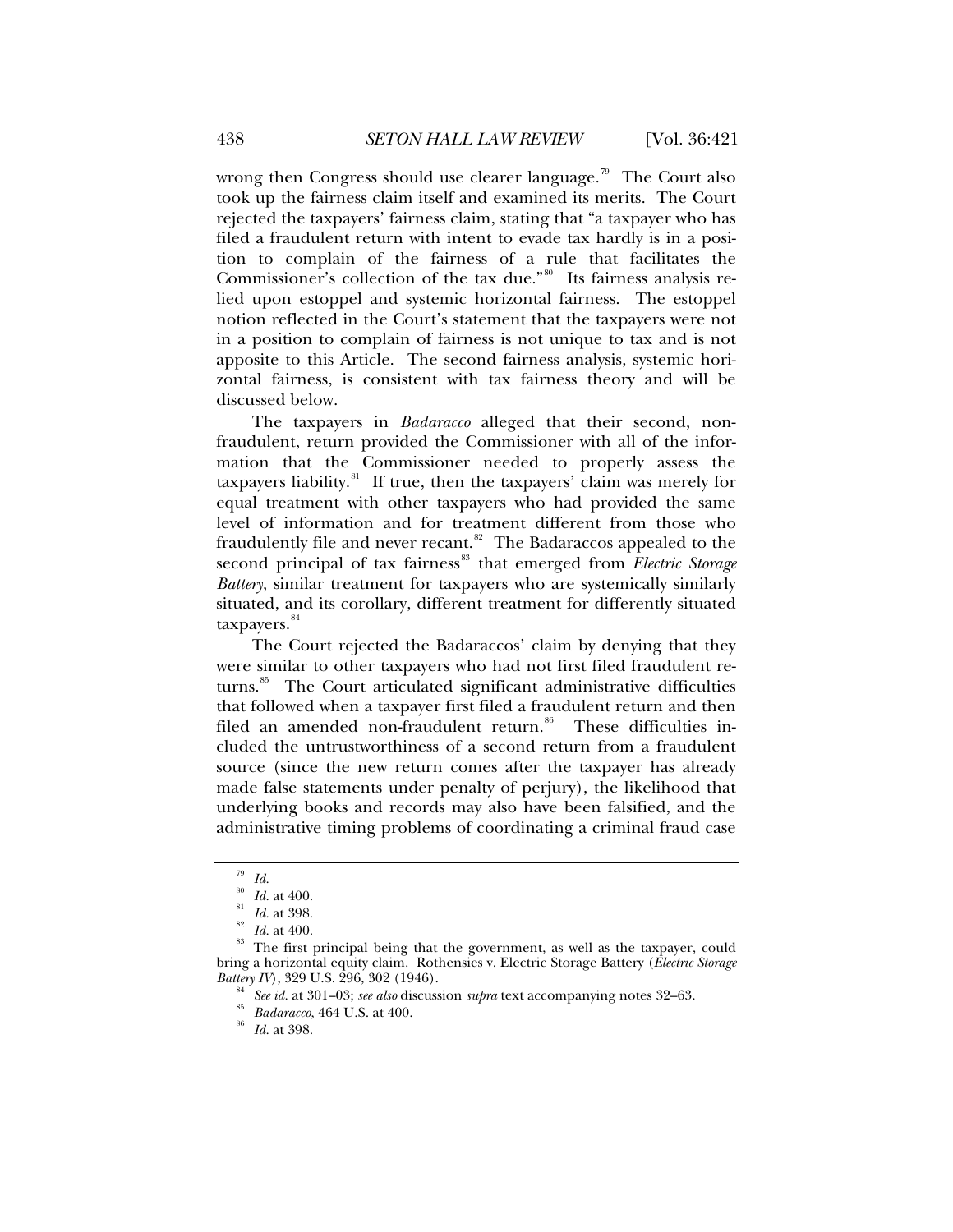with a six year statute of limitations and a civil fraud case with anything less than the same period of limitations. $\frac{87}{100}$  $\frac{87}{100}$  $\frac{87}{100}$ 

For the same reasons listed above, the Court also rejected the Badaraccos claim that they were not materially different from taxpayers who fraudulently failed to file any return and later filed a non-fraudulent return.<sup>[88](#page-18-1)</sup> In such a case, the non-fraudulent return would start the running of the statute whereas the subsequent filing of a non-fraudulent return by the Badaraccos would not.<sup>[89](#page-18-2)</sup> While the Court conceded that from the taxpayers' point of view the *similarities* between a fraudulent filer and a fraudulent non-filer were significant, the *differences*, discussed above, when viewed from the Commissioner's perspective, were greater.<sup>[90](#page-18-3)</sup>

The Court viewed the similarities offered by the Badaraccos as material.<sup>[91](#page-18-4)</sup> However, the Court viewed the differences offered by the Commissioner as equally material and more persuasive in that they spoke to a fairer system rather than to fairness in a single application. $92$  In a way, the Court was reaffirming the first principal of horizontal equity, articulated in *Electric Storage Battery*, that the government was entitled to be viewed as equal to any other party to a tax fairness claim.<sup>[93](#page-18-6)</sup> Here, the government successfully argued that taxpayers who file fraudulent returns present very different

The [Badaraccos'] argument centers in §  $6501(c)(3)$ , which provides that in a case of failure to file a return, the tax may be assessed 'at any time.' It is settled that this section ceases to apply once a return has been filed for a particular year, regardless of whether that return is filed late and even though the failure to file a timely return in the first instance was due to fraud.

<span id="page-18-3"></span>*Id.* 90 "Thus, although there may be some initial superficial plausibility to this argument on the part of petitioners, we conclude that the argument cannot prevail." *Id.* <sup>91</sup> *Badaracco*, 464 U.S. at 401. The Court implied this when it stated that "it seems to us that a taxpayer who

<span id="page-18-5"></span><span id="page-18-4"></span>has filed a fraudulent return with intent to evade tax hardly is in a position to complain of the fairness of a rule that facilitates the Commissioner's collection of the tax due."  $Id$  at 400.

<span id="page-18-6"></span>In his dissent, Justice Stevens cites *Electric Storage Battery* for the proposition that "'a statute of limitation is an almost indispensable element of fairness as well as of practical administration of an income tax policy.'" *Id.* at 405–06 (Stevens, J., dissenting) (quoting Rothensies v. Electric Storage Battery (*Electric Storage Battery IV*), 329 U.S. 296, 301 (1946). As I have argued, the fairness principle of *Electric Storage Battery* is that the government and the taxpayer are equally situated in that they both have an equal stake in the outcome, and that systemic fairness (consistency, regularity, and certainty) is the standard of practical administration referred to by the Court in *Electric Storage Battery*.

<span id="page-18-2"></span>

<span id="page-18-1"></span><span id="page-18-0"></span><sup>&</sup>lt;sup>87</sup> *Id.* at 398–99.<br><sup>88</sup> *Id.* at 401.<br><sup>89</sup> The Court stated: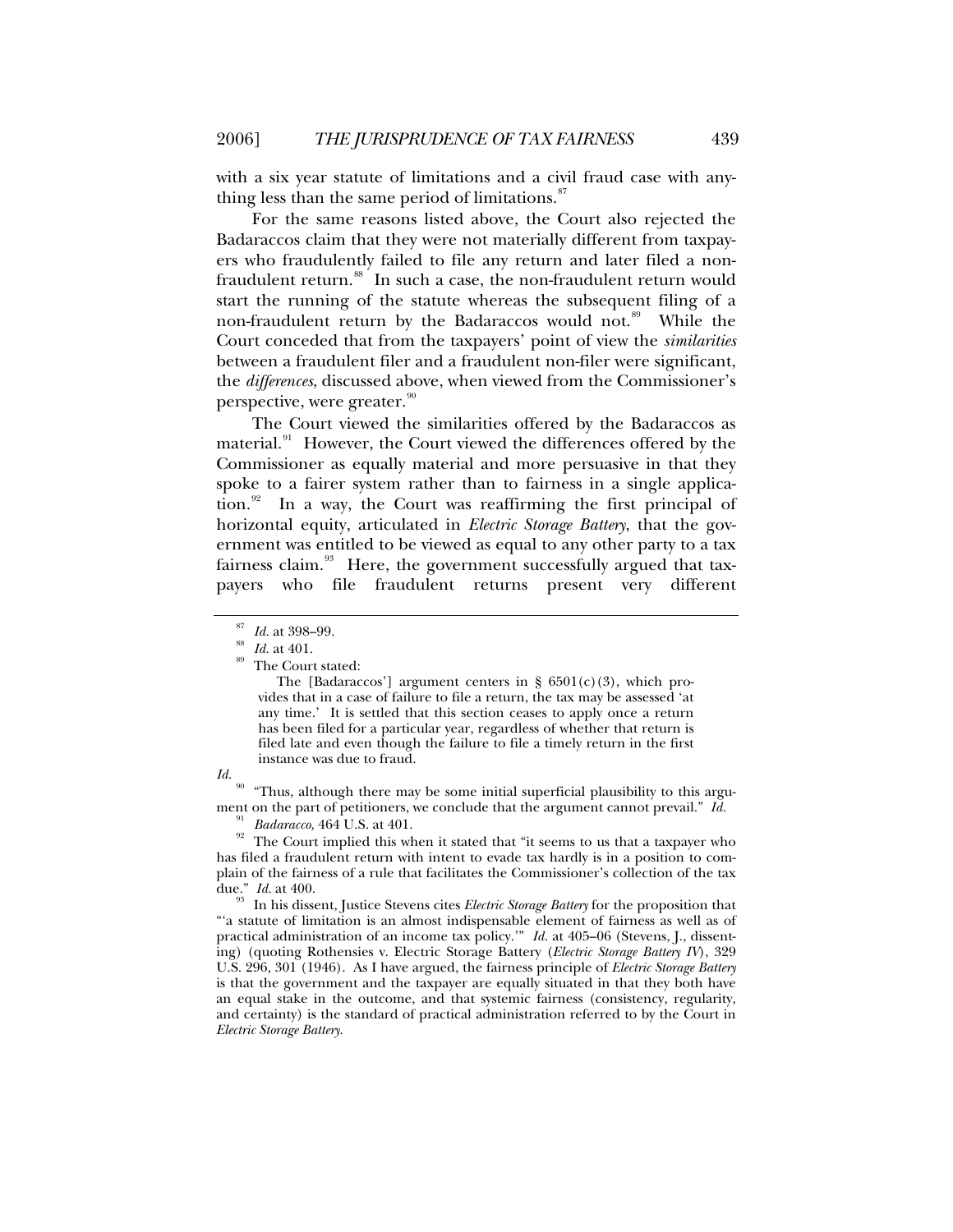administrative problems from taxpayers who do not file at all, even if the reason for non-filing is fraud.<sup>[94](#page-19-0)</sup> Accordingly, the Badaraccos did not state a claim for similar treatment because they could not establish that they were sufficiently similar to the taxpayers they referenced to warrant similar treatment.<sup>[95](#page-19-1)</sup>

Although both decisions accept the government as a party to a horizontal equity analysis,<sup>[96](#page-19-2)</sup> *Badaracco* took *Electric Storage Battery* to the next logical step. *Badaracco* pushed the analysis of horizontal equity further by examining the nature of claims of similar situation between parties, $\frac{97}{7}$  $\frac{97}{7}$  $\frac{97}{7}$  and looking for material similarities and differences. When both are found, the Court weighs the fairness claims. In *Badaracco*, the Court viewed the Commissioner's systemic fairness claim to be more persuasive than the taxpayers' claim of individual unfair-ness.<sup>[98](#page-19-4)</sup> The Commissioner's claim had the virtue of consistency (because of the similarities between taxpayers that the Commissioner treated similarly), regularity (because the Commissioner routinely applied the same rule to all taxpayers), and certainty (because it was a bright line test from which there was no deviation).<sup>[99](#page-19-5)</sup> Accordingly, although unrelated to ability to pay, the Court's analysis was nonetheless horizontal because it looked for material similarities and differences in grouping taxpayers. The point of similarity was systemic rather than substantive because it was about application within the system, not about the Code's content.

In these two cases, the Court adopted horizontal equity principles in applying systemic tax rules, even though it did not articulate an explicit horizontal equity standard. This is the start of what this

<span id="page-19-2"></span><span id="page-19-1"></span><span id="page-19-0"></span><sup>&</sup>lt;sup>94</sup> Id. at 398–99 (majority opinion).<br><sup>95</sup> Id. at 401.<br><sup>96</sup> In *Electric Storage Batter*y, the Court stated that "[a]s statutes of limitation are applied in the field of taxation, the taxpayer sometimes gets advantages and at other times the Government gets them. Both hardships to the taxpayers and losses to the revenues may be pointed out." 329 U.S. at 302. In *Badaracco*, the Court is not so explicit in stating its goal for the equal application of tax fairness to the taxpayer and government, but the Court's holding implicitly makes the same point. 464 U.S. at

<span id="page-19-4"></span><span id="page-19-3"></span><sup>&</sup>lt;sup>91</sup> Badaracco, 464 U.S. at 398–401.<br><sup>98</sup> Trustworthiness and reconciliation of civil and criminal fraud administration were cited by the Court in favor of the government. *Id.* at 398–99. Both of those reasons are within what I have called systemic horizontal equity because they concern tax administration regularity. These reasons concern the efficient process of evaluating the tens of thousands of tax returns that the government must examine. If the Court agreed with the taxpayers' claim that their similarity to other taxpayers was a higher value than the systemic horizontal equity value of regularity, then the efficient and fair treatment of all taxpayers would have been diminished. 99 *See id.* at 398–99.

<span id="page-19-5"></span>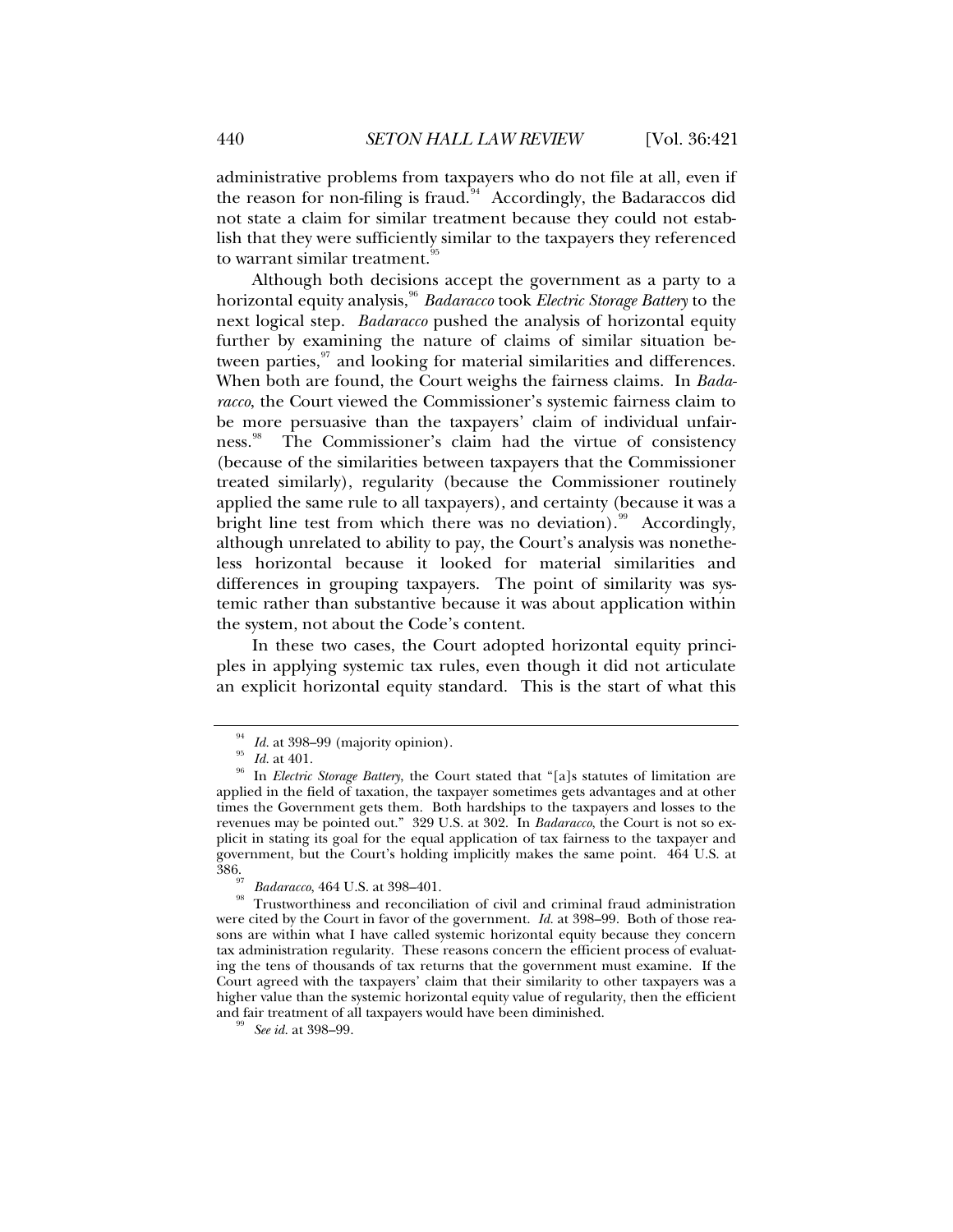<span id="page-20-0"></span>Article calls "systemic horizontal equity." It is systemic rather than substantive because it does not employ substantive horizontal equity concerns such as ability to pay, wealth, or consumption. Instead, the Court applies systemic horizontal equity principles of consistency, regularity, and certainty. The distinction is important because systemic horizontal equity is content-neutral whereas substantive horizontal equity is content-based.

# *B. Development of Systemic Horizontal Equity Beyond Statute of Limitations Cases*

Although the Supreme Court may not always use the word fairness in addressing tax questions, fundamental fairness principles are sometimes implicitly used in analyzing the statutes. Moreover, taxpayers in some cases have claimed that the treatment they received from the Service was unfair. Accordingly, even though the Court does not explicitly use fairness in its analysis, it may do so by implication in ruling on taxpayers' claims of unfair treatment.

The Commissioner publishes rulings and takes litigation positions consistent with his or her understanding of the law at the time. As this understanding evolves, the Commissioner may change positions previously announced. Taxpayers have argued that these changes in position can be unfair to taxpayers in one of two ways. First, taxpayers have argued that unfairness might result if a taxpayer relies in good faith upon a position taken by the Commissioner and structures a transaction or takes other measures consistent with the Commissioner's position only to find a later change in position, without a change in the law. Second, an unfairness claim has been asserted when one taxpayer received favorable tax treatment under a ruling of the Commissioner and a second identically situated taxpayer received a different and less favorable treatment by the Commissioner after a change in position, even when there has been no change in the law. The Supreme Court recognizes neither of these circumstances as unfair to the taxpayer.

In *Dickman v. Commissioner*,<sup>[100](#page-20-1)</sup> the taxpayers made substantial in-terest-free loans to their son.<sup>[101](#page-20-2)</sup> The issue before the Court was whether the foregone interest was a gift within the meaning of  $\S$  2501(a)(1) of the Code, subjecting the taxpayer to gift tax liabil-ity.<sup>[102](#page-20-3)</sup> After determining that the foregone interest was a gift under

<span id="page-20-2"></span><span id="page-20-1"></span><sup>100 465</sup> U.S. 330 (1984). 101 *Id.* at 331–32. 102 *See id.* at 331.

<span id="page-20-3"></span>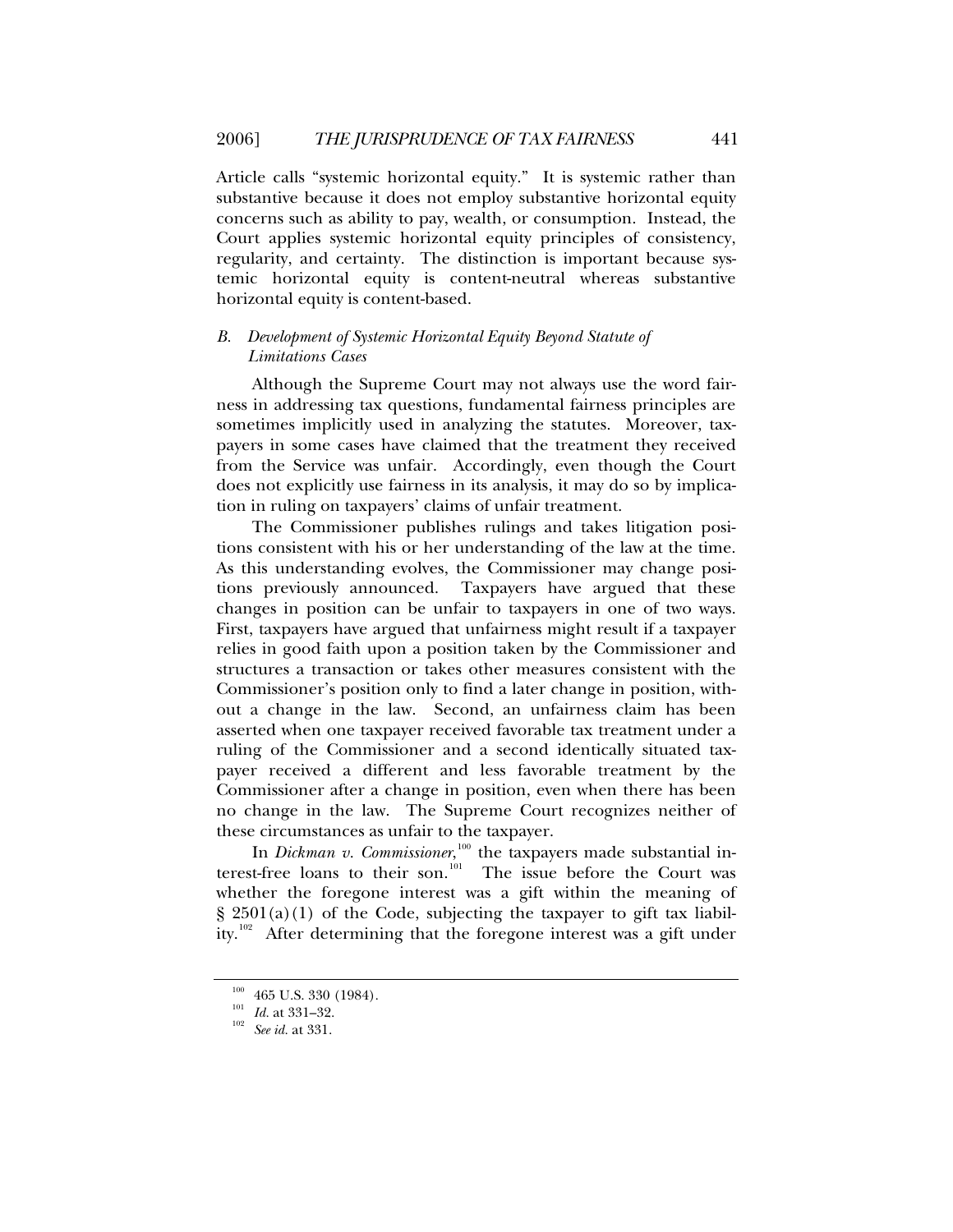the Code, the Court turned to the taxpayers' claim that their reliance upon previous positions announced by the Commissioner insulated them against liability under the Commissioner's new interpretation of the Code.<sup>[103](#page-21-0)</sup> The Court rejected the claim, specifically noting that the Commissioner may "change an earlier interpretation of the law, even if such a change is made retroactive in effect."[104](#page-21-1) Moreover, the Court indicated, "[t]his rule applies even though a taxpayer may have relied to his detriment upon the Commissioner's prior position."[105](#page-21-2)

Although the taxpayers' claim of unfairness was expressly based upon detrimental reliance, it was also implicitly based upon a comparison of their treatment by the Commissioner against that afforded to taxpayers who reported identically structured transactions prior to the Commissioner's change of view as to the correct interpretation of the law. By denying the taxpayers' unfairness claim, the Court denied a systemic horizontal equity claim, as well. Thus, the case stands for the proposition that, while the systemic horizontal equity norms of consistency, regularity, and certainty may help in resolving tax disputes, they must defer to the superior administrative norm of continuing statutory interpretation and the necessary disparate treatment that may ensue.

In *Dickman*, the Court held that a horizontal tax equity claim that compares taxpayers in identical circumstances who were afforded disparate treatment due to shifting interpretations of the law will not succeed.<sup>[106](#page-21-3)</sup> If the rule were otherwise, of course, the Commissioner could never change his or her mind and seek enforcement of a change of opinion about the law. The Court rightly seems to have viewed the taxpayers' fairness claim as seeking to elevate horizontal equity over the Commissioner's good faith reinterpretations of the Code, which due to the passage of time, works different results on similarly situated taxpayers.

Interestingly, this principle works in only one direction. Suppose that the Court had found that the taxpayers' interpretation of

<span id="page-21-0"></span>See id. at 342–43 ("Finally, petitioners urge that the Commissioner should not be allowed to assert the gift taxability of interest-free demand loans because such a position represents a departure from prior Internal Revenue Service practice. This contention rests on the fact that, prior to 1966, the Commissioner had not construed the gift tax statutes and regulations to authorize the levying of a gift tax on the value of the use of money or property. From this they argue that it is manifestly unfair to permit the Commissioner to impose the gift tax on the transactions challenged here." (citing Crown v. Comm'r, 585 F.2d 234, 241 (7th Cir. 1978); Johnson v. United States, 254 F. Supp. 73 (N.D. Tex. 1966))).<br><sup>104</sup> *Id.* at 343.<br><sup>105</sup> *Id.* (citing Dixon v. United States, 381 U.S. 68, 73 (1965)).<br><sup>106</sup> *See supra* notes 103–05 and accompanying text.

<span id="page-21-2"></span><span id="page-21-1"></span>

<span id="page-21-3"></span>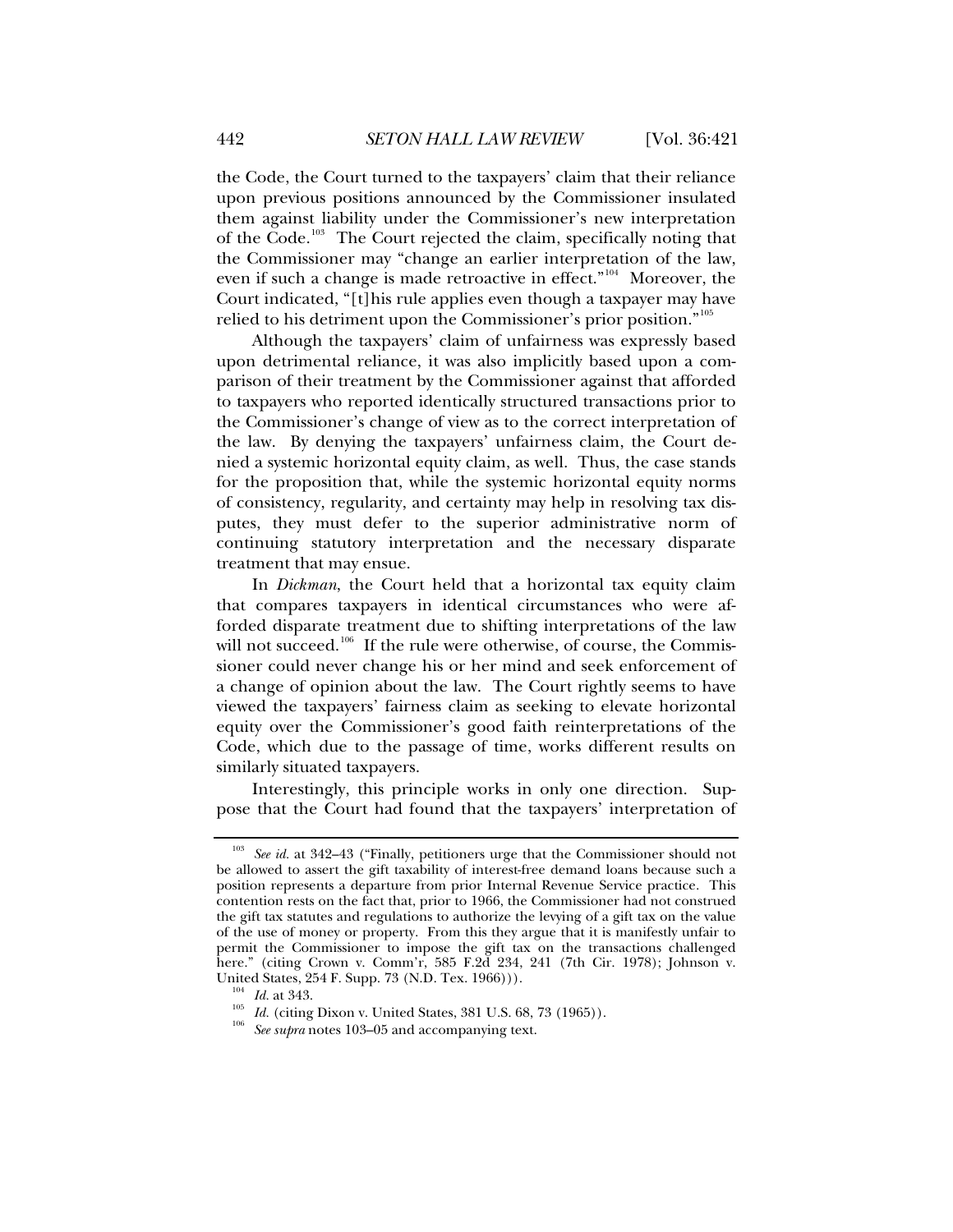$\S 2501(a)(1)$  correct. Further, suppose that the Commissioner's earlier interpretation had been the opposite, so that earlier the Commissioner had thought the foregone interest was a gift but then reversed his opinion and viewed it as outside the scope of  $\S 2501(a)(1)$ . Now taxpayers who were adversely affected by the prior ruling would be able to seek review of their returns and the Commissioner would accede to his new position. In this way, horizontal equity would be available when the Commissioner changes his mind in ways that favor the taxpayer.<sup>[107](#page-22-0)</sup> In other words, the Commissioner would extend the latter treatment, now viewed to be statutorily correct, to earlier taxpayers, identically situated, who had previously not received the same treatment as taxpayers who were later in time.

In *Automobile Club of Michigan v. Commissioner*,<sup>[108](#page-22-1)</sup> the taxpayer received favorable rulings in 1934 and 1938, which exempted the taxpayer from federal income taxes.<sup>[109](#page-22-2)</sup> Those rulings were retroactively revoked in 1945 and the Commissioner sought tax liability for tax years 1943 and 1944.<sup>[110](#page-22-3)</sup> The Court found that the "Commissioner's earlier rulings were grounded upon an erroneous interpretation of the term 'club' in § 101(9) and thus were based upon a mistake of law."<sup>[111](#page-22-4)</sup> The Court continued by noting the specific grant of authority in the Commissioner to apply any "ruling, regula-tion, or Treasury Decision" retroactively.<sup>[112](#page-22-5)</sup>

Although the taxpayer's position in *Automobile Club* was similar to that advanced by the taxpayer in *Dickman*, it was somewhat stronger because, in *Automobile Club*, the taxpayer who received the favorable treatment under prior Commissioners' interpretations of the law was the same taxpayer who was now bringing the claim.<sup>[113](#page-22-6)</sup> Nevertheless, the Court rejected the taxpayer's claim for the same reasons given in *Dickman*. [114](#page-22-7) From these two cases, it is clear that the Court will not

 $107$  This would not be true, however, for taxpayers who are time-barred by the stat-

<span id="page-22-4"></span><span id="page-22-3"></span><span id="page-22-2"></span><span id="page-22-1"></span><span id="page-22-0"></span>ute of limitations.<br><sup>108</sup> 353 U.S. 180 (1957).<br><sup>109</sup> *See id.* at 181.<br><sup>110</sup> *See id.* 111 *Id.* at 183.<br><sup>112</sup> *Id.* at 184 ("The Secretary, or the Commissioner with the approval of the Secretary, may prescribe the extent, if any, to which any ruling, regulation, or Treasury Decision, relating to the internal revenue laws, shall be applied without retroactive effect.") (quoting I.R.C. § 3791(b) (1939)).

<span id="page-22-6"></span><span id="page-22-5"></span> $113$  "The Commissioner had determined in 1934 that the petitioner was a 'club' entitled to exemption under provisions of the internal revenue laws . . . . The Com-

<span id="page-22-7"></span>missioner revoked these rulings in 1945 . . . . *" Id.* at 182.<br><sup>114</sup> "[I]t is well established that the Commissioner may change an earlier interpretation of the law, even if such a change is made retroactive in effect." Dickman v.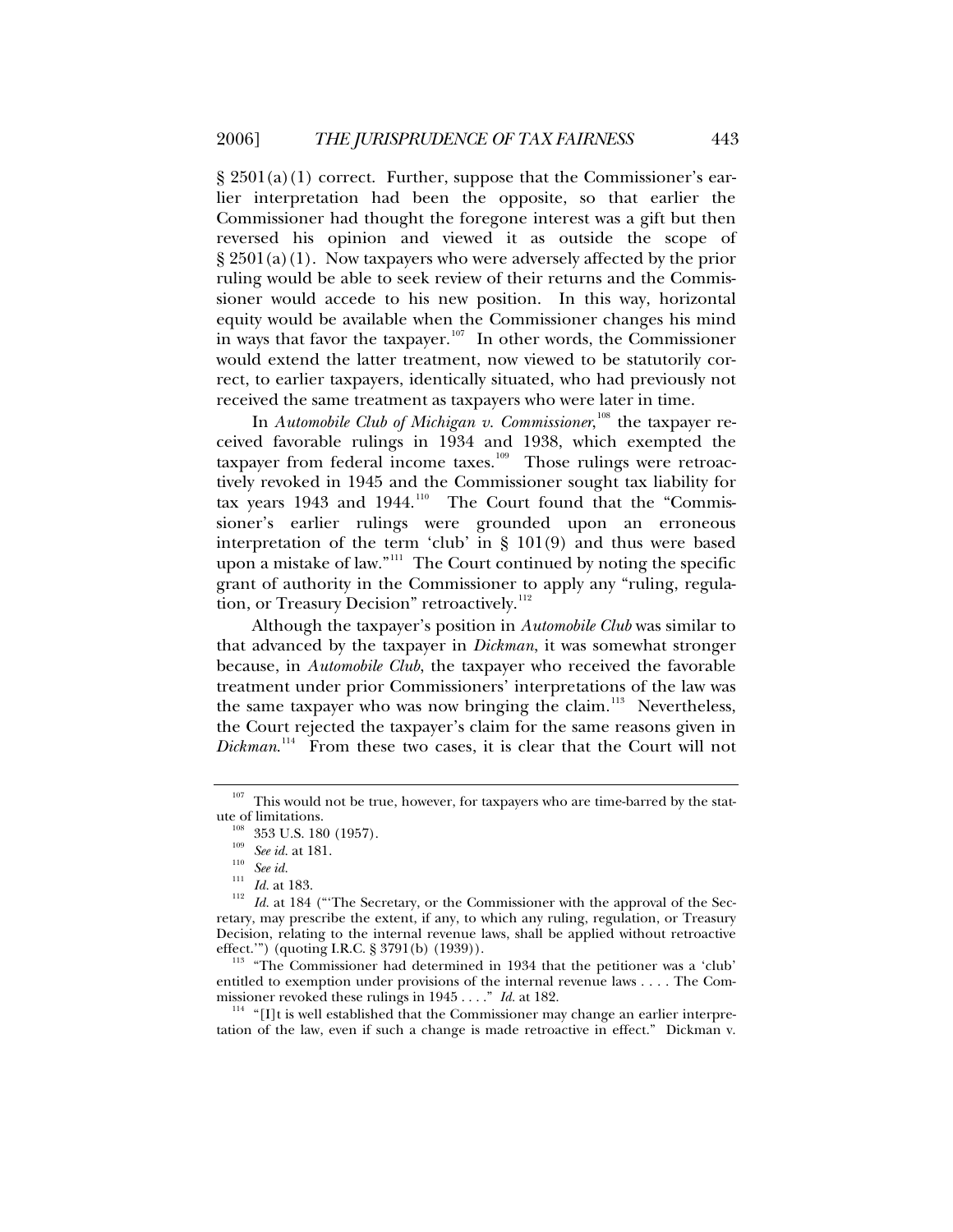consider disparate taxpayer treatment, based upon changed ruling positions, as a violation of the principles of systemic horizontal equity.

One may instead analogize administrative changes of position to legislative modification. Taxpayers divided by legislation that affects their tax liabilities may only be viewed as similar if the events at issue arose prior to or after the relevant legislation.<sup>[115](#page-23-0)</sup> Similarly, while the taxpayers in *Automobile Club* and *Dickman* drew comparisons with other taxpayers positioned on the other side of the administrative change, the Court viewed taxpayers as falling into similar groups only if they fell on the same side of the change.<sup>[116](#page-23-1)</sup> Thus, systemic horizontal equity allows for administrative change in the same way it allows for legislative change. Taxpayers may make systemic horizontal equity claims, but the group within which they may find similarities must account for the change. $117$ 

<span id="page-23-1"></span>the Tax Court and the Court of Appeals, that the Commissioner, having dealt with petitioner upon the same basis as other automobile clubs, did not abuse his discretion." Automobile Club of Mich., 353 U.S. at 186.

Comm'r, 465 U.S. 330, 343 (1984). "[I]t is clear from the language of the section and its legislative history that Congress thereby confirmed the authority of the Commissioner to correct any ruling, regulation or treasury decision retroactively, but empowered him, in his discretion, to limit retroactive application to the extent necessary to avoid inequitable results." Automobile Club of Mich., 353 U.S. at 184.

<span id="page-23-0"></span>Most legislation is prospective in that the statute applies to "conduct, events, circumstances which occur after its enactment." 2 NORMAN J. SINGER, and circumstances which occur after its enactment." SUTHERLAND STATUTORY CONSTRUCTION § 41.01 (5th ed. Clark Boardman Callaghan 1993). Tax legislation is more complex in that " $[t]$ ax legislation may be retroactive if the legislature clearly so intends." *Id.* § 41.10.<br><sup>116</sup> "We thus find no basis for disagreeing with the conclusion, reached by both

<span id="page-23-2"></span>No discussion of horizontal equity in the administration of the Internal Revenue Code would be complete without some mention of *IBM v. United States*, 343 F.2d 914 (Ct. Cl. 1965). In that case, the Court of Claims allowed the taxpayer to prevail on a horizontal equity claim in which IBM sought a favorable private letter ruling on a matter materially identical to one on which its only competitor had obtained a favorable letter ruling. The Claims Court allowed IBM the same treatment afforded its competitor, even though the Commissioner had changed his mind on the law in the interim. Courts have subsequently limited the application of *IBM* to cases in which the taxpayers are the only two competitors in the field, both have sought guidance that only one has received, and where that guidance was initially favorable, but subsequently shown to be incorrect. *See, e.g.*, Peerless Corp. v. United States, 185 F.3d 922, 929 (8th Cir. 1999). It is, of course, not clear how the Supreme Court would have decided *IBM*, given its view that systemic horizontal equity does not require that taxpayers receive identical treatment when separated by a change in the Commissioner's opinion about the law. Therefore, it seems likely the Supreme Court would not have ruled as the Claims Court did. However, because this Article's scope is confined to Supreme Court jurisprudence of tax fairness, I will not address the issues raised in *IBM*.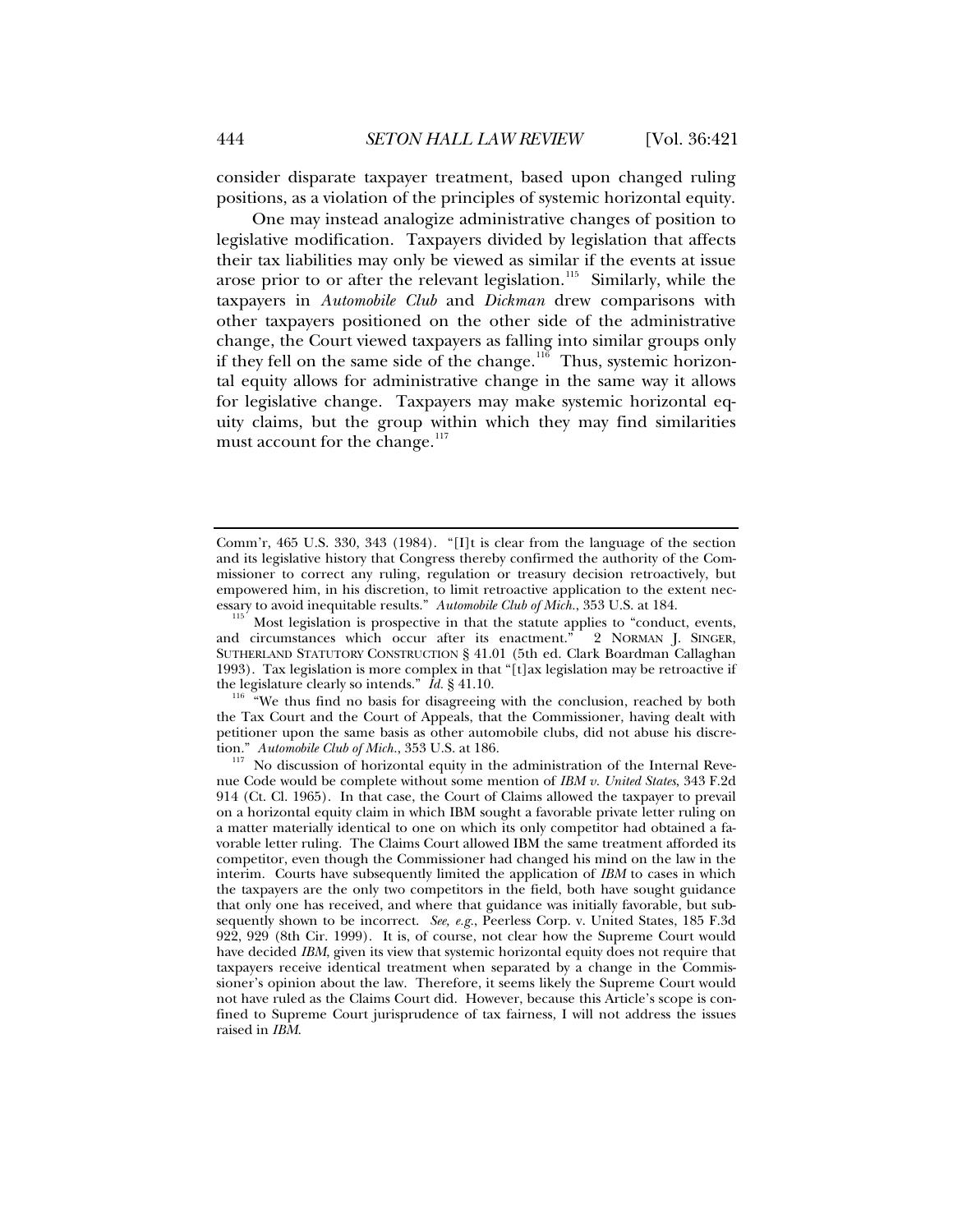#### IV. THE ROLE OF FAIRNESS IN STATUTORY CONSTRUCTION

<span id="page-24-0"></span>When interpreting individual Code provisions, the Supreme Court has embraced a notion of fairness that reflects horizontal equity. The Court has construed statutory provisions in ways that result in "consistency, regularity, and certainty."[118](#page-24-1) In other words, the Court follows the principle of systemic horizontal equity. The Court employed substantive horizontal equity where the distinctions created by Congress were meant to further horizontal equity based upon ability to pay, wealth, or consumption.

*United States v. Correll*<sup>[119](#page-24-2)</sup> concerned a taxpayer who, in the pursuit of his wholesale grocery business, left home early in the morning, ate breakfast and lunch on the road, and returned home in time for din-ner.<sup>[120](#page-24-3)</sup> He sought to deduct the cost of his breakfast and lunch as business expenses under  $\S 162(a)(2)$  of the Code. Section  $162(a)(2)$ provides that traveling expenses, including meals, may be deducted if they are incurred "while away from home in the pursuit of a trade or business."<sup>[121](#page-24-4)</sup> The Commissioner interpreted that provision to exclude expenses incurred on travel that required neither sleep nor rest. $122$ The Court analyzed  $\S$  162(a)(2) by weighing the fairness of the Commissioner's interpretation against that of the taxpayer.

The analysis begins not only with § 162, which authorizes deductibility of business expenses, but also with  $\S 262$ ,<sup>[123](#page-24-6)</sup> which denies deductibility of personal expenses. It begins here because of an apparent horizontal equity problem posed by the deductibility of meal expenses to one class of taxpayers as opposed to the non-deductibility of the same expenses by other classes of taxpayers. In other words, taxpayers who do not travel for business reasons, and who have no other business connection to their meals, may not deduct the cost of their meals, whereas taxpayers who can show a business connection to their meals may be able to deduct their expenses. This seeming inconsistency is the result of the intersection of two tax principles. One principal, expressed in § 262, prohibits the deductibility of personal expenses and the other, expressed in § 162, allows the deduction of business expenses including those that would otherwise be viewed as personal if imbued with sufficient business content.<sup>[124](#page-24-7)</sup>

<span id="page-24-2"></span><span id="page-24-1"></span><sup>&</sup>lt;sup>118</sup> Ivan Allen Co. v. United States, 422 U.S. 617, 641 (1975).<br>
<sup>119</sup> 389 U.S. 299 (1967).<br> *see id.* at 303.<br>
<sup>121</sup> I.R.C. § 162(a) (2) (2000).<br>
<sup>122</sup> *Correll*, 389 U.S. at 302.<br>
<sup>122</sup> I.R.C. § 262 (2000).<br>
<sup>124</sup> *Cor* 

<span id="page-24-4"></span><span id="page-24-3"></span>

<span id="page-24-7"></span><span id="page-24-6"></span><span id="page-24-5"></span>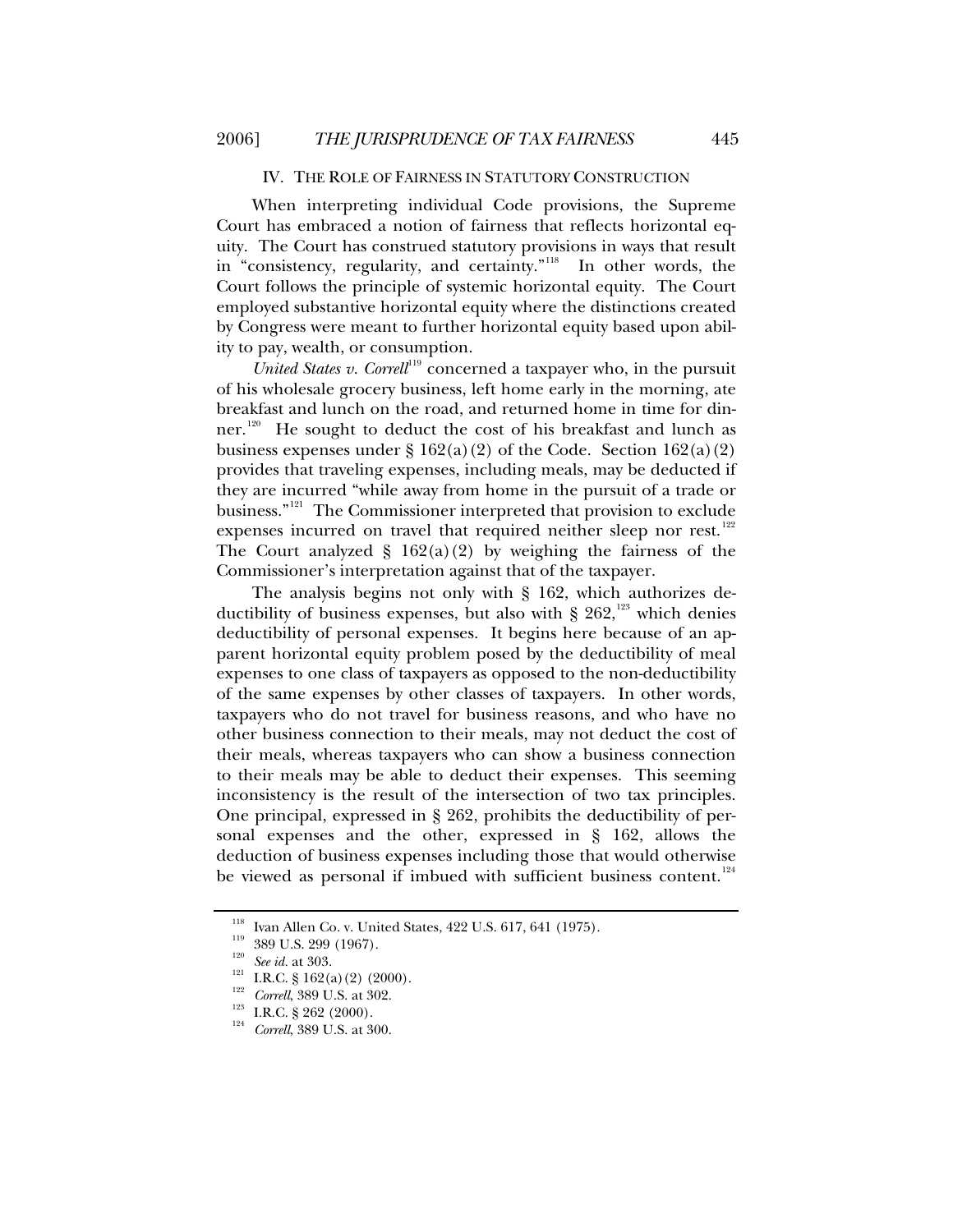The Court said that the fact that the Code specifically allows the cost of meals to be deducted by some taxpayers while denying deductions to other taxpayers who spend money for meals can be viewed as a "windfall" for business travelers.<sup>[125](#page-25-0)</sup>

Congress artlessly divided meals into deductible and nondeductible based upon whether the meals were incurred while "away from home."<sup>[126](#page-25-1)</sup> The Court was left with the job of fashioning a rule that fairly grouped taxpayers into each category, deductible and nondeductible, based upon the thin statutory distinction of being incurred away from home in the pursuit of business. This is a horizontal equity problem because the Court must find a test based on characteristics that link taxpayers with similarly strong business reasons for deducting the meal expense and exclude taxpayers with similarly weak business reasons for incurring the meal expense. This is a substantive horizontal equity analysis because the distinction concerns questions about differing consumption rather than the systemic horizontal equity questions of consistency, regularity, and certainty.

The chief reason for deducting meal expenses associated with business travel is the duplication of expenses incurred by such a traveler. Normally, a person can plan his or her business day around the personal necessity of meals; breakfast at home, lunch either prepared at home or eaten at restaurants by choice; and dinner at home. The businessperson who is traveling away from home generally loses the option of home-prepared meals. The business traveler is therefore viewed as incurring the expenses of meal preparation twice, once at home in the form of food preparation facilities in the taxpayer's residence and again when the businessperson must pay others to prepare meals he or she could otherwise prepare at home.<sup>[127](#page-25-2)</sup>

<span id="page-25-0"></span> $125$  "[T]he taxpayer who incurs substantial hotel and restaurant expenses because of the special demands of business travel receives something of a windfall, for at least part of what he spends on meals represents a personal living expense that other tax-<br>payers must bear without receiving any deduction at all."  $Id$ . at 301-02.

<span id="page-25-1"></span><sup>&</sup>lt;sup>126</sup> "There shall be allowed as a deduction all the ordinary and necessary expenses paid or incurred during the taxable year in carrying on a trade or business, including . . . traveling expenses (including amounts expended for meals and lodging other than amounts which are lavish or extravagant under the circumstances) while away from home in the pursuit of a trade or business . . . . " I.R.C. § 162(a)(2)(2000).

<span id="page-25-2"></span><sup>&</sup>lt;sup>127</sup> "Because § 262 makes 'personal, living, or family expenses' nondeductible . . . the taxpayer whose business requires no travel cannot ordinarily deduct the cost of the lunch he eats away from home. But the taxpayer who can bring himself within the reach of  $\S 162(a)(2)$  may deduct what he spends on his noontime meal although it costs him no more, and relates no more closely to his business, than does the lunch consumed by his less mobile counterpart." *Correll*, 389 U.S. at 302 n.7.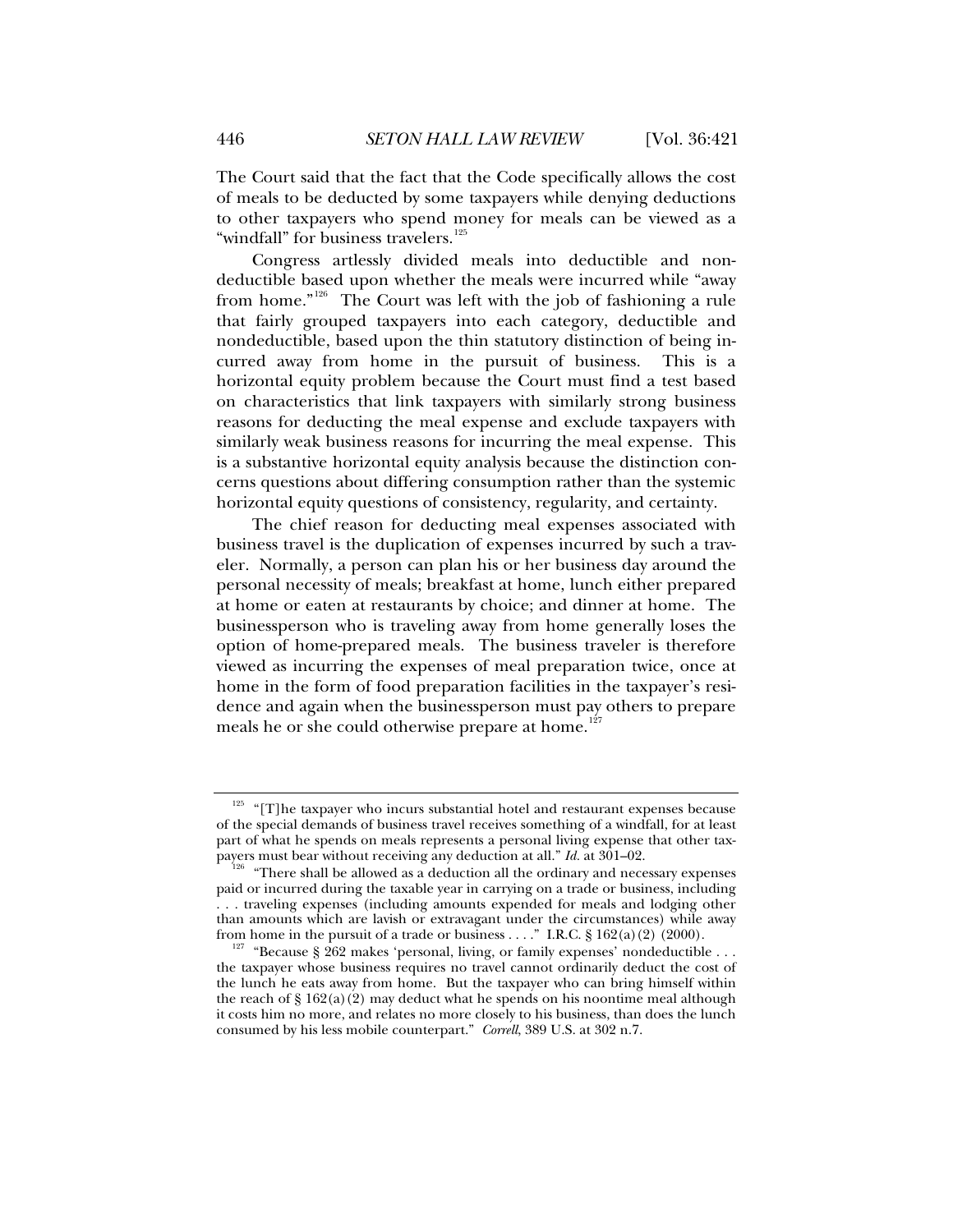The Court acknowledged that it should defer to the interpretation of the statute given by the Commissioner but also struggled to find principled methods for grouping business travelers that fairly treated similarly situated taxpayers alike and which furthered the dis-tinctions based upon personal consumption and business expense.<sup>[128](#page-26-0)</sup> In other words, the Court agreed that similarly situated taxpayers should be treated alike and then sought to identify those groups consistent with the demands of §§ 162 and 262.

The taxpayer in *Correll* argued in favor of a rule that turned on either the distance from home or the number of hours spent away from home.<sup>[129](#page-26-1)</sup> The Commissioner rejected both rules and argued for one that denied deductibility to any taxpayer who was not required to sleep or rest while away from home.<sup>[130](#page-26-2)</sup> None of these rules was required by the statute, yet one consistent rule was desired.

The Court viewed application of both standards advanced by the taxpayer as inconsistent with the treatment of other taxpayers who traveled miles that were greater or fewer than any number that the Court might select.<sup>[131](#page-26-3)</sup> Understanding that any rule it fashioned would be subject to the criticism that it was in some measure arbi-trary,<sup>[132](#page-26-4)</sup> the Court therefore rejected the taxpayer's claim of similarity or difference between taxpayers otherwise similarly situated based upon distance or time. In so doing, it acknowledged that the factors advanced by the taxpayer were reasonable ways to group similarly situated taxpayers. Several amicus briefs supported the taxpayer's proposals.<sup>[133](#page-26-5)</sup> The Court considered the distance factor and the time

<span id="page-26-5"></span><span id="page-26-4"></span>*Id.* at 303–04.

<span id="page-26-0"></span><sup>&</sup>lt;sup>128</sup> *Id.* at 304–05. The Court stated that "[o]rdinarily, at least, only the taxpayer who finds it necessary to stop for sleep or rest incurs significantly higher living expenses as a direct result of his business travel, and Congress might well have thought that only taxpayers in that category should be permitted to deduct their living expenses while on the road." *Id.* at 304–05. In other words, only the taxpayer who incurs extra consumption gets to deduct expenses that would not otherwise be deductible because they are personal (e.g., meals).<br><sup>129</sup> *Id.* at 303–04.<br><sup>130</sup> *Id.* at 302.<br>The Court stated:

<span id="page-26-2"></span><span id="page-26-1"></span>

<span id="page-26-3"></span>

Any rule in this area must make some rather arbitrary distinctions, but at least the sleep or rest rule avoids the obvious inequity of permitting the New Yorker who makes a quick trip to Washington and back, missing neither his breakfast nor his dinner at home, to deduct the cost of his lunch merely because he covers more miles than the salesman who travels locally and must finance all his meals without the help of the Federal Treasury.

<sup>132</sup> *Correll*, 389 U.S. at 303. 133 *Id.* at 304 n.14.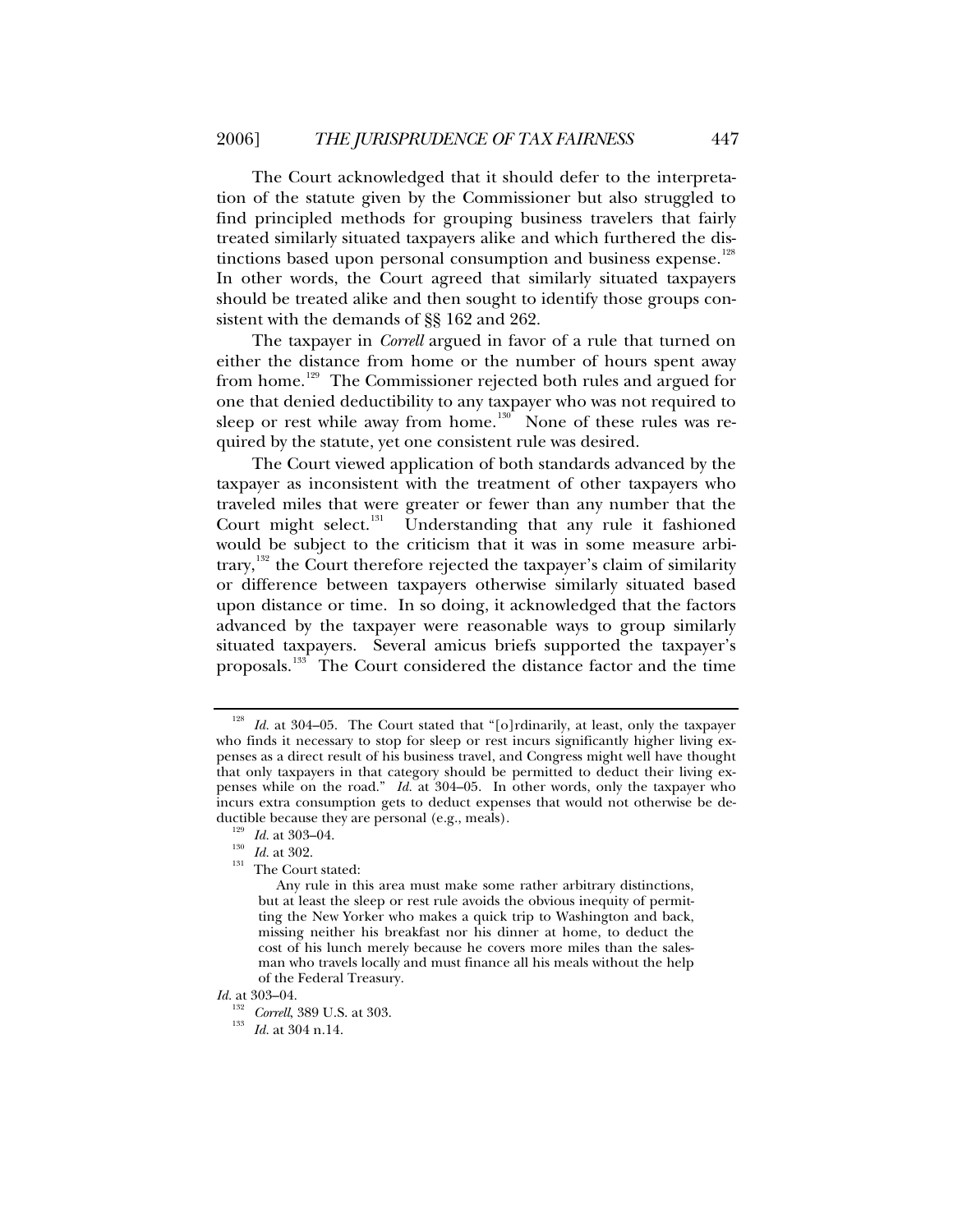factor the taxpayer suggested, however, and found that both would exclude taxpayers from the group entitled to deduct meal expenses occupied by Mr. Correll without addressing the underlying reason for the distinction—duplication of expenses. $134$  In support of the "sleep or rest"<sup>[135](#page-27-1)</sup> rule the Court stated:

By so interpreting the statutory phrase, the Commissioner has achieved not only ease and certainty of application but also substantial fairness, for the sleep or rest rule places all one-day travelers on a similar tax footing, rather than discriminating against intracity travelers and commuters, who of course cannot deduct the cost of the meals they eat on the road.<sup>[136](#page-27-2)</sup>

The Court viewed distance traveled and time spent traveling as inapposite to the reason for distinguishing between similarly situated taxpayers in the meal context—closer ties to the business generated extra expense, and thus extra consumption. The Court explained its preference for the Commissioner's view by reasoning that, "only the taxpayer who finds it necessary to stop for sleep or rest incurs significantly higher living expenses as a direct result of his business travel . . . . "<sup>[137](#page-27-3)</sup>

This finding fits into one of the principled reasons for distinguishing between taxpayers who are otherwise similarly situated. If taxpayers incur greater expense than they otherwise would, and they do so for business reasons, then the statute may be applied to address the expense incurred for those reasons. Accordingly, the Court in *Correll* adopted a more equitable interpretation by grouping taxpayers according to duplicative meal expenses. The Court's reasoning incorporated a substantive horizontal equity analysis because it concerned the taxpayer's ability to pay tax on income earned from the taxpayer's trade or business. If duplicative expenses that, although personal in nature, were incurred for a business purpose were not deductible, then the taxpayer would be disadvantaged with respect to others with the same income who did not incur the duplicative expense. The Court's interpretation recognized that distinction.

In *Correll*, the Court looked for a way to group taxpayers that furthered the underlying tax theory that supported the benefit that

<span id="page-27-1"></span><span id="page-27-0"></span><sup>&</sup>lt;sup>134</sup> *Id.* at 305 n.18.<br><sup>135</sup> In order to meet the statutory requirement that the taxpayer is away from home in order to deduct the cost of meals incurred as part of business travel, the Commissioner's position is that the taxpayer must "sleep or rest" while on the business trip. *Id.* at 299.

<span id="page-27-3"></span><span id="page-27-2"></span>ness trip. *Id.* at 299. 136 *Id.* at 303. 137 *Id.* at 304–05.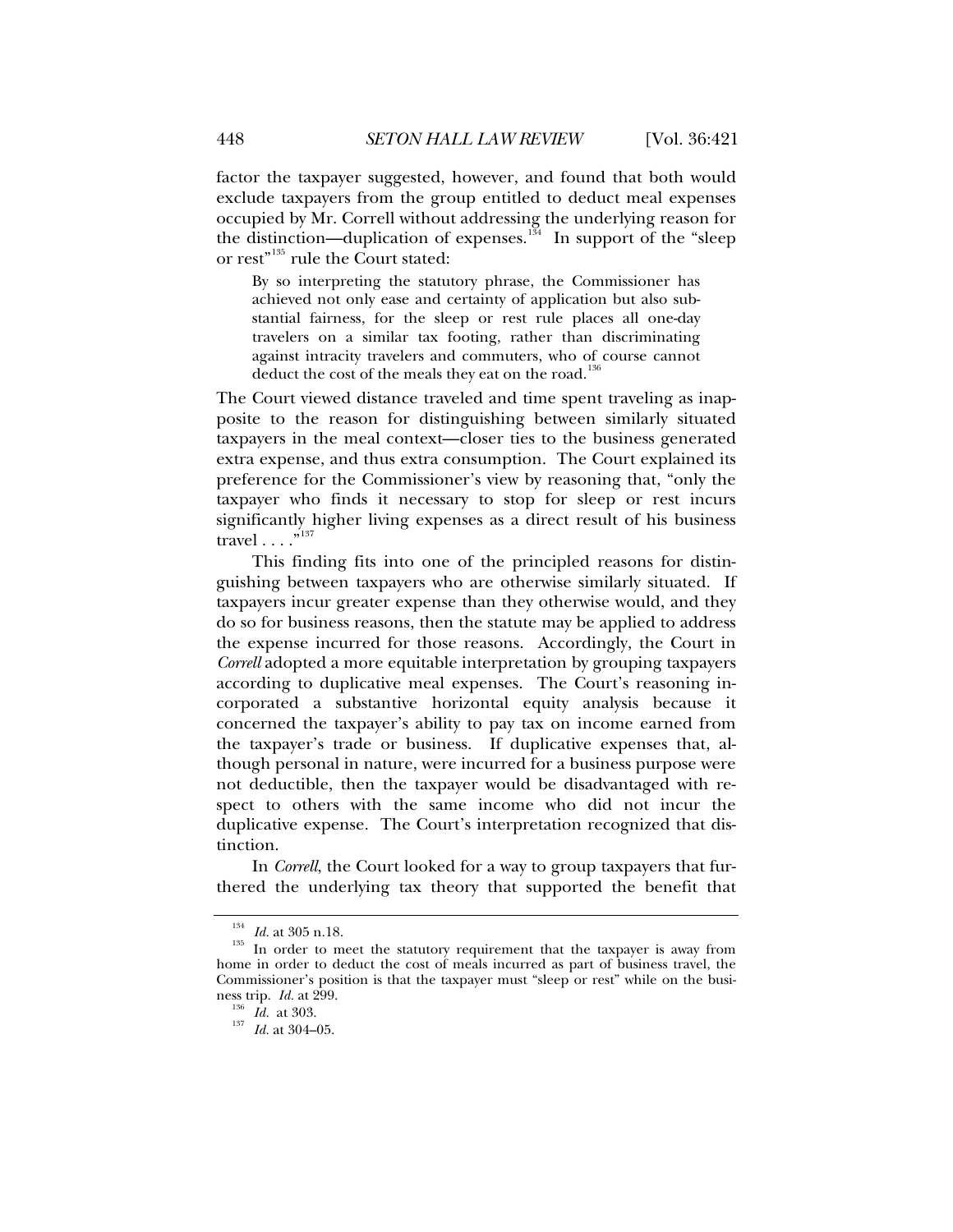taxpayers sought. $138$  In that case, the underlying tax theory concerned a redundant expense associated with meals incurred for business reasons.<sup>[139](#page-28-1)</sup> The distinctions of time and distance offered by the taxpayer were viewed as being further from those reasons than the distinction offered by the Commissioner.<sup>[140](#page-28-2)</sup> Regardless of whether one agrees with the Court's conclusion, the interesting aspect of the decision is the effort made to identify the criteria that are most congruent with the underlying reason for the distinction. The relevance of the offered criteria is measured by the Court against the reason for the statute, hardly a surprising proposition.<sup>[141](#page-28-3)</sup> Yet all of the criteria offered would advance the goal of distinguishing between taxpayers who were more likely to have incurred extra expense due to travel and those who were not. The Commissioner's criteria had the virtues of both a bright line test and flexibility.

A person traveling by plane might cover more ground than one traveling by car in the same time frame. If that time were just a few hours, it is difficult to see how meal expenses greater than normal would have been made necessary even though distance traveled might in other contexts capture the statutory notion of a duplicative expense. Distance traveled, therefore, seems less relevant than time traveled. However, if time traveled is to be the criteria, how much time is necessary to trigger the deduction? Would a meal expense incurred on an eight hour and one minute trip be deductible while meal expense incurred on an eight hour trip would not? The arbitrariness of this time distinction would appear to make this option less attractive than the rule advanced by the Commissioner in *Correll*, which provided tighter congruence with the statute's rationale. If the taxpayer sleeps away from home, he or she is necessarily separated from the food preparation facilities, which have already been paid

<span id="page-28-0"></span><sup>&</sup>lt;sup>138</sup> "Alternatives to the Commissioner's sleep or rest rule are of course available. Improvements might be imagined. But we do not sit as a committee of revision to perfect the administration of the tax laws." Correll, 389 U.S. at 306–07.

<span id="page-28-1"></span><sup>&</sup>quot;The tax payer must ordinarily 'maintain a home for his family at his own expense even when he is absent on business,' and if he is required to stop for sleep or rest, 'continuing costs incurred at a permanent place of abode are duplicated.'" *Id.*

<span id="page-28-2"></span>at 306 n.18 (citations omitted).  $140$  "And the Commissioner's rule surely makes more sense than one which would allow the respondent . . . to deduct the cost of his breakfast and lunch simply because he spends a greater percentage of his time at the wheel than the commuter who eats breakfast on his way to work and lunch a block from his office."  $Id$  at 304.

<span id="page-28-3"></span><sup>&</sup>lt;sup>141</sup> "The language of the statute— 'meals and lodging ... away from home'—is obviously not self-defining. And to the extent that the words chosen by Congress cut in either direction, they tend to support rather than defeat the Commissioner's position . . . ." *Id.*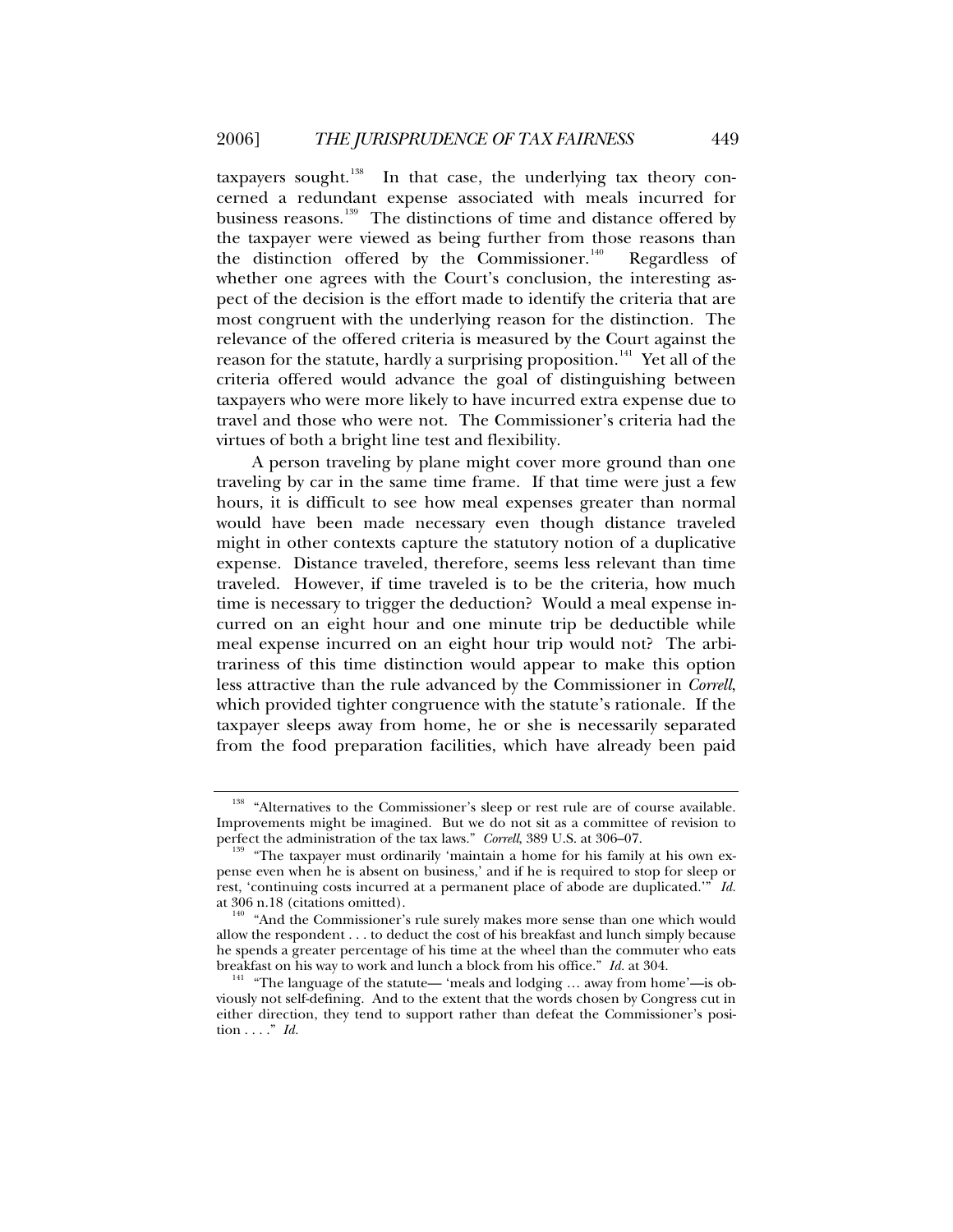for, and must seek local food preparation at a duplicative cost. This means, of course, that Taxpayer *A*, who travels one thousand miles in her business day but never sleeps away from home, will get no deduction, but Taxpayer *B*, who travels fewer miles but does sleep away from home, will get the deduction. While not a perfect fit, this distinction is closer to that contemplated by Congress and more material to the question of categorization of the taxpayers into groups for purposes of horizontal equity.

*Correll* appears to be the only case in which the Court employed a content-based substantive horizontal equity analysis. However, the Court in *Correll* also applied a systemic horizontal equity analysis when it required that §§ 162 and 262 be reconciled for both consistency and certainty.<sup> $142$ </sup> This reconciliation is well within the systemic horizontal equity norm of consistency. Accordingly, the use of one type of horizontal equity analysis does not preclude the other. It appears that the Court believes that Congress intends to incorporate both horizontal equity principles in the legislation it passes.<sup>[143](#page-29-1)</sup> If that were true, the Court would be justified in applying those same principles in the interpretative process. However, substantive questions concerning income, wealth, or consumption levels are seldom contemplated by the Court, which usually confines its inquiry to questions of consistency, regularity, and certainty.

In applying a substantive horizontal equity analysis, the Court in *Correll* classified taxpayers into similar groups by looking for distinc-tions that most closely tracked the statute's underlying principles.<sup>[144](#page-29-2)</sup> The Court rejected distinctions that excluded taxpayers who logically

*Correll*, 389 U.S. at 303–04.

<span id="page-29-0"></span> $142$  "[T]he Commissioner has achieved not only ease and certainty of application but also substantial fairness . . . ." *Id.* at 303. Accordingly, the systemic principle of certainty and the substantive principle of ability to pay are reconciled in this deci-

<span id="page-29-2"></span><span id="page-29-1"></span>sion.<br><sup>143</sup> "Not surprisingly, therefore, Congress did not extend the special benefits of § 162(a)(2) to every conceivable situation involving business travel." *Id.* at 302. <sup>144</sup> The Court stated:

Any rule in this area must make some rather arbitrary distinctions, but at least the sleep or rest rule avoids the obvious inequity of permitting the New Yorker who makes a quick trip to Washington and back, missing neither his breakfast nor his dinner at home, to deduct the cost of his lunch merely because he covers more miles than the salesman who travels locally and must finance all his meals without the help of the Federal Treasury. And the Commissioner's rule surely makes more sense than one which would allow the respondent in this case to deduct the cost of his breakfast and lunch simply because he spends a greater percentage of his time at the wheel than the commuter who eats breakfast on his way to work and lunch a block from his office.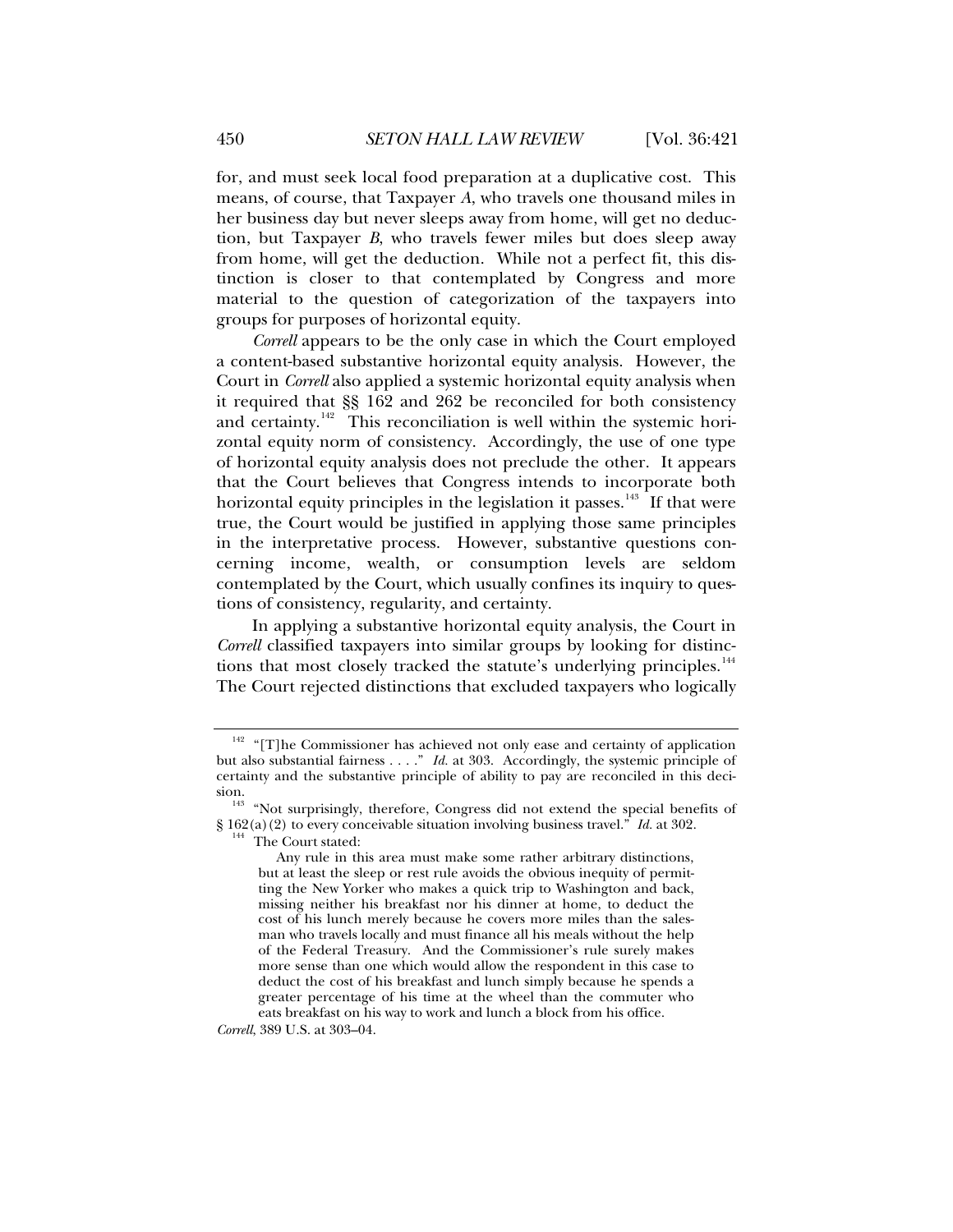should have been within the beneficial category.<sup>[145](#page-30-0)</sup> Accordingly, the classifications offered by the taxpayers that were over- or underinclusive were relevant, but not as congruent as the one offered by the Commissioner.<sup>[146](#page-30-1)</sup> Materiality, therefore, in the context of horizontal equity, requires that the criterion used to identify similarly situated taxpayers be one that most closely advances the underlying reason for the statute.<sup>[147](#page-30-2)</sup>

The lessons of *Correll* are two. First, the Court used substantive horizontal equity theory in its construction of one Code provision because it grouped taxpayers according to similarities based on levels of consumption and ability to pay the tax on their business earnings.<sup>[148](#page-30-3)</sup> In other words, the Court indirectly tracked ability to pay tax with extra consumption incurred for business reasons. This can be illustrated by imagining two taxpayers, *A* and *B*, with identical taxable incomes of \$40,000. Further imagine that Taxpayer *B* incurs \$1,000 in meal and lodging expenses, that duplicate his personal expenses, but which are incurred for business reasons, whereas Taxpayer *A* does not. If Taxpayer *B* cannot further reduce his taxable income by those expenses, then his taxable income will be artificially high, meaning that although his taxable income would be \$40,000 it would not reflect one of the expenses incurred in earning that income. Additionally, he will have fewer after-tax dollars to pay the tax because of the \$1,000 he spent on food and lodging, which are therefore no longer available to pay the tax. Second, when faced with competing horizontal equity claims, one factor the Court considered was consistency with other sections of the Code.<sup>[149](#page-30-4)</sup> In *Correll*, that meant consistency between  $\S$ § 162 and 262 of the Code.<sup>[150](#page-30-5)</sup> This ver-

<span id="page-30-3"></span>

<span id="page-30-5"></span><span id="page-30-4"></span>*Correll*, 389 U.S. at 302–03 (citations omitted). 149 *Id.* <sup>150</sup> *Id.*

<span id="page-30-2"></span><span id="page-30-1"></span><span id="page-30-0"></span><sup>145</sup> *Id.* <sup>146</sup> *Id.* <sup>147</sup> *See supra* text accompanying note 141. 148 The Court stated:

Rather than requiring 'every meal-purchasing taxpayer to take pot luck in the courts,' the Commissioner has consistently construed travel 'away from home' to exclude all trips requiring neither sleep nor rest, regardless of how many cities a given trip may have touched, how many miles it may have covered, or how many hours it may have consumed. By so interpreting the statutory phrase, the Commissioner has achieved not only ease and certainty of application but also substantial fairness, for the sleep or rest rule places all one-day travelers on a similar tax footing, rather than discriminating against intracity travelers and commuters, who of course cannot deduct the cost of the meals they eat on the road [under § 262].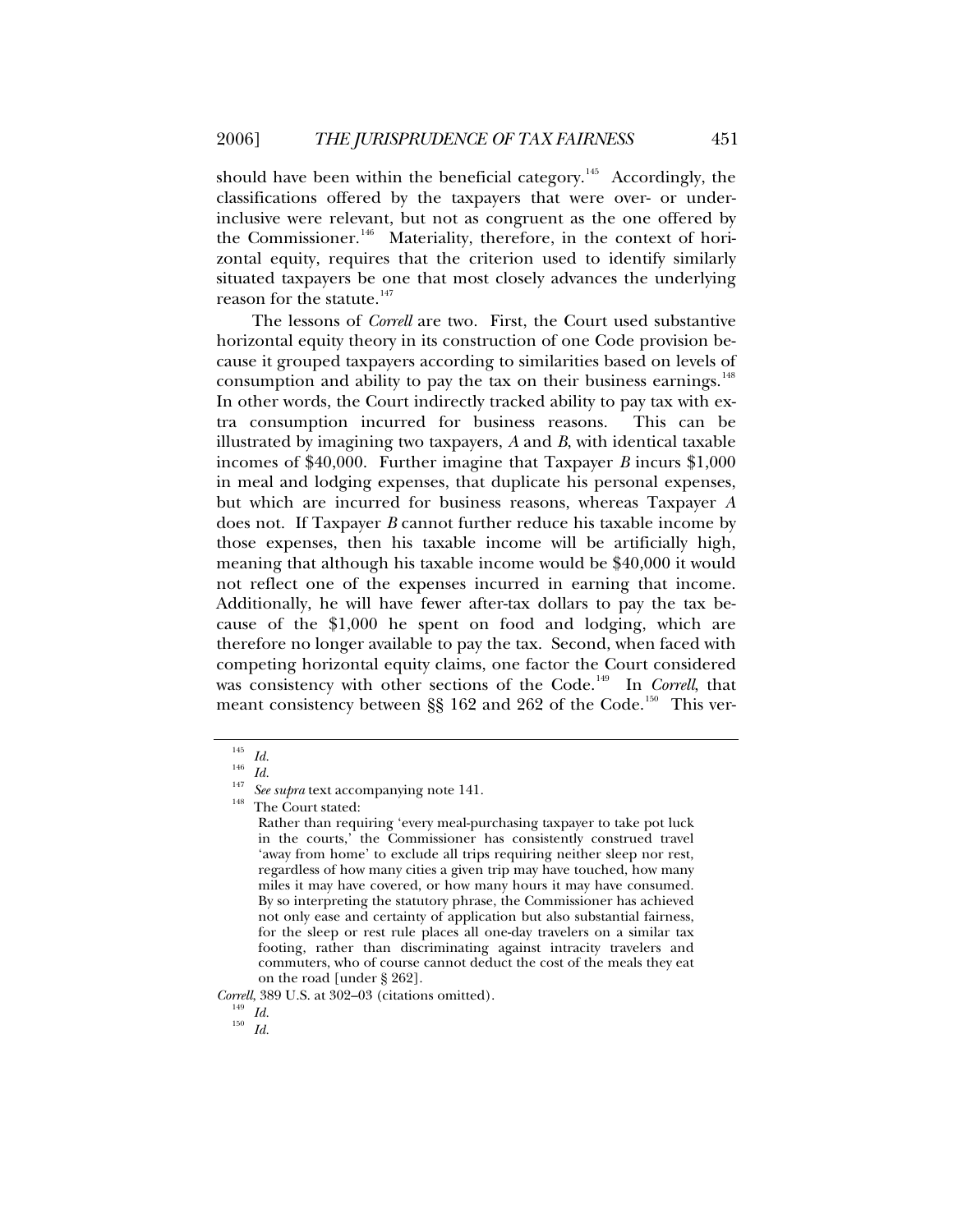sion of horizontal equity falls more neatly within systemic horizontal equity analysis. *Correll*, therefore, is an example of the Court using both substantive and systemic horizontal equity analyses in interpreting the Code. The next case in this section, *Commissioner v. First*  Security Bank of Utah, N.A.,<sup>[151](#page-31-0)</sup> focuses on the Court's use of systemic horizontal equity analysis.

In *First Security Bank*, the Court applied fairness principles to determine whether § 482 of the Code authorized the Commissioner to allocate income from an insurance company to a bank where both were owned by the same holding company and the bank was prohibited by law from earning the type of income sought to be allocated. In *First Security Bank*, as it did in *Correll* and *Commissioner v. Groetz-*inger,<sup>[152](#page-31-1)</sup> the Court used fairness principles to identify similarly situated taxpayers and any reasons for distinguishing among them.<sup>[153](#page-31-2)</sup> First, the Court looked for consistency with other federal laws, in this case other federal banking laws.<sup>[154](#page-31-3)</sup> This reinforced the view that tax fairness requires equal treatment among taxpayers with equal tax attributes. The Court also injected a more formal notion of fairness following the form required by other federal laws.

Fairness, as used by the Court in *First Security Bank*, is a systemic claim similar to the systemic claim in *Correll*. In both cases, the Court searched for ways to increase consistency across the taxing system. In *Correll*, the Court found a way to consistently apply §§ 162 and 262 so as to maintain the integrity of both. In *First Security Bank*, the Court applied the tax statute in a way that resulted in increased consistency with other, non-tax legislation.

In *Commissioner v. Groetzinger*,<sup>[155](#page-31-4)</sup> the Court again interpreted § 162, this time in the context of its requirement that a taxpayer be engaged in a "trade or business" before any amounts expended by the taxpayer may be deducted for purposes of the alternative minimum tax as it existed at that time. In 1978, Groetzinger devoted sixty to eighty hours per week to gambling.<sup>[156](#page-31-5)</sup> Unfortunately, his winnings

<span id="page-31-2"></span><span id="page-31-1"></span><span id="page-31-0"></span><sup>&</sup>lt;sup>151</sup> 405 U.S. 394 (1972).<br><sup>152</sup> 480 U.S. 23 (1987); *see infra* text accompanying notes 155–158.<br><sup>153</sup> "As stated in the Treasury Regulations, the 'purpose of section 482 is to place a controlled taxpayer on a tax parity with an uncontrolled taxpayer . . . .'" *First Security* 

*Bank*, 405 U.S. at 407.<br><sup>154</sup> "We think that fairness requires the tax to fall on the party that actually re-

<span id="page-31-5"></span><span id="page-31-4"></span><span id="page-31-3"></span>ceives the premiums rather than on the party that cannot." *Id.* at 405. 155 480 U.S. 23 (1987). 156 *See* Andrew M. Curtis, Commissioner v. Groetzinger*—Supreme Court Holds That the "Goods or Services" Test Is Not a Prerequisite to "Trade or Business" Status*, 22 WAKE FOREST L. REV. 221, 222 (1987).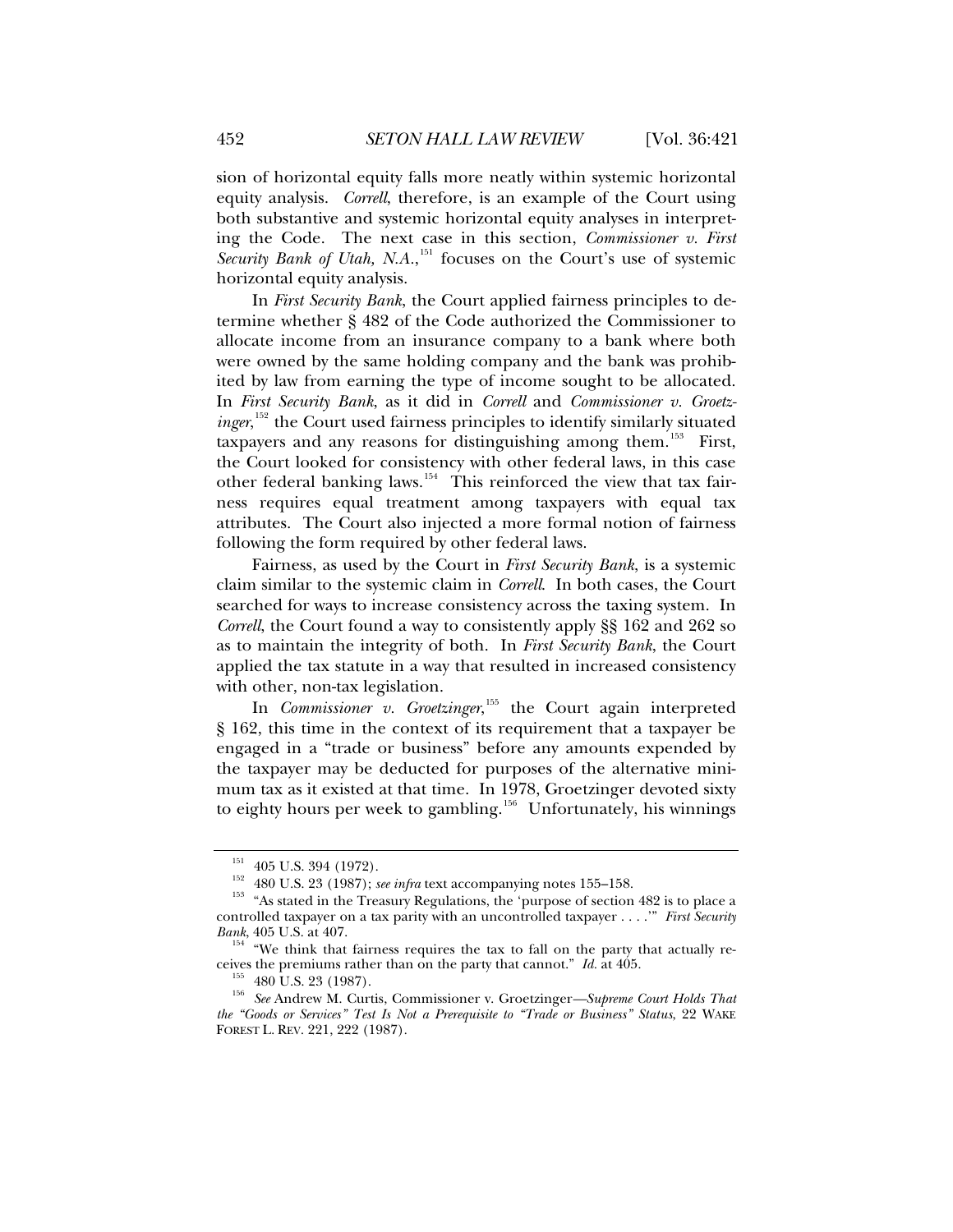of \$70,000 were more than offset by losses of \$72,032. In order to get the full benefit of his losses for alternative minimum tax purposes, the taxpayer had to have incurred the losses in his trade or business as that term was used in  $\S 162(a)$ . In analyzing the statute, the Court considered its own prior decisions and also considered the fairness of allowing the taxpayer's full-time gambling activity to fall within the § 162(a) definition of trade or business.

 If a taxpayer, as Groetzinger is stipulated to have done in 1978, devotes his full-time activity to gambling, and it is his intended livelihood source, it would seem that basic concepts of fairness (if there be much of that in the income tax law) demand that his activity be regarded as a trade or business just as any other readily accepted activity, such as being a retail store proprietor or, to come closer categorically, as being a casino operator or as being an active trader on the exchanges.

In interpreting § 162, the Court embraced a fairness analysis that identifies similarly situated taxpayers and asks whether there is a systemic or substantive principled reason for distinguishing among them. In *Groetzinger*, there was no other statute demanding consistent treatment as there was in *Correll*. [158](#page-32-1) There was also no claim by the Commissioner that the taxpayer's horizontal equity claim would result in a substantially more difficult administrative burden.

The Commissioner's claim was not founded on fairness in general or on any modern notion of vertical or horizontal equity. Rather, the Commissioner argued that the statutory language at issue, the definition of "trade or business," was resolved by *Deputy v. Du-*Pont,<sup>[159](#page-32-2)</sup> in which Justice Frankfurter opined that one must offer goods or services to be in a trade or business. The *Groetzinger* Court specifi-cally rejected this definition as underinclusive.<sup>[160](#page-32-3)</sup> The Court thought the taxpayer would be within the *DuPont* test if one viewed it under a form of systemic horizontal equity analysis because "it takes two to gamble."<sup>[161](#page-32-4)</sup> That analysis is horizontal in that it compares two simi-

<span id="page-32-4"></span>payer's brief. Brief for the Respondent at 3, *Groetzinger*, 480 U.S. 23 (No. 85-1226),

<span id="page-32-1"></span><span id="page-32-0"></span><sup>&</sup>lt;sup>157</sup> Groetzinger, 480 U.S. at 33.<br><sup>158</sup> Correll, 389 U.S. at 300 ("Because the respondent's daily trips required neither sleep nor rest, the Commissioner disallowed the deductions, ruling that the cost of the respondent's meals was a 'personal, living' expense under § 262 rather than a travel expense under §  $162(a)(2)$ .").

<span id="page-32-3"></span><span id="page-32-2"></span><sup>&</sup>lt;sup>159</sup> 308 U.S. 488 (1940). <sup>159</sup> 308 U.S. 488 (1940). <sup>160</sup> "But does it necessarily follow that one who does not satisfy the Frankfurter adumbration is not in a trade or business? . . . In any event, while the offering of goods and services usually would qualify the activity as a trade or business, this factor, it seems to us, is not an absolute prerequisite." *Groetzinger*, 480 U.S. at 33–34. 161 *Id.* at 33. The phrase "it takes two to gamble" actually comes from the tax-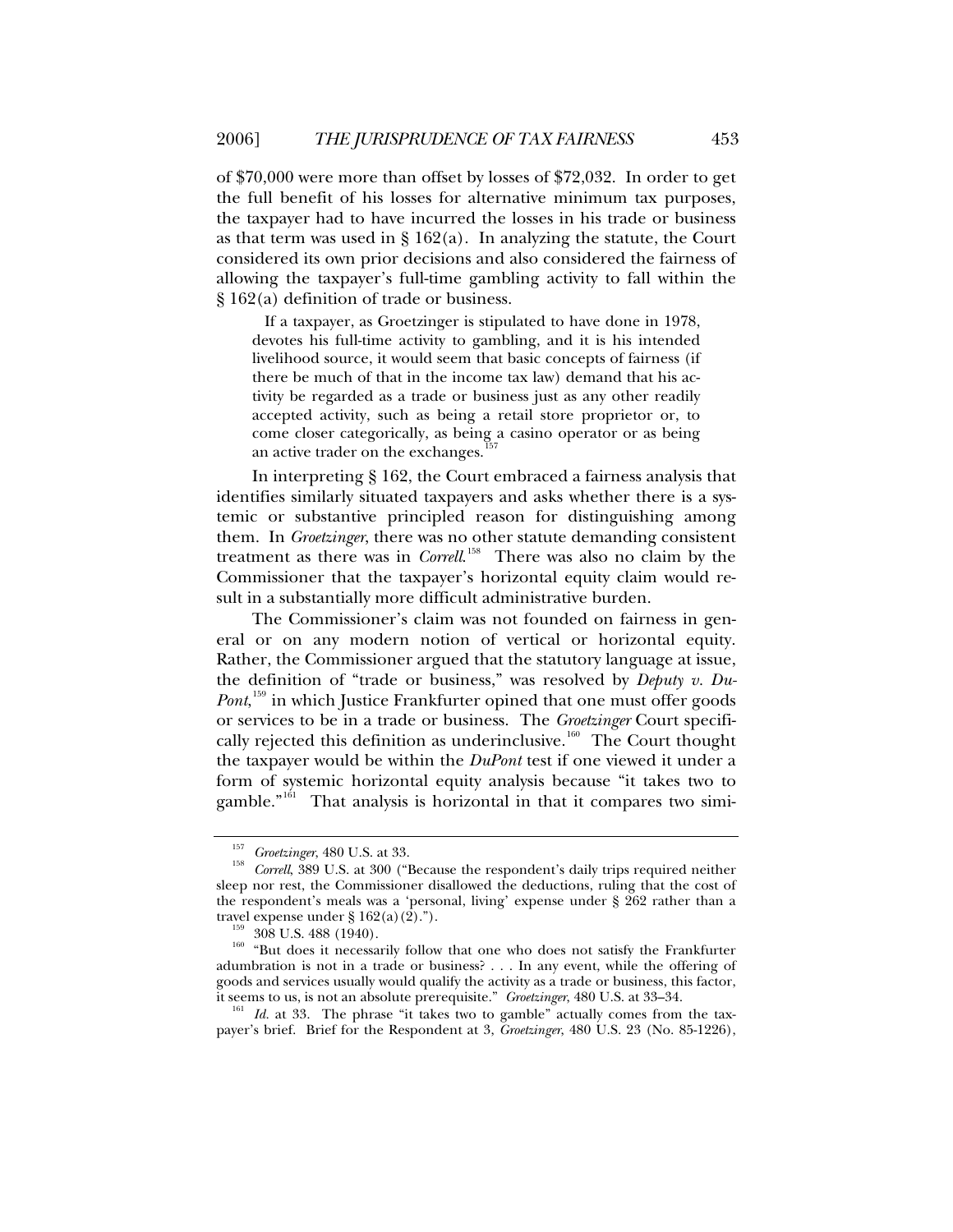larly situated taxpayers—those on opposite sides of a single gambling transaction. It does not, however, concern a comparison between the two taxpayers on the grounds of their ability to pay, their wealth, or their consumption. Instead, it concerns the consistency of their treatment under the Code.

The Court found no principled reason to define one side of a business transaction to be in a trade or business while not defining the other as such, but this alleged imbalance is common. When I buy milk from the grocer it does not mean that I am in the grocery business. To allow the Court to view both sides as similarly situated, there must be something more to the analysis than simply being on opposite sides of a single transaction. In *Groetzinger*, the additional element is the time spent by the taxpayer in the pursuit of gam-bling.<sup>[162](#page-33-0)</sup> Thus, the transaction was common between the parties and so was the time spent in the common activity. Both sides devoted all of their professional time to the same activity. This suggests that in measuring consistency for purposes of horizontal equity, magnitude is not measured on a separate axis. It is instead a further component of the primary question of similarity.

Although unstated, the Court implied that taxpayers who occasionally gamble are not within the class of taxpayers whose business is gambling under  $\S$  161.<sup>[163](#page-33-1)</sup> The difference is the magnitude of the gambling. In order to be within the class of taxpayers who may make a claim for similar treatment on the basis of their occupying opposite sides of the same transaction, as in the milk illustration above, the amount of time spent in the claimed pursuit will distinguish between those who prevail on the claim and those who will not. Magnitude is therefore not a separate inquiry from classification under horizontal equity; it is instead a component of horizontal equity classification.

*Correll*, *Groetzinger*, and *First Security Bank*, along with the dissent in *Ivan Allen Co. v. United States*, [164](#page-33-2) establish three principles for ana-

<sup>1985</sup> WL 669433. However, the Court cites it with approval and suggests that even if the *DuPont* test were the only test to be applied, the Court would still rule for the taxpayer. *Groetzinger*, 480 U.S. at 33 & n.12 ("It takes a buyer to make a seller and it

<span id="page-33-0"></span>takes an opposing gambler to make a bet.") (citations omitted).<br><sup>162</sup> Groetzinger, 480 U.S. at 36. The Court noted that "[c]onstant and large-scale effort on [Groetzinger's] part was made. . . . This was not a hobby or a passing fancy or an occasional bet for amusement."  $Id$ .

<span id="page-33-1"></span><sup>&</sup>lt;sup>163</sup> "[W]e conclude that if one's gambling activity is pursued full time, in good faith, and with regularity, to the production of income for a livelihood, and is not a mere a hobby, it is a trade or business within the meaning of the statutes with which we are here concerned." *Id.* at 35.<br><sup>164</sup> 422 U.S. 617, 641–42 (1975) (Powell, J., dissenting) ("Whatever may be said for

<span id="page-33-2"></span>the Court's view of the 'unreality' of adhering to the principles of sound accounting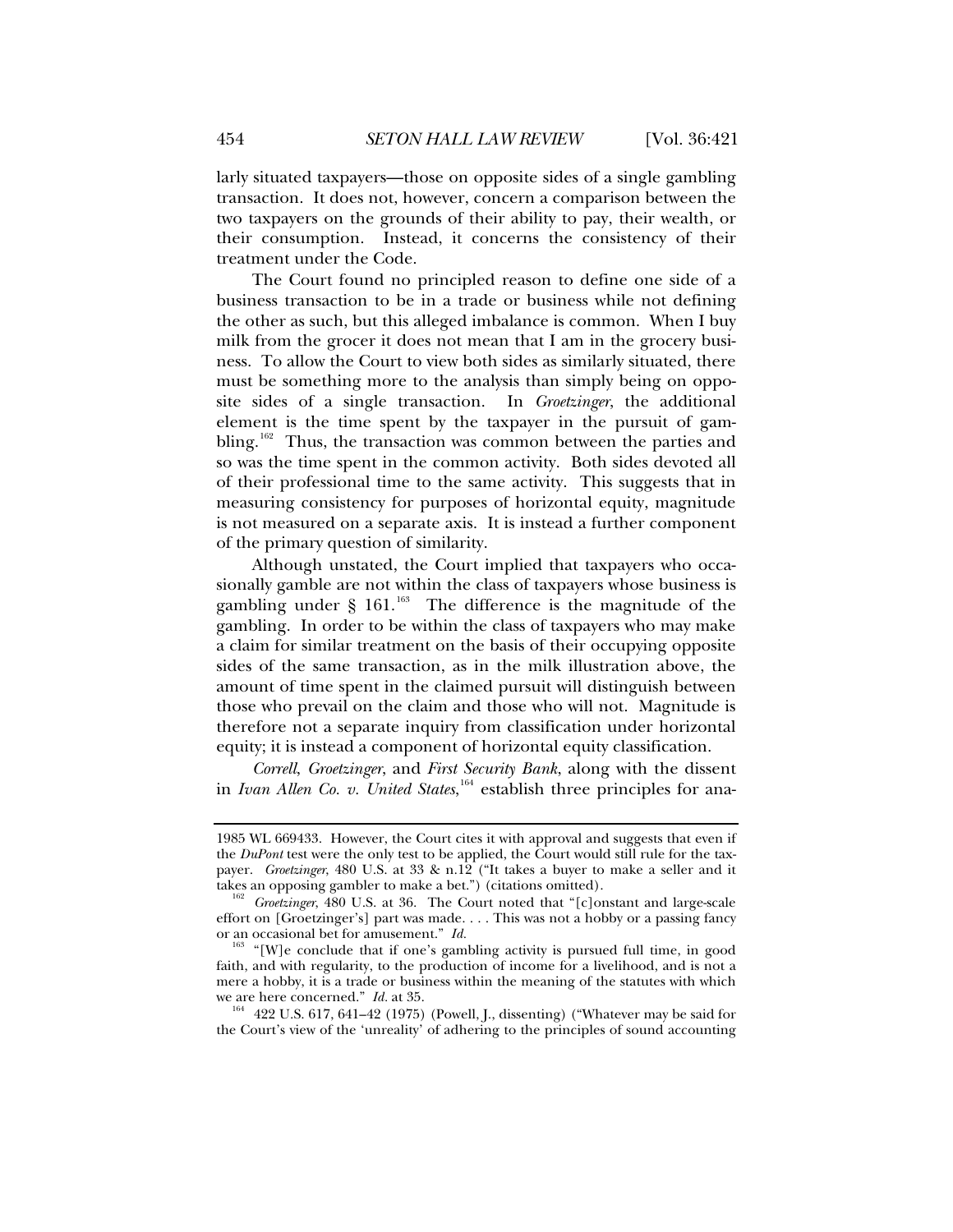<span id="page-34-0"></span>lyzing the fairness of statutory construction. First, statutes will be interpreted according to the horizontal equity principle that similarly situated taxpayers should be treated alike. Second, horizontal equity itself has two subsets that I have termed systemic and substantive horizontal equity. The factors used by the Court in the systemic horizontal equity analysis are consistency with other federal law (both tax and non-tax), regularity, and certainty. Congruity with the underlying reasons for the statute, where the underlying reasons include consumption or ability to pay, refers to the substantive horizontal equity analysis. Third, the Court will view magnitude of similarity as a component of defining the class itself rather than as a separate concern.

## V. TAX FAIRNESS AS A COMPONENT OF CONSTITUTIONAL EQUAL PROTECTION

In 1989 and 1992, the Supreme Court handed down two opinions that set forth the Court's view of tax fairness in the context of the Equal Protection Clause of the United States Constitution. In the first case, Allegheny Pittsburgh Coal Co. v. County Commission, [165](#page-34-1) the Court considered a West Virginia county tax assessor's practice that "valued . . . real property on the basis of its recent purchase price, but made only minor modifications in the assessments of land which had not been recently sold."[166](#page-34-2) The Court held that the resulting gross disparities in assessed value of otherwise comparable property violated the Equal Protection Clause of the Constitution.<sup>16</sup>

In the second case, *Nordlinger v. Hahn*,<sup>[168](#page-34-4)</sup> the Court found that Article XIIIA of the California Constitution,  $169$  which provided for a two percent cap on annual increases in assessed property valuation except for newly purchased, constructed, or transferred property, did not violate the Equal Protection Clause of the Fourteenth Amend-

practice, . . . those principles are the best system yet devised for guiding management, informing shareholders, and determining tax liability. They have the not inconsiderable virtues of consistency, regularity and certainty—virtues that also assure fairness and reasonable predictability in the Commissioner's administration of this penalty tax.").<br><sup>165</sup> 488 U.S. 336 (1989).<br><sup>166</sup> *Id.* at 338. <sup>167</sup> *Id.* 168 505 U.S. 1 (1992).<br><sup>169</sup> The California voters added Article XIIIA to the state constitution by a state-

<span id="page-34-5"></span><span id="page-34-4"></span><span id="page-34-3"></span><span id="page-34-2"></span><span id="page-34-1"></span>wide ballot initiative known as Proposition 13. *Id.* at 3–4. This 1978 initiative has been described as a "property tax revolt." *Id.*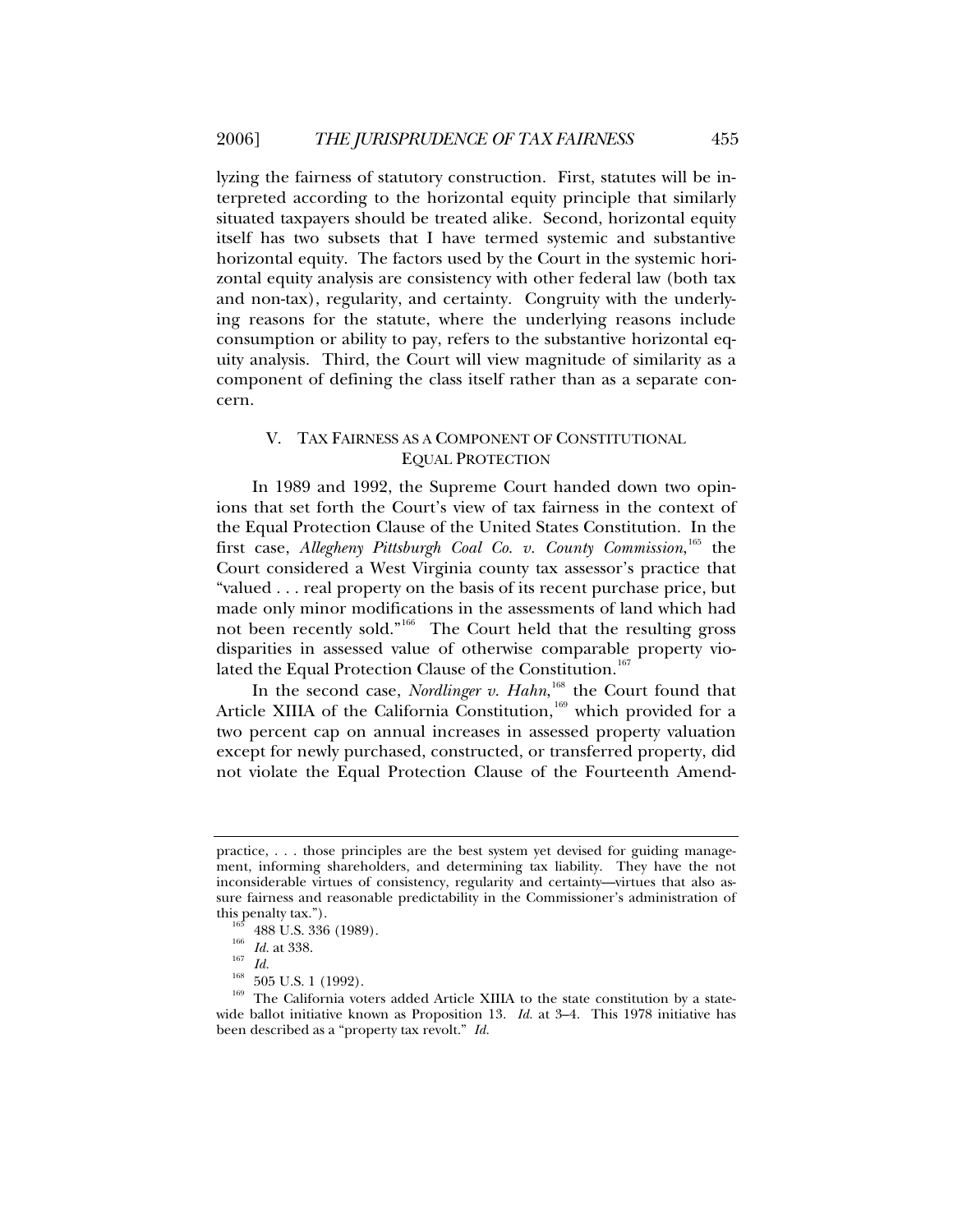ment.<sup>[170](#page-35-0)</sup> In those cases, the property could be assessed at its then-current market value.<sup>[171](#page-35-1)</sup> The Court noted, "[o]ver time, this acquisition-value system has created dramatic disparities in the taxes paid by persons owning similar pieces of property."[172](#page-35-2) These two cases show that the Court viewed violations of systemic horizontal equity, but not violations of substantive horizontal equity, as violating the Equal Pro-tection Clause.<sup>[173](#page-35-3)</sup>

These two cases present the horizontal equity debate in the con-stitutional context of the Fourteenth Amendment.<sup>[174](#page-35-4)</sup> In both cases, the taxpayers successfully established that property owners with similar wealth, as measured by the value of their property, were being taxed differently by their taxing jurisdictions.<sup>[175](#page-35-5)</sup> In both cases, the taxing jurisdiction discriminated against taxpayers based on the length of time the taxpayers held the property subject to tax. In *Allegheny Pittsburgh Coal*, the Court began by stating:

That two methods are used to assess property in the same class is, without more, of no constitutional moment. The Equal Protection Clause "applies only to taxation which in fact bears unequally on persons or property of the same class." . . . In each case, the constitutional requirement is the seasonable attainment of a rough equality in tax treatment of similarly situated property owners.

*Id.* at 18 (citation omitted).<br><sup>171</sup> *Id.* at 5.

<span id="page-35-0"></span><sup>&</sup>lt;sup>170</sup> *Id.* at 10. Pointing out that "the Equal Protection Clause requires only that the classification rationally further a legitimate state interest," *id.*, the Court held that the "[p]etitioner ha[d] not demonstrated that no rational bases lie for either of these exemptions." *Id.* at 17. Despite recognizing the drawbacks of Article XIIIA, the Court could not characterize it as "irrational" or "arbitrary":

Certainly, California's grand experiment appears to vest benefits in a broad, powerful, and entrenched segment of society, and, as the Court of Appeal surmised, ordinary democratic processes may be unlikely to prompt its reconsideration or repeal. Yet many wise and wellintentioned laws suffer from the same malady. Article XIIIA is not palpably arbitrary, and we must decline petitioner's request to upset the will of the people of California.

<span id="page-35-3"></span><span id="page-35-2"></span><span id="page-35-1"></span><sup>172</sup> *Id.* at 6.<br>
173 *Id.* at 6.<br>
173 *See also* Metro. Life Ins. Co. v. Ward, 470 U.S. 869 (1985) (striking down Alabama statute which imposed substantially lower taxes on domestic insurance

<span id="page-35-4"></span>See also Fitzgerald v. Racing Ass'n of Cent. Iowa, 539 U.S. 103 (2003) (upholding, for the same reasons as those given in *Nordlinger*, a statute imposing up to a thirty-six percent tax on slot machines at racetracks, but only a twenty percent tax on

<span id="page-35-6"></span><span id="page-35-5"></span>slot machines on riverboats).<br><sup>175</sup> See Allegheny Pittsburgh Coal Co. v. County Comm'n, 488 U.S. 336, 366<br>(1989); *Nordlinger*, 505 U.S. at 1.

Allegheny Pittsburgh Coal, 488 U.S. at 343 (citations omitted).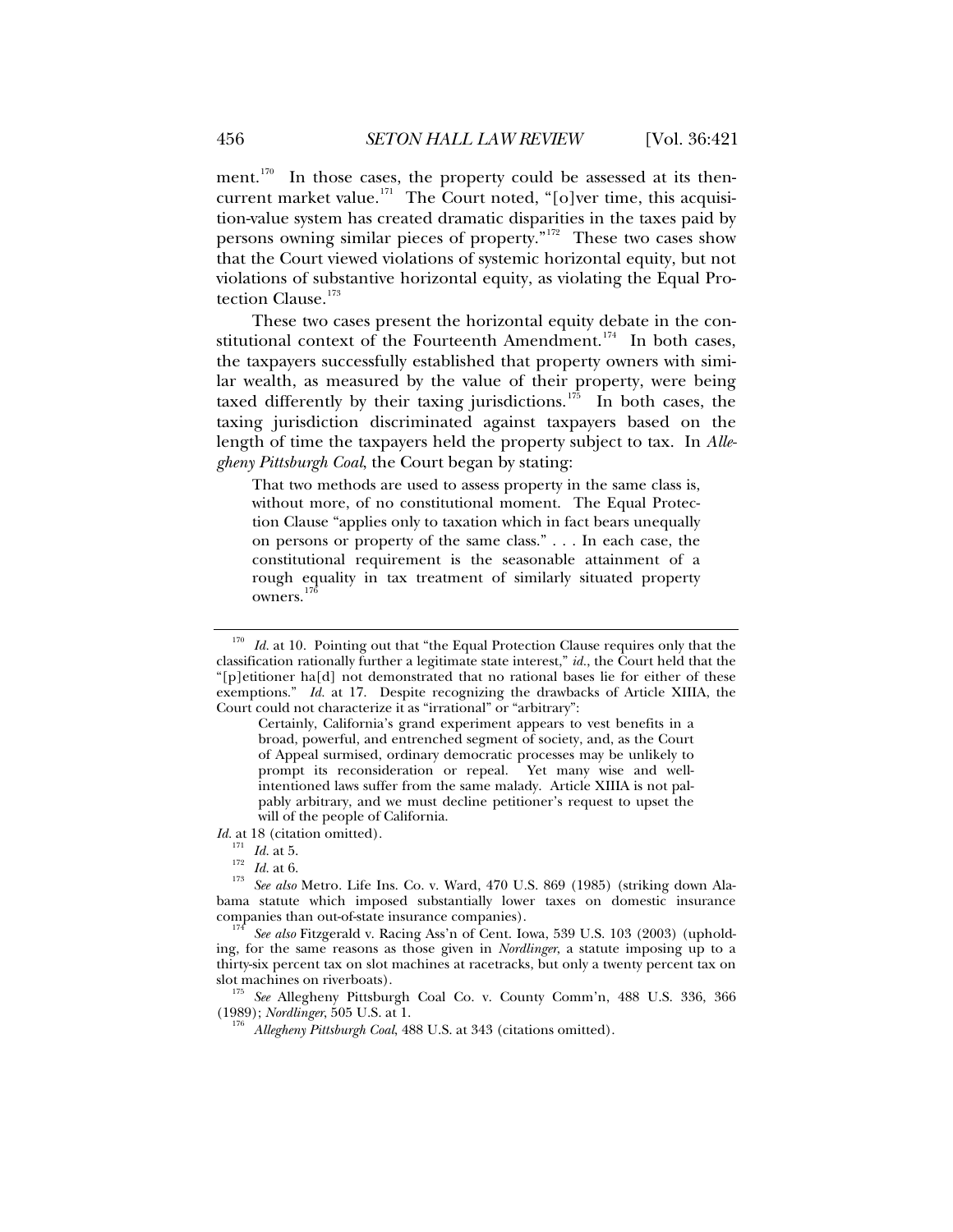The problem for the Equal Protection Clause and systemic and substantive horizontal equity is one of classification. If the taxpayer in *Allegheny Pittsburgh Coal* is similarly situated to his neighboring property owners, then both the Equal Protection Clause and horizontal tax equity would require equal treatment. What is needed is a test for similarly situated taxpayers. Of the two tests we have seen, systemic and substantive, the Court in both *Allegheny Pittsburgh Coal* and *Nordlinger* gravitated to the former.

The Court in *Allegheny Pittsburgh Coal* noted that a taxing jurisdiction could decide to tax property held by corporations at a different rate than property held by individuals; "[i]f the selection or classification is neither capricious nor arbitrary, and rests upon some reasonable consideration of difference or policy, there is no denial of the equal protection of the law."[177](#page-36-0) Both the laws and Constitution of West Virginia, the state taxing jurisdiction in *Allegheny Pittsburgh Coal*, provided that all property should be taxed at a uniform rate throughout the state according to its market value.<sup>[178](#page-36-1)</sup> The taxpayer's property was of the same class as its neighbors and, under state law, should have been taxed according to its market value.<sup>[179](#page-36-2)</sup> This, in turn, meant that there was no state policy that supported the distinctions in tax made by the county tax assessor, and thus, the taxpayer's claim of similarity to other property owners was sustained. Accordingly, the Court found that the West Virginia law was being applied in a way that violated the constitutional principle of equal protection.<sup>[180](#page-36-3)</sup> Once a taxpayer establishes a class of taxpayers to which he belongs, disparate treatment is prohibited both by the Equal Protection Clause and by the tax principle of systemic horizontal equity.

In *Nordlinger v. Hahn*,<sup>[181](#page-36-4)</sup> the Court found that property owners who were distinguished from other property owners in their state on the same basis as those in *Allegheny Pittsburgh Coal* had no claim under the Equal Protection Clause.[182](#page-36-5) Unlike the taxpayer in *Allegheny Pittsburgh Coal*, the taxpayer in *Nordlinger v. Hahn* lived in a state which had expressed a rational basis for distinguishing between taxpayers who had recently purchased their property and those who had held the property for a long time.<sup>[183](#page-36-6)</sup> The Court stated, "[t]he Equal Pro-

<span id="page-36-3"></span><span id="page-36-2"></span><span id="page-36-1"></span><span id="page-36-0"></span>

<sup>177</sup> *Id.* at 344.<br>
179 *Id.* at 338.<br>
180 *Id.* at 343.<br>
181 505 U.S. 1 (1992).<br>
182 *See id.* at 12.<br>
183 *Id.* 

<span id="page-36-6"></span><span id="page-36-5"></span><span id="page-36-4"></span>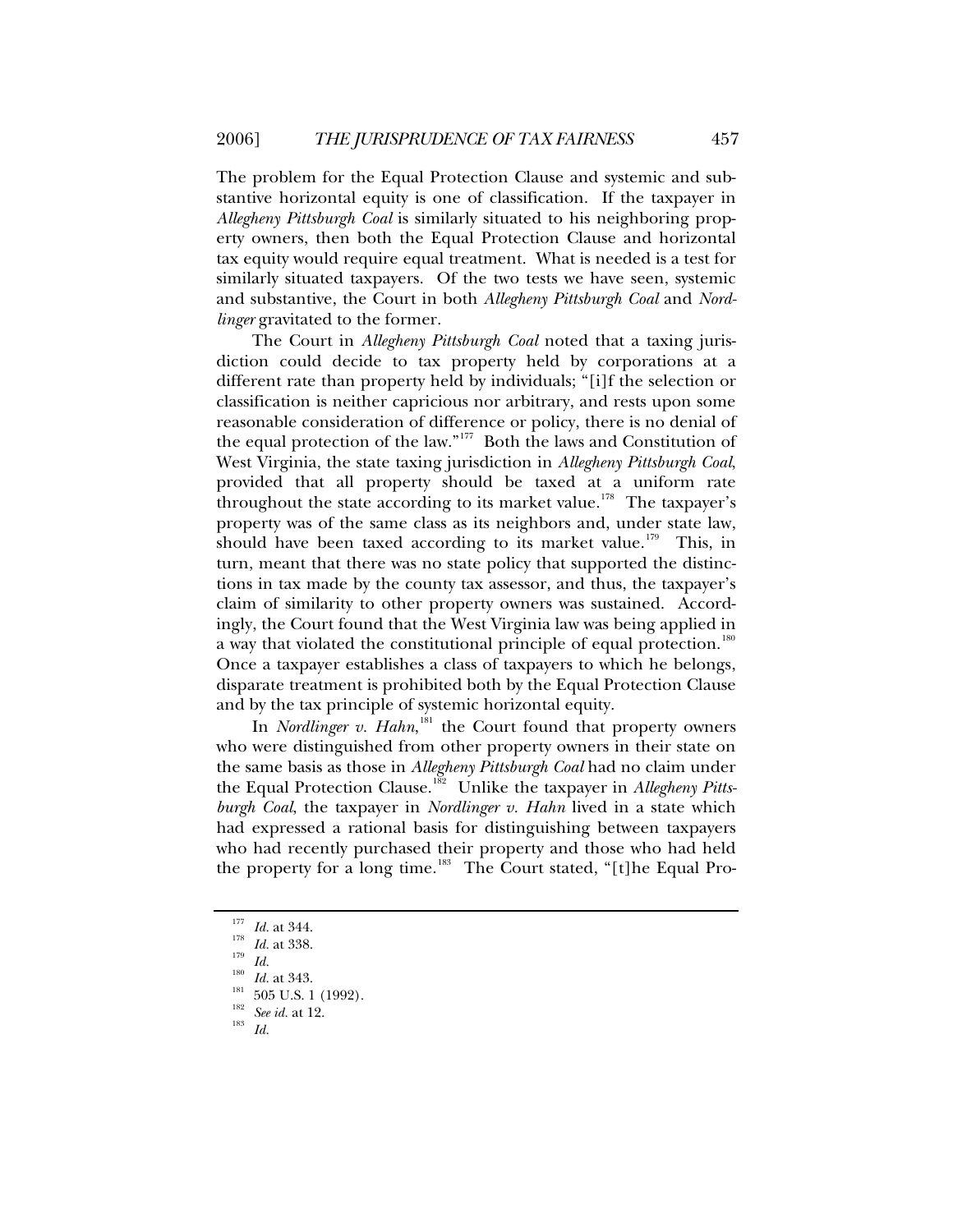tection Clause does not forbid classifications. It simply keeps governmental decisionmakers from treating differently persons who are in all relevant respects alike."<sup>[184](#page-37-0)</sup> Because the classification of newly purchased property was supported by rational governmental policy, the Court found that new property owners were not similarly situated

to old property owners under the Equal Protection Clause.<sup>[185](#page-37-1)</sup> The local county taxing authority in West Virginia offered no rational basis for differentiating between newer and older owners of property, where doing so was not authorized by state statute, thereby violating equal protection.<sup>[186](#page-37-2)</sup> California had multiple rational bases for its dis-tinction<sup>[187](#page-37-3)</sup> and, thus, did not violate the Equal Protection Clause.

The method for classifying taxpayers, as a necessary prerequisite for equal protection analysis, is the turning point for the concurring opinion of Justice Thomas<sup>[188](#page-37-4)</sup> and the dissenting opinion of Justice Stevens<sup>[189](#page-37-5)</sup> in *Nordlinger v. Hahn*. Justice Thomas stated that "whether properties or persons are similarly situated depended on state law."<sup>[190](#page-37-6)</sup> Consequently, when the State of West Virginia classified property by value and the Webster County West Virginia Assessor used the date of purchase instead of value, there was a breakdown in systemic horizontal equity that amounted to a violation of the Equal Protection

<span id="page-37-3"></span>

 The . . . exemptions at issue here rationally further legitimate purposes. The people of California reasonably could have concluded that older persons in general should not be discouraged from moving to a residence more suitable to their changing family size or income. Similarly, the people of California reasonably could have concluded that the interests of family and neighborhood continuity and stability are furthered by and warrant an exemption for transfers between parents and children.

<span id="page-37-6"></span><span id="page-37-5"></span><span id="page-37-4"></span>Nordlinger v. Hahn, 505 U.S. 1, 17 (1992).<br><sup>188</sup> *Id.* at 18 (Thomas, J., concurring).<br><sup>189</sup> *Id.* at 28 (Stevens, J., dissenting).<br>*Id.* at 22 (Thomas, J., concurring).

<span id="page-37-2"></span><span id="page-37-1"></span><span id="page-37-0"></span><sup>&</sup>lt;sup>184</sup> Id. at 10.<br><sup>185</sup> Id. at 12.<br><sup>186</sup> Allegheny Pittsburgh Coal, 488 U.S. at 338 ("The Webster County tax assessor valued petitioners' real property on the basis of its recent purchase price, but made only minor modifications in the assessments of land which had not been recently sold. This practice resulted in gross disparities in the assessed value of generally comparable property, and we hold that it denied petitioners the equal protection of the laws guaranteed to them by the Fourteenth Amendment."); *see also id.* at 344–45 ("In each case, '[i]f the selection or classification is neither capricious nor arbitrary, and rests upon some reasonable consideration of difference or policy, there is no denial of the equal protection of the law.' But West Virginia has not drawn such a distinction. . . . We are not advised of any West Virginia statute or practice which authorizes individual counties of the State to fashion their own substantive assessment policies independently of state statute.") (citations and footnote omitted).  $187$  The court stated: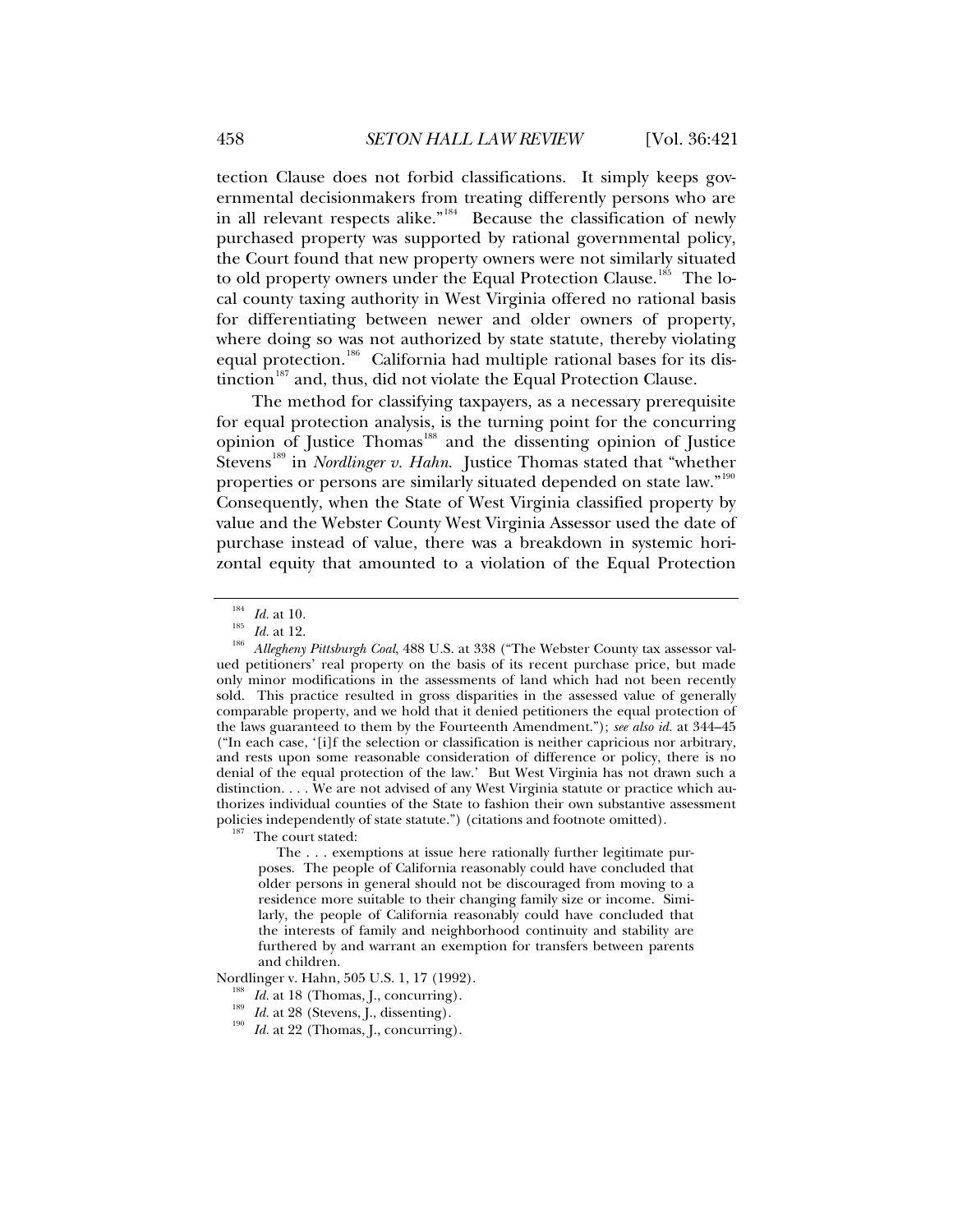Clause because West Virginia tax law was not being applied consis-tently.<sup>[191](#page-38-0)</sup> Classification therefore is first evaluated under state law. If the classification into which the taxpayer is placed is rationally based, then the remaining issue is whether the taxpayer was treated consis-tent with state law and similarly to other members of the same class.<sup>[192](#page-38-1)</sup> That is what I have called systemic horizontal equity.

Justice Thomas, in his concurring opinion in *Nordlinger*, expressed his view that the majority believed the Webster County Assessor acted without rational basis because he acted contrary to state law.<sup>[193](#page-38-2)</sup> In other words, the classification into which the taxpayer was placed was valid under state law, but invalid under the Equal Protection Clause, since it treated the taxpayer differently from other members of the taxpayer's class. The Court specifically viewed *Allegheny Pittsburgh Coal* as presenting a systemic problem.<sup>[194](#page-38-3)</sup> The issue was consistency of category application, not whether there were other ways of classifying taxpayers. Accordingly, the Court's decision is based upon systemic horizontal equity, not substantive horizontal equity. Justice Thomas, in *Nordlinger*, focused on the Court's failure in *Allegheny Pittsburgh Coal* to declare that West Virginia could categorize property owners by date of purchase.<sup>[195](#page-38-4)</sup> The problem was that the

<span id="page-38-2"></span>further opined that violating state law did not make the County Assessor's classifica-<br>tion irrational or contrary to the Equal Protection Clause.  $Id$ .

<span id="page-38-0"></span>Id. at 20 ("Moreover, the Court stated, the Constitution and laws of West Virginia 'provide that all property of the kind held by petitioners shall be taxed at a rate uniform throughout the State, according to its estimated market value,' and '[t]here [was] no suggestion . . . that the State may have adopted a different system in prac-<br>tice from that specified by statute." (alteration in original)).

<span id="page-38-1"></span><sup>&</sup>lt;sup>192</sup> Id. at 23 ("Allegheny Pittsburgh, then, does not prevent the State of California from classifying properties on the basis of their value at acquisition, so long as the classification is supported by a rational basis.").<br><sup>193</sup> Nordlinger v. Hahn, 505 U.S. at 26 (Thomas, J., concurring). Justice Thomas

<span id="page-38-3"></span><sup>194</sup> See Allegheny Pittsburgh Coal Co. v. County Comm'n, 488 U.S. 336, 345 (1989) ("There is no suggestion in the opinion of the Supreme Court of Appeals of West Virginia, or from any other authoritative source, that the State may have adopted a different system in practice from that specified by statute; we have held that such a system may be valid so long as the implicit policy is applied even-handedly to all similarly situated property within the State."); *see also* Sunday Lake Iron Co. v. Wakefield, 247 U.S. 350, 352–53 (1918) ("[I]ntentional systematic undervaluation by state officials of other taxable property in the same class contravenes the constitutional right of one taxed upon the full value of his property."). The Court uses the adjective "systematic" in several places, but I have taken the liberty of substituting the adjective

<span id="page-38-4"></span><sup>&</sup>quot;The Court refused to decide "whether the Webster County assessment method would stand on a different footing if it were the law of a State, generally applied, instead of the aberrational enforcement policy it appears to be." *Nordlinger*, 505 U.S. at 20 (Thomas, J., concurring).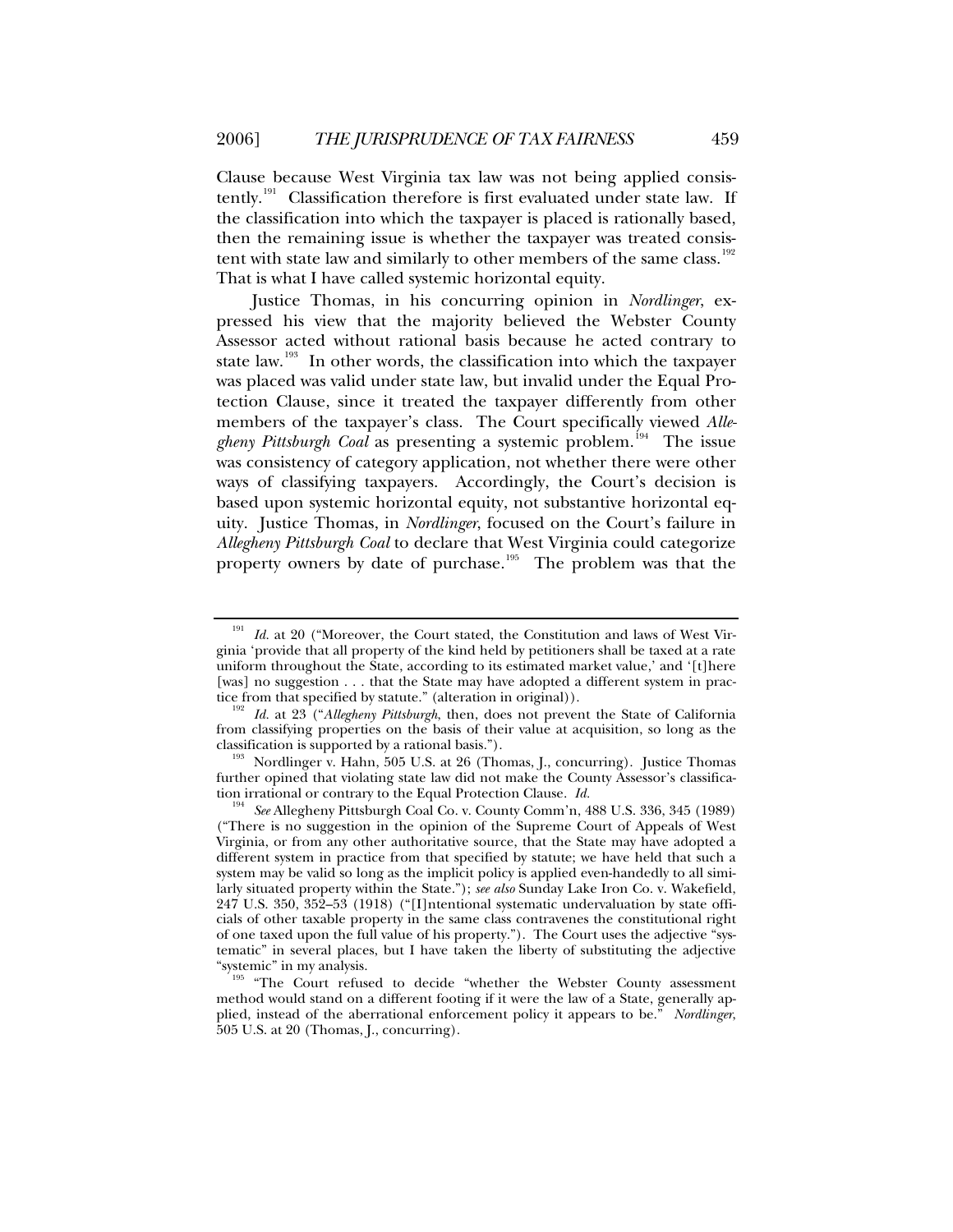State used a different category than the County Tax Assessor.<sup>[196](#page-39-0)</sup> This lack of consistency led to the violation of the Equal Protection Clause. While there may have been substantive horizontal issues presented in the case, they were not the basis of the Court's decision.

Justice Stevens agreed with the majority of the Court that the problem in *Allegheny Pittsburgh Coal* was an application problem, *de facto* rather than *de jure*, as was the problem in *Nordlinger*. [197](#page-39-1) However, he parted ways with the majority over whether the California classifications in *Nordlinger* were rational.<sup>[198](#page-39-2)</sup> Using the same rational basis standard articulated by the majority, Justice Stevens found the classification of property owners based upon the date of acquisition to be arbitrary and unreasonable.<sup>[199](#page-39-3)</sup> He believed that the State's "neighborhood preservation" reason was not rationally furthered by classification based on date of acquisition.<sup>[200](#page-39-4)</sup> In support of this view, Justice Stevens offered three rationales. First, he employed horizon-tal and vertical tax equity analysis.<sup>[201](#page-39-5)</sup> Second, Justice Stevens argued that the classification swept too broadly and operated too indiscriminately to rationally further the State's goal of neighborhood preservation.<sup>[202](#page-39-6)</sup> Finally, Justice Stevens disagreed with the State's argument that existing property owners had a reliance interest in their current tax rates.<sup>[203](#page-39-7)</sup> This Article focuses on the first of Justice Stevens' points: that the majority of the Court has uncritically accepted the social policy goals articulated by California and simultaneously ignored the tax policy implications of the State's actions.

California adopted the classification at issue in *Nordlinger* (known as Article XIIIA) by statewide ballot.<sup>[204](#page-39-8)</sup> This classification was intended to help alleviate the problem of taxpayers whose property values, and resulting taxes, had accelerated beyond their ability to pay.[205](#page-39-9) Many taxpayers purchased their property when land values

<span id="page-39-3"></span><span id="page-39-2"></span><span id="page-39-1"></span><span id="page-39-0"></span><sup>&</sup>lt;sup>196</sup> *Id.* at 19–21.<br>
<sup>197</sup> *Id.* at 31 (Stevens, J., dissenting).<br>
<sup>198</sup> *Id.* at 36; *see infra* text accompanying notes 208–210, 218–223.<br>
<sup>199</sup> *Nordlinger*, 505 U.S. at 33 (Stevens, J., dissenting).<br>
<sup>200</sup> "In short a legitimate state interest, I cannot agree that a tax windfall for all persons who pur-<br>chased property before 1978 *rationally* furthers that interest."  $Id$ . at 37.

<span id="page-39-9"></span><span id="page-39-8"></span><span id="page-39-7"></span><span id="page-39-6"></span><span id="page-39-5"></span><span id="page-39-4"></span><sup>&</sup>lt;sup>201</sup> *Id.* at 33.<br><sup>202</sup> *Id.* at 29–30.<br><sup>203</sup> *Id.* at 35.<br><sup>204</sup> *Id.* at 1 (majority opinion).<br><sup>205</sup> "As a result [of rising market values], tax levies continued to rise because of sharply increasing assessment values. Some homeowners saw their tax bills double or triple during this period, well outpacing any growth in their income and ability to pay." *Nordlinger*, 505 U.S. at 4.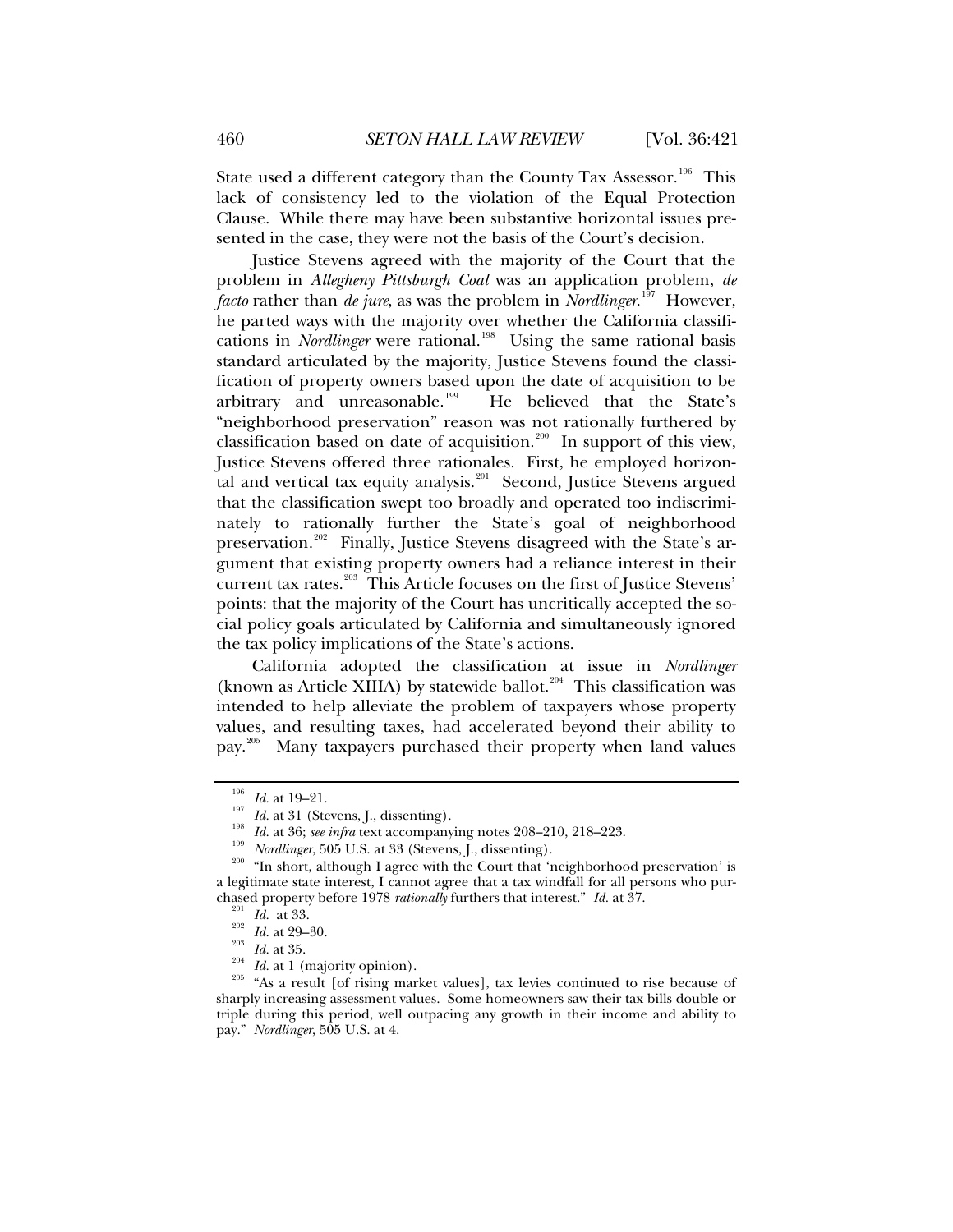were low, and their incomes had not increased at the same rate as the values of their properties, leaving them unable to pay a tax based on current property value.<sup>[206](#page-40-0)</sup> Taxpayers feared they may have to sell their homes or risk forfeiture due to failure to pay the property tax. $207$ 

Justice Stevens, in his dissent in *Nordlinger*, claimed that the division of property into classes distinguished by date of acquisition was arbitrary and should not pass a rational basis test.<sup>[208](#page-40-2)</sup>

A state-wide, across-the-board tax windfall for *all* property owners and their descendants is no more a "rational" means for protecting this small subgroup [those who cannot afford higher taxes] than a blanket tax exemption for all taxpayers named Smith would be a rational means to protect a particular taxpayer named Smith who demonstrated difficulty paying her tax bill.<sup>[209](#page-40-3)</sup>

Justice Stevens' opinion seems to overstate the Constitutional problem. While a classification that undermines a stated goal in all respects is presumably irrational, it is much harder to claim that a classification that promotes the state's goal in some respects is nonetheless irrational. Certainly, a majority of citizens perceived a link between classifying property by its date of purchase and property owners' ability to pay tax upon the values so determined; a majority of the Court agreed. Given that the Court viewed itself as applying a deferential standard, it would be very difficult to find the California property tax in violation of the Equal Protection Clause of the United States Constitution.<sup>[210](#page-40-4)</sup> However, if we limit Justice Stevens' point to tax fairness, then perhaps it has more force.

*Nordlinger* differs from other cases addressed in this Article because the rule itself (Article XIIIA) contains a classification being tested against Constitutional and tax fairness norms. As we have seen, the Court found that Article XIIIA satisfied Constitutional requirements.<sup>211</sup> In so finding, the Court also reached implicit In so finding, the Court also reached implicit conclusions about tax fairness norms. Systemic horizontal equity, as we have seen it developed by the Court, does not generally include consideration of taxpayers' ability to pay unless it is expressed in the statute itself, as in *Correll*. Systemic horizontal equity, as employed by the Court, is content-neutral and does not include questions about

<span id="page-40-5"></span>

<span id="page-40-4"></span><span id="page-40-3"></span><span id="page-40-2"></span><span id="page-40-1"></span><span id="page-40-0"></span><sup>&</sup>lt;sup>206</sup> *Id.*<br><sup>208</sup> *Id.* at 32 (Stevens, J., dissenting).<br><sup>209</sup> *Id.* at 36.<br><sup>210</sup> *Id.* at 11 (majority opinion).<br><sup>211</sup> "Article XIIIA is not palpably arbitrary, and we must decline petitioner's request to upset the will of the people of California." *Nordlinger*, 505 U.S. at 18.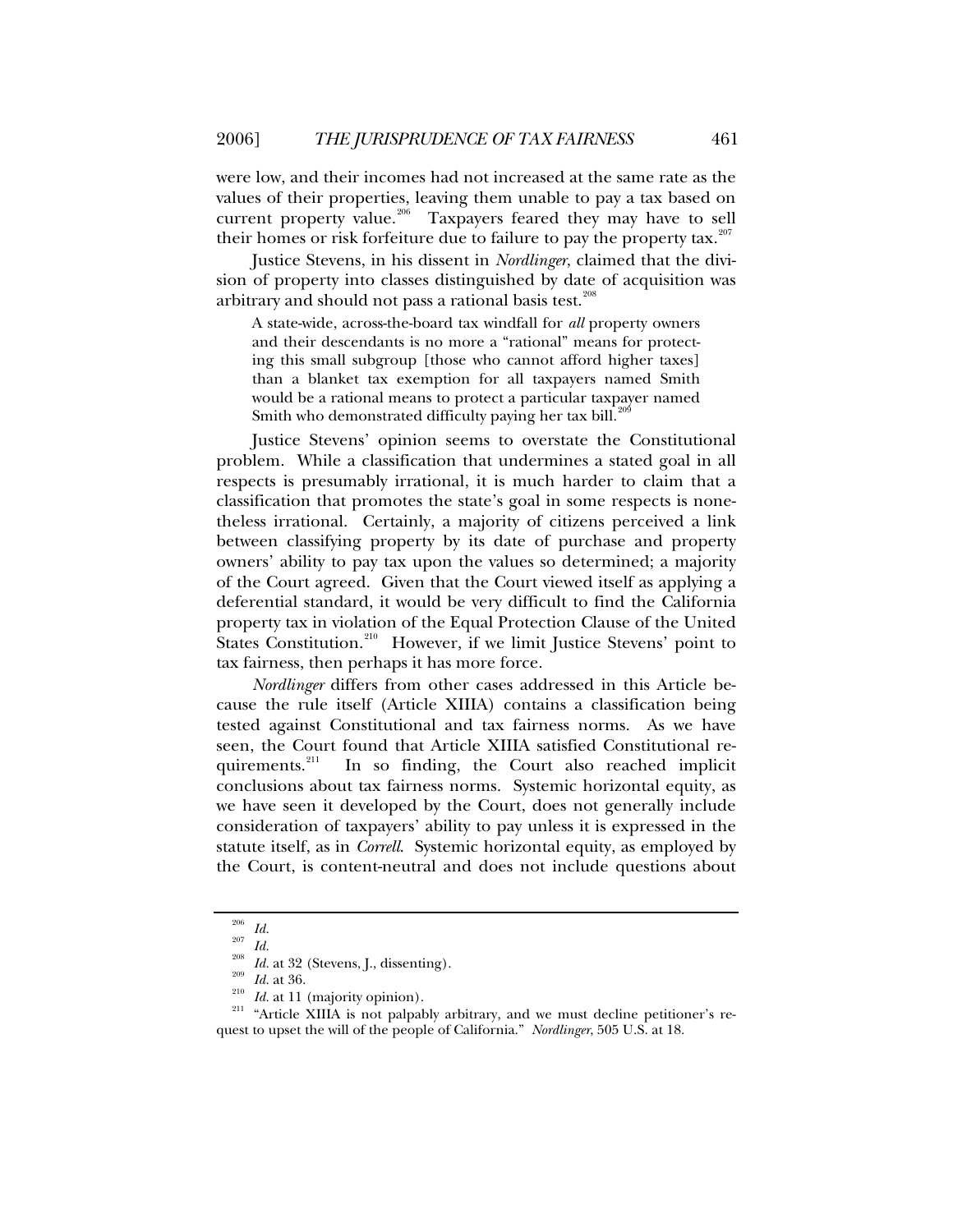taxpayer wealth or income. Substantive horizontal equity, on the other hand, adds wealth and income of the taxpayer to the analysis. Even though a legislature might find criteria that would identify similarly situated taxpayers from a systemic point of view, it might nevertheless treat them differently if other criteria demonstrated that the taxpayers possessed different abilities to pay tax. The majority in *Nordlinger* viewed all California property owners as alike in all but one way: "Petitioner's true complaint is that the State has denied her—a new owner—the benefit of the same assessment value that her neighbors—older owners—enjoy."<sup>[212](#page-41-0)</sup> The Court has consistently held that distinctions that are *material* to the underlying tax policy are valid means of distinguishing similarly from differently situated taxpayers for horizontal equity consideration. In *Nordlinger*, the Court explained that if there is a rational basis for creating a statutory distinction between taxpayers, the distinction will not violate the Equal Protection Clause of the United States Constitution.<sup>[213](#page-41-1)</sup> Logically, this must mean that statutory distinctions that meet the rational basis test do not violate either the Equal Protection Clause or horizontal equity, but this is not necessarily so. $^{214}$  $^{214}$  $^{214}$  Failure to meet

horizontal equity norms should have no bearing on the constitution-ality of the law,<sup>[215](#page-41-3)</sup> but the majority implies that horizontal equity is a concern:

 As between newer and older owners, Article XIIIA does not discriminate with respect to either the tax rate or the annual rate of adjustment in assessments. Newer and older owners alike benefit in both the short and long run from the protections of a  $1\%$  tax rate ceiling and no more than a 2% increase in assessment value per year. New owners and old owners are treated differently with respect to one factor only—the basis on which their property is initially assessed.<sup>[216](#page-41-4)</sup>

The Court did not evaluate Article XIIIA by asking about ability to pay, wealth or consumption. Instead, the Court is concerned with

<span id="page-41-1"></span><span id="page-41-0"></span><sup>&</sup>lt;sup>212</sup> *Id.* at 12.<br><sup>213</sup> "We have no difficulty in ascertaining at least two rational or reasonable considerations of difference or policy that justify denying petitioner the benefits of her

<span id="page-41-4"></span><span id="page-41-3"></span><span id="page-41-2"></span>neighbors' lower assessments." *Id.* <sup>214</sup> *Id.* <sup>215</sup> *Id.* <sup>215</sup> "Of course, most laws differentiate in some fashion between classes of persons. The Equal Protection Clause does not forbid classifications. It simply keeps governmental decisionmakers from treating differently persons who are in all relevant respects alike." *Id.* at 10. 216 *Id.*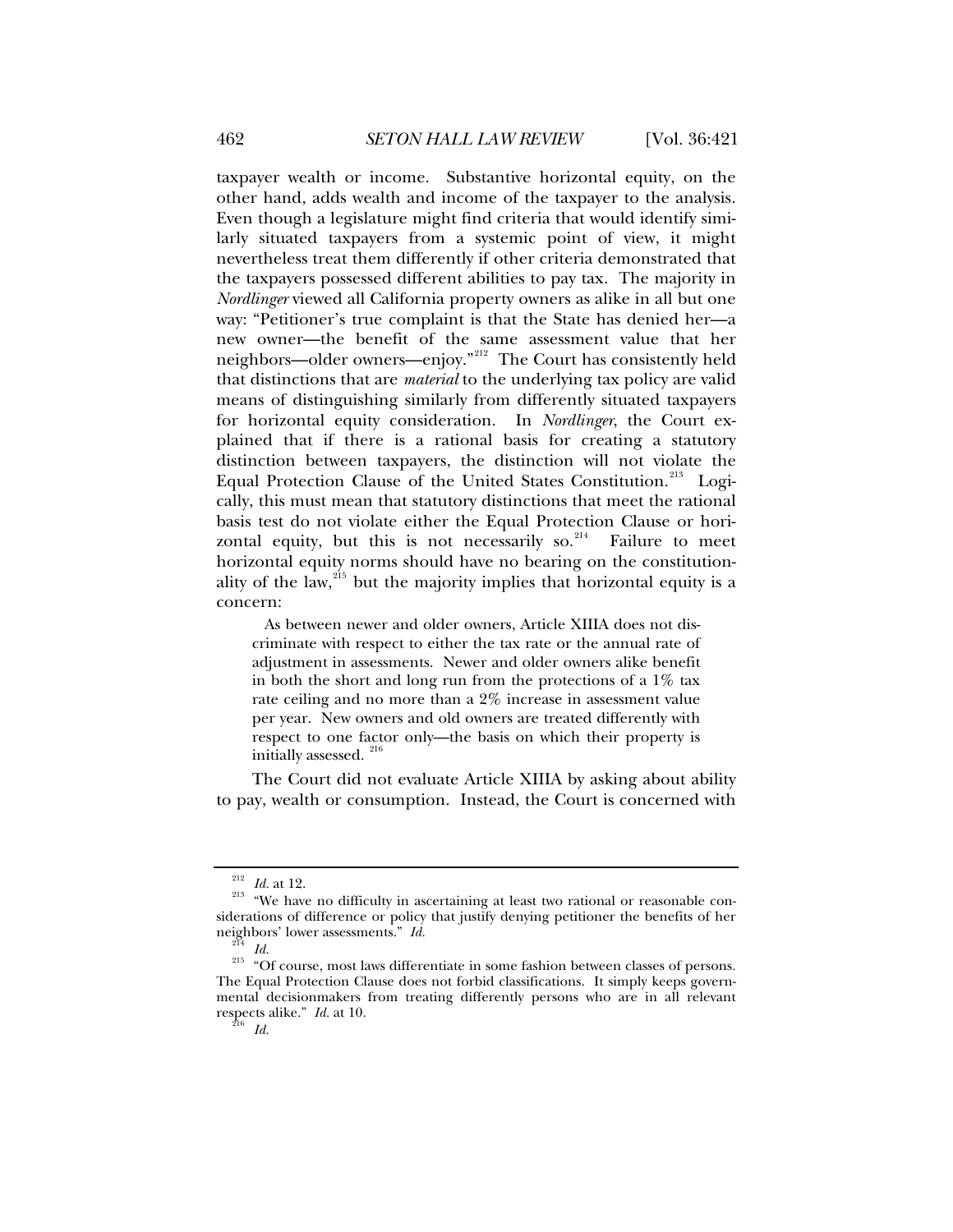consistency.<sup>[217](#page-42-0)</sup> Consistent treatment of taxpayers in a rationally devised category is all that equal protection and systemic horizontal equity require.

Justice Stevens asserted that over-inclusiveness resulted in a class with members whose ability to pay the tax (the putative criterion upon which the class was based) differed.<sup>[218](#page-42-1)</sup> He claimed that, from the perspective of substantive tax fairness, this violated the principle of horizontal equity because the class was not horizontal.<sup>[219](#page-42-2)</sup> In other words, while it is true that perfect congruity is not required for compliance with horizontal equity, the incongruence of the class in California was so great as to defeat even a minimal claim of similarity within the class, where similarity means ability to pay. $220$  Although some "early purchasers" could not afford to pay higher property taxes, such people only comprised a "small subgroup" of the population. While Article XIIIA protected this small subgroup, it merely conferred a "tax windfall" on other "early purchasers" who could af-ford higher property taxes.<sup>[221](#page-42-4)</sup> Further, as owners of commercial, industrial, vacant, and other non-residential properties were also included within the class,  $222$  the connection to ability to pay became even more attenuated. In Justice Stevens' view, the State's interest in preserving neighborhood character could not be "rationally fur-thered" by tax benefits for owners of non-residential properties.<sup>[223](#page-42-6)</sup>

In addressing the under-inclusiveness of the date of purchase classification, the Court seemed to dismiss this claim by noting that new purchasers were aware that the classification would cause them to pay higher property taxes when they purchased their property. $224$ While this is true, the question remains whether the new purchaser is better able to pay the tax than the taxpayer who purchased in the past; knowledge that one will be assessed a higher tax has no correlation with one's ability to pay it. Justice Stevens viewed the majority's position as establishing a "medieval" privilege in families of equal re-

<span id="page-42-0"></span><sup>217</sup> The Court in *Nordlinger* distinguishes *Allegheny Pittsburgh* because of the inconsistency of application in that case. "[T]he Court found [in *Allegheny Pittsburgh*] 'no suggestion' that 'the state may have adopted a different system in practice from that specified by statute.'" *Nordlinger*, 505 U.S. at 15 (quoting Allegheny Pittsburgh Coal

<span id="page-42-7"></span><span id="page-42-6"></span><span id="page-42-5"></span>

<span id="page-42-4"></span><span id="page-42-3"></span><span id="page-42-2"></span><span id="page-42-1"></span>Co. v. County Comm'n, 488 U.S. 336, 343 (1989)).<br>
<sup>218</sup> *Id.* at 35 (Stevens, J., dissenting).<br>
<sup>219</sup> *Id.* at 29–31.<br> *Id.* at 35–36.<br>
<sup>221</sup> *Id.* at 36.<br>
<sup>222</sup> *Id.* at 36.<br>
<sup>223</sup> *Nordlinger*, 505 U.S. at 36 (Stevens,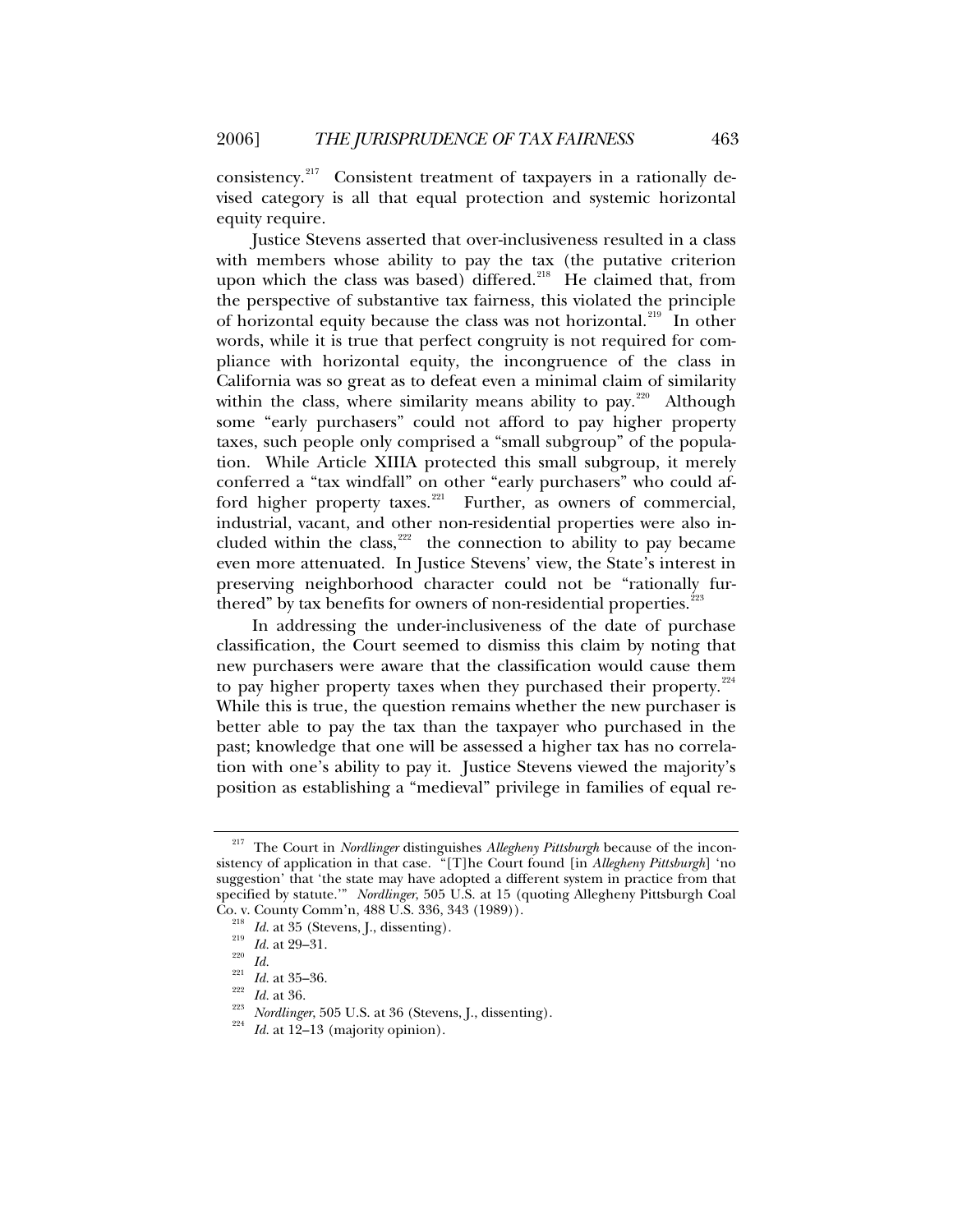sources who are treated differently solely because of their different heritage.<sup>[225](#page-43-0)</sup> In other words, as between two families with equal economic resources available to pay for government goods and services through a property tax, the family whose ancestors had purchased

the property first would pay the lower tax. For Justice Stevens, Article XIIIA's classification "offend[ed] a policy of equal tax treatment for taxpayers in similar situations  $\dots$ ."<sup>22</sup>

Summarizing Justice Stevens' view, classifications used to distinguish taxpayers should be based upon their ability to pay (substantive horizontal equity), rather than on the date they purchased their property. Justice Stevens believed that both tax fairness and the Equal Protection Clause require courts to focus on ability to pay in analyzing tax statutes and classifications. Further, the California classification system did not advance the justifications given by the State for the classes it created.

The majority believed that the classifications furthered California's legitimate interests and therefore complied with the demands of the Equal Protection Clause.<sup>[227](#page-43-2)</sup> This disagreement is at the heart of any horizontal equity tax fairness debate. No one argues that similarly situated taxpayers should be treated dissimilarly. The issue is what counts as similar. The Court has only once used ability to pay in its horizontal equity analysis.[228](#page-43-3) In *Correll*, the Court allowed ability to pay, or more accurately levels of consumption, to be considered in interpreting § 162 of the Code.<sup>[229](#page-43-4)</sup> Except in *Correll*, the Court has never used ability to pay as an element of horizontal equity. The Court has never decided whether taxpayers are similar or different on that basis. Seemingly, differences based upon ability to pay will not be viewed by the Court as valid statutory construction criteria, unless the statute itself raises that concern as it did in *Correll*. [230](#page-43-5)

<span id="page-43-5"></span>

<span id="page-43-4"></span><span id="page-43-3"></span><span id="page-43-2"></span><span id="page-43-1"></span><span id="page-43-0"></span><sup>&</sup>lt;sup>225</sup> *Id.* at 30 (Stevens, J., dissenting).<br>
<sup>226</sup> *Id. Id.* at 12 (majority opinion).<br>
<sup>227</sup> *Id.* at 12 (majority opinion).<br>
<sup>228</sup> *Id.*<br> *Id.*<br> *But see Miller, <i>supra* note 13, at 126. Professor Miller argued that *Nordlinger* violated horizontal equity principles. His view was that using income, consumption, or wealth as indices of equality, the California law can be shown to violate horizontal equity. *Id.* at 126–27. My view is slightly different. I contend that in the context of statutory interpretation, the Court views those criteria as more closely related to vertical equity, and that horizontal equity, at least as it is viewed by the Court, is content-neutral. Other than *Correll*, the Court has not employed substantive horizontal equity (income, wealth, or consumption) in statutory interpretation and seems to reject it in *Nordlinger*'s Equal Protection Clause analysis.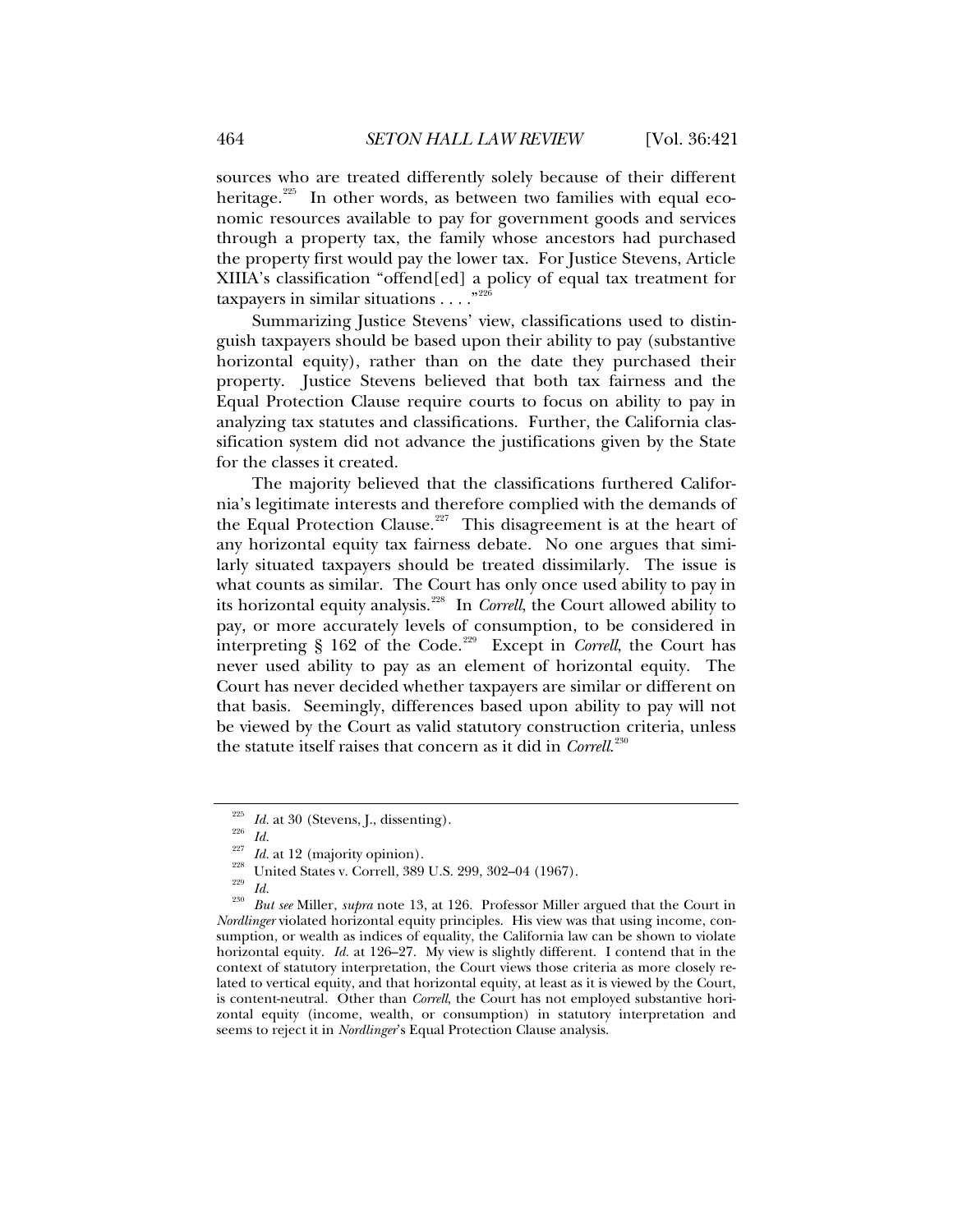Justice Thomas stated in *Nordlinger* that:

*Allegheny Pittsburgh* assumed that whether properties or persons are similarly situated depended on state law, and not, as petitioner argues, on some neutral criteria such as size or location that serve as proxies for market value. Under that theory, market value would be the *only* rational basis for classifying property.<sup>23</sup>

In other words, while a taxing jurisdiction might use property value as a proxy for ability to pay, it need not. Moreover, failure to use property value as a distinguishing characteristic is not irrational and does not necessarily violate the Equal Protection Clause.<sup>[232](#page-44-1)</sup> Finally, if horizontal equity requires simply that taxpayers be classified on a rational basis and that taxpayers in the same class are similar, then horizontal equity is also not violated by the classification system used by Article XIIIA.

California citizens wanted a law that would ameliorate some of the problems connected with some taxpayers' abilities to pay their property tax. The *Nordlinger* majority held that California crafted a law that furthered that objective.<sup>[233](#page-44-2)</sup> The fact that the law might have been better drawn to help more taxpayers does not mean that the one adopted was irrational or that it violated systemic horizontal equity principles. Instead, the complaint is that California could have done a better job of classifying taxpayers on the basis of ability to pay. The law could have created categories that more closely tracked ability to pay, and thus, the California law is best criticized as violating substantive horizontal equity principles. A violation of substantive horizontal equity does not transform into a violation of equal protection or systemic horizontal equity.

From *Nordlinger*, I conclude that the Court generally excludes substantive horizontal equity principles from its horizontal equity analysis. Comparative wealth, income, and consumption are relevant in creating classifications of taxpayers, but once a classification has been established, those concerns recede, and the analysis shifts to whether the classification criteria are rational and consistently applied.

<span id="page-44-2"></span><span id="page-44-1"></span><span id="page-44-0"></span><sup>231</sup> *Nordlinger*, 505 U.S. at 22 (Thomas, J., concurring). 232 *Id.* at 12 (majority opinion). 233 *Id.* at 18.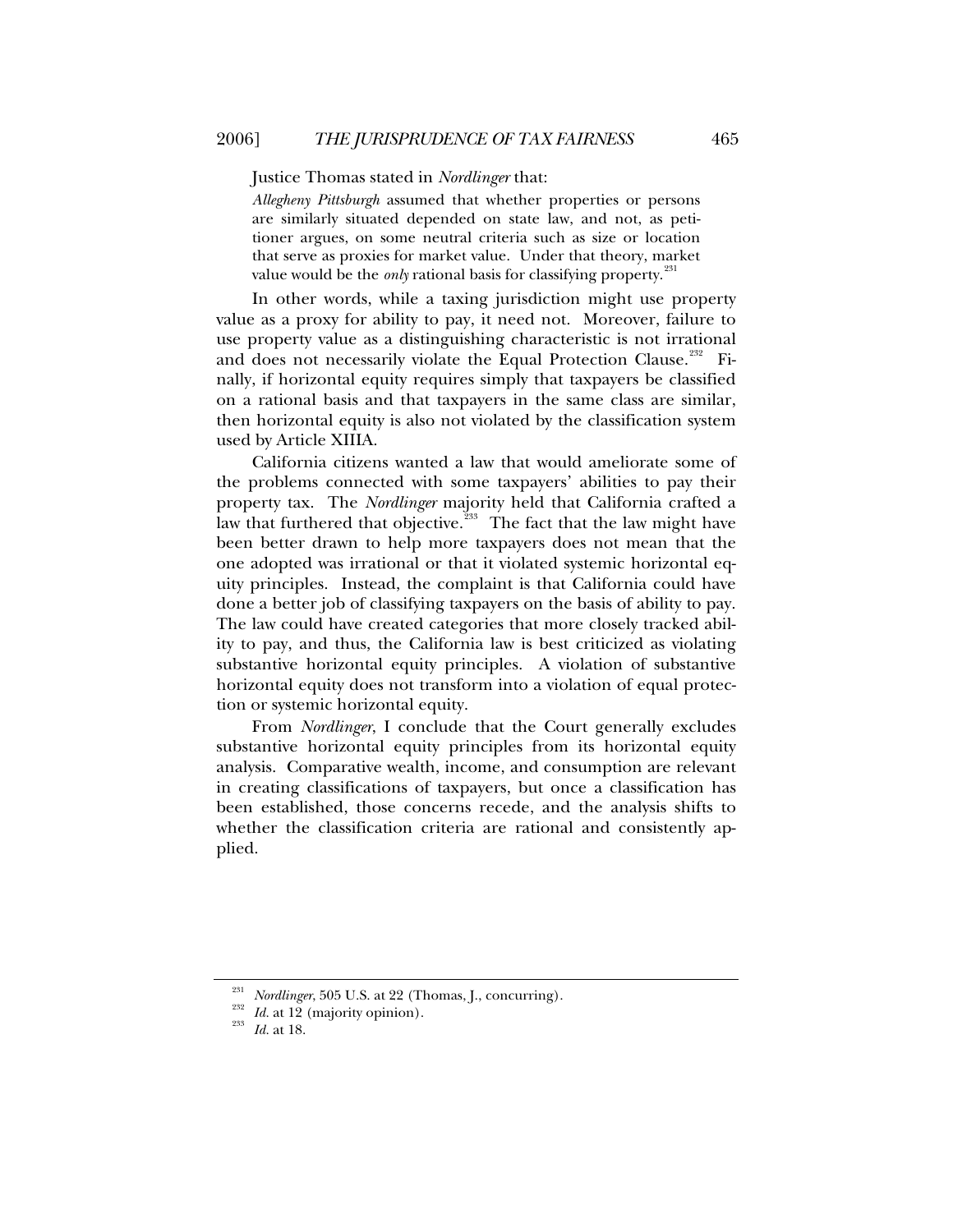# <span id="page-45-0"></span>VI. THE ROLE OF FAIRNESS IN INTERPRETING TAX ISSUES UNDER THE COMMERCE CLAUSE OF THE UNITED STATES CONSTITUTION

Article I, Section 8, clause 3 of the Constitution, commonly known as the Commerce Clause, states that Congress shall have the power to "regulate Commerce with foreign Nations, and among the several States, and with the Indian Tribes."<sup>[234](#page-45-1)</sup> From this, the Court developed a concept known as the Dormant Commerce Clause.<sup>[235](#page-45-2)</sup> The Court uses the Dormant Commerce Clause to provide a level playing field for interstate commerce, free from undue interference from the states.<sup>[236](#page-45-3)</sup> This goal is essentially a fairness inquiry. Restated, the Court applies the Dormant Commerce Clause to prevent one state from unfairly restricting trade in a way that favors its citizens over citizens of another state. The Court has applied the Dormant Commerce Clause analysis to situations involving the imposition of taxes upon interstate transactions by states.<sup>[237](#page-45-4)</sup> In this section of the Article, I will examine Supreme Court cases that have spoken to Commerce Clause issues in the context of taxation of interstate transactions. In my view, these cases show that the Court is expanding its fairness jurisprudence to include not only horizontal equity but also vertical equity norms.

The Court employs a fairness analysis when addressing two distinct constitutional questions concerning state taxation of businesses engaged in interstate commerce. First, the Court discusses fairness in the context of the Due Process Clause of the Fourteenth Amend-ment.<sup>[238](#page-45-5)</sup> Second, the Court discusses fairness in the context of the Commerce Clause.<sup>[239](#page-45-6)</sup> Although there are substantial similarities between the Due Process Clause fairness concerns and those raised by the Commerce Clause, the Court pointed out that, "[d]espite the similarity in phrasing, the nexus requirements of the Due Process and

<span id="page-45-2"></span><span id="page-45-1"></span><sup>&</sup>lt;sup>234</sup> U.S. CONST. art. I, § 8, cl. 3. <sup>235</sup> "Under what has come to be known as 'dormant' Commerce Clause Doctrine, certain state measures regulating or taxing interstate commerce are deemed constitutionally prohibited unless Congress has affirmatively authorized the states so to regulate or to tax that interstate commerce." 1 LAURENCE H. TRIBE, AMERICAN CONSTITUTIONAL LAW 203 (3d ed. Foundation Press 2000). The first case to raise this point was *Gibbons v. Ogden*, 22 U.S. (9 Wheat.) 1 (1824).

<span id="page-45-4"></span><span id="page-45-3"></span><sup>&</sup>lt;sup>236</sup> See Freeman v. Hewit, 329 U.S. 249, 252 (1946).<br><sup>237</sup> See TRIBE, *supra* note 235, at 203.<br><sup>238</sup> Quill Corp. v. North Dakota, 504 U.S. 298, 312 (1992) ("Due process centrally concerns the fundamental fairness of gov

<span id="page-45-6"></span><span id="page-45-5"></span><sup>&</sup>lt;sup>239</sup> Id. at 313 ("The second and third parts of [the Commerce Clause] analysis, which require fair apportionment and non-discrimination, prohibit taxes that pass an unfair share of the tax burden onto interstate commerce.").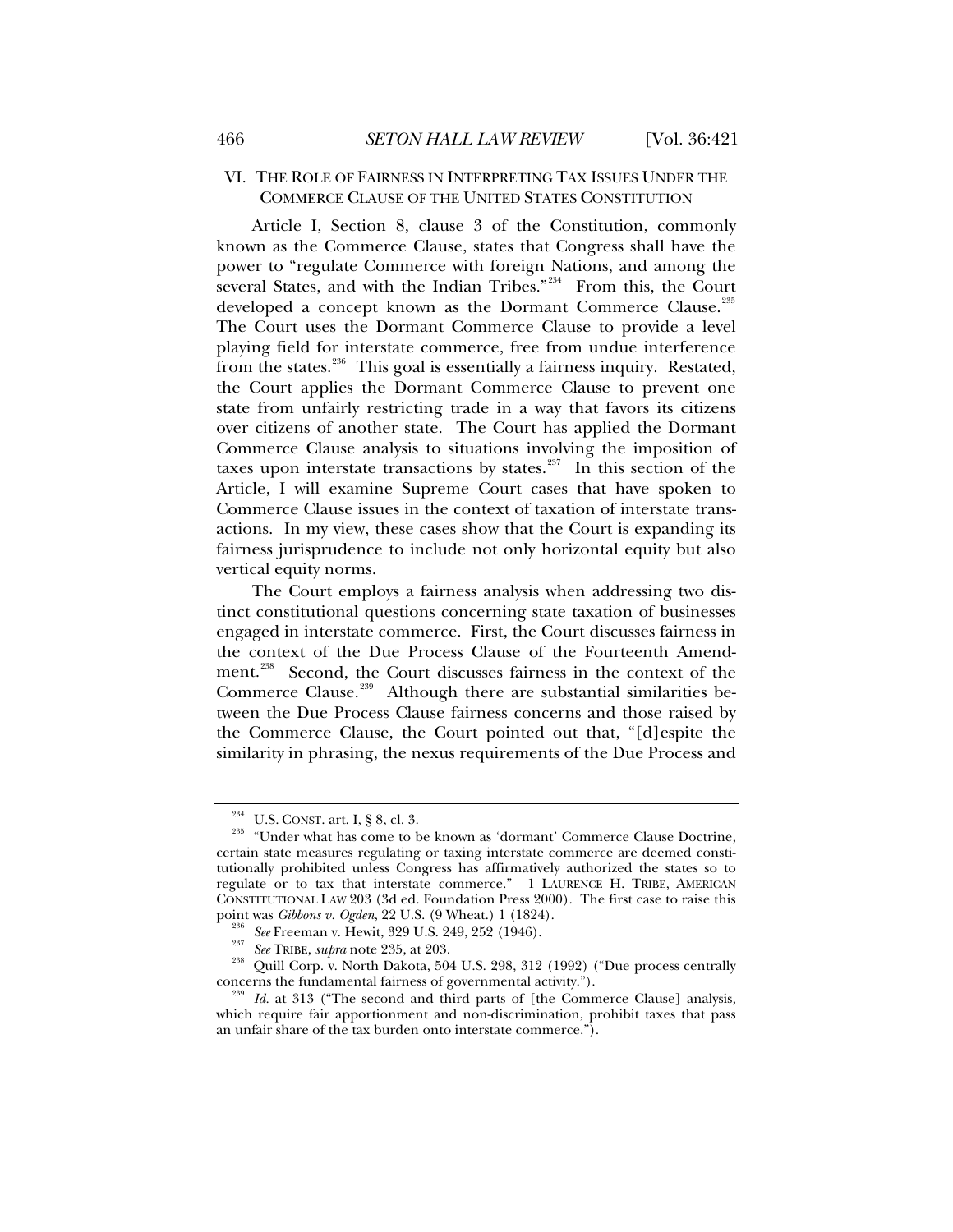Commerce Clauses are not identical."<sup>[240](#page-46-0)</sup> Due process is concerned with notice to the taxpayer. $241$  Due process requires fair warning that the taxpayer is subject to the taxing jurisdiction of the state.<sup>[242](#page-46-2)</sup> The Commerce Clause is concerned with the structural effects of state regulation on the national economy.<sup>[243](#page-46-3)</sup> In other words, the Commerce Clause requirements reflect tax fairness policy, while Fourteenth Amendment Due Process Clause fairness is broader and addresses process fairness questions rather than tax fairness questions. Accordingly, although the Court has used fairness in both its Due Process Clause and its Commerce Clause jurisprudence, I will confine my inquiry to the Supreme Court's Commerce Clause analy- $\sin^{244}$  $\sin^{244}$  $\sin^{244}$ 

In *Complete Auto Transit, Inc. v. Brady*, [245](#page-46-5) the Court synthesized its prior jurisprudence on state taxation and the Commerce Clause, and articulated a four-part test to be applied in analyzing whether a state tax levied on interstate commerce complies with the Commerce Clause. In reviewing its prior decisions, the Court observed that:

These decisions have considered not the formal language of the tax statute but rather its practical effect, and have sustained a tax against Commerce Clause challenge when the tax is applied to an activity with a substantial nexus with the taxing State, is fairly ap-

 In order to tax any transaction, the Due Process Clause requires that a State show a sufficient "nexus between such a tax and transactions within a state for which the tax is an exaction." This question . . . is the most fundamental precondition on state power to tax. But the strictures of the Constitution on this power do not stop there. For in the case of a gross receipts tax imposed upon an interstate transaction, even though the taxing State can show "some minimum connection," the Commerce Clause requires that "[t]axation measured by gross receipts from interstate commerce . . . [be] fairly apportioned to the commerce carried on within the taxing state."

<span id="page-46-5"></span> $377$  U.S.  $436, \, 449$  –  $50$  (1964) (Brennan, J., dissenting) (citations omitted).  $^{245}$  –  $430$  U.S. 274 (1977).

<span id="page-46-1"></span><span id="page-46-0"></span><sup>&</sup>lt;sup>240</sup> *Id.* at 312. <sup>241</sup> "[T]he 'substantial nexus' requirement [under the Commerce Clause] is not, like due process' 'minimum contacts' requirement, a proxy for notice, but rather a means for limiting state burdens on interstate commerce."  $Id$  at 313.

<span id="page-46-2"></span><sup>&</sup>lt;sup>242</sup> "Comparable reasoning justifies the imposition of the collection duty on a mail-order house that is engaged in continuous and widespread solicitation of business within a State. Such a corporation clearly has 'fair warning that [its] activity may subject [it] to the jurisdiction of a foreign sovereign.'" *Id.* at 308 (alteration in original) (citation omitted).<br><sup>243</sup> Id. at 312.<br><sup>244</sup> In his dissent in *General Motors Corp. v. Washington*, Justice Brennan explained

<span id="page-46-4"></span><span id="page-46-3"></span>that: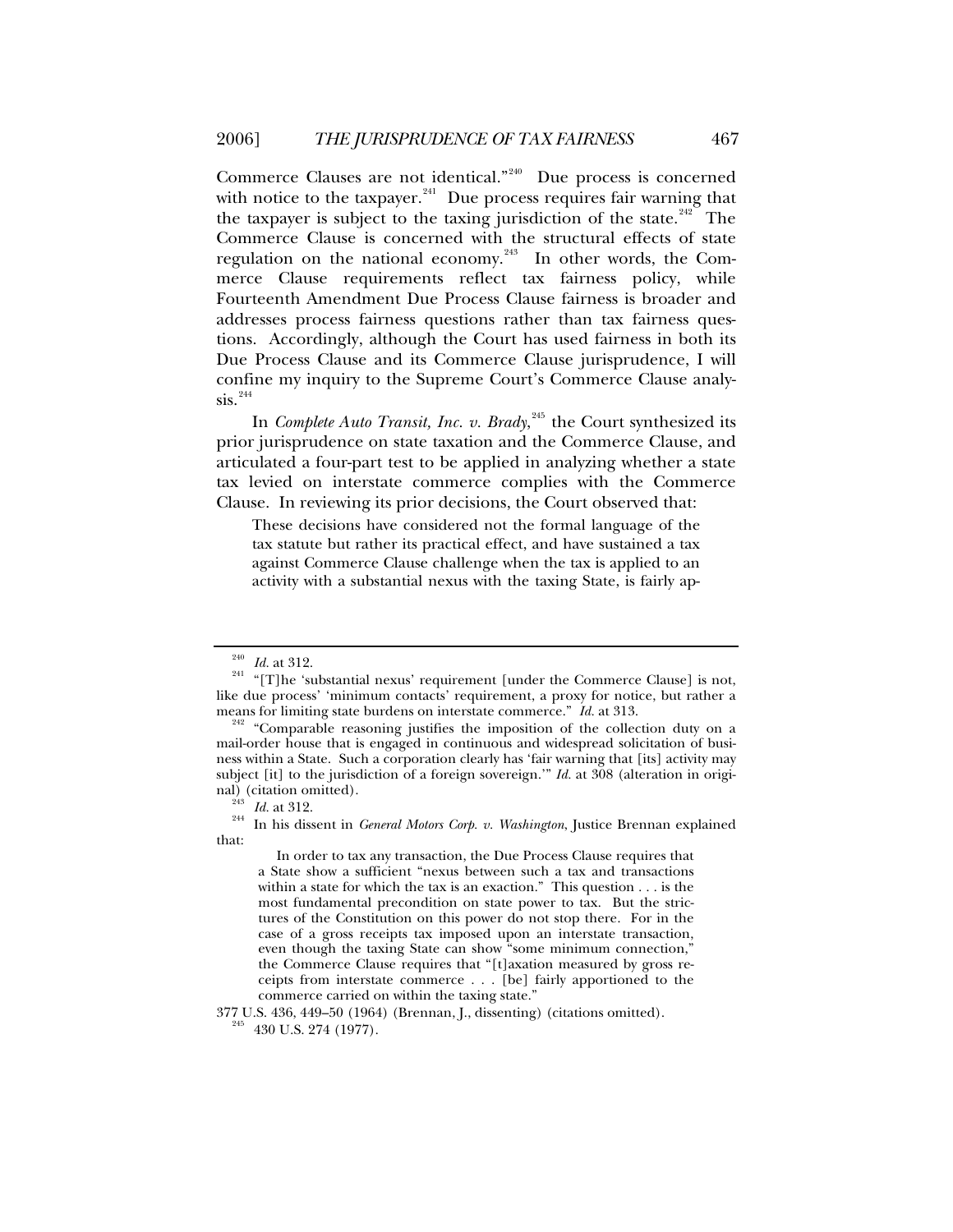<span id="page-47-0"></span>portioned, does not discriminate against interstate commerce, and is fairly related to the services provided by the State.<sup>[246](#page-47-1)</sup>

My interest lies in the meaning the Court gives to the third and fourth elements of its test, with particular interest in the fourth. The third element, non-discrimination, is a systemic horizontal equity claim.<sup>[247](#page-47-2)</sup> The fourth element, fair relation to services provided, is vertical in that it asks whether the taxpayer is taxed at levels consistent with the services the state provides him. The fourth element asks whether the taxpayer is contributing more, less, or the same than he would be required to pay if he were paying the state directly for the services provided.

#### *A. Tax Fairness, Horizontal Equity, and the Commerce Clause*

In *Wealth of Nations*, Adam Smith wrote:

 When the carriages which pass over a highway or a bridge, and the lighters which sail upon a navigable canal, pay toll in proportion to their weight or their tunnage, they pay for the maintenance of those public works exactly in proportion to the wear and tear which they occasion of them. It seems scarce possible to invent a more equitable way of maintaining such works.<sup>24</sup>

This ancient problem of how best to allocate the expenses of commerce to those who benefit from the services has given rise to the Supreme Court's Commerce Clause tax fairness jurisprudence. While the Court may start from the principle of proportionality that Smith advocates, it eventually expands upon that basis to include larger questions of distributive justice.

In *Freeman v. Hewit*,<sup>[249](#page-47-4)</sup> the Supreme Court addressed the question of whether the State of Indiana could levy a one percent tax on a transaction by an Indiana resident on the New York Stock Exchange. The Court found that the tax violated the Commerce Clause.<sup>[250](#page-47-5)</sup> The third element of the *Complete Auto* standard requires that the tax not discriminate against interstate commerce.<sup>[251](#page-47-6)</sup> This is a horizontal equity analysis since it asks whether there is an identifiable group of taxpayers who are similarly situated but differently treated so as to

<span id="page-47-3"></span><span id="page-47-2"></span><span id="page-47-1"></span><sup>&</sup>lt;sup>246</sup> *Id.* at 279 (citations omitted). <sup>247</sup> Under the decisions discussed below, a state may not discriminate against foreign competitors in favor of in-state businesses. This is a systemic claim because the analysis is based upon consistency rather than ability to pay, wealth, or consumption.<br><sup>248</sup> SMITH, *supra* note 2, at 475.<br><sup>249</sup> 329 U.S. 249 (1946).<br><sup>250</sup> *Id.* at 257–58.<br><sup>251</sup> *Id.* at 257.

<span id="page-47-6"></span><span id="page-47-5"></span><span id="page-47-4"></span>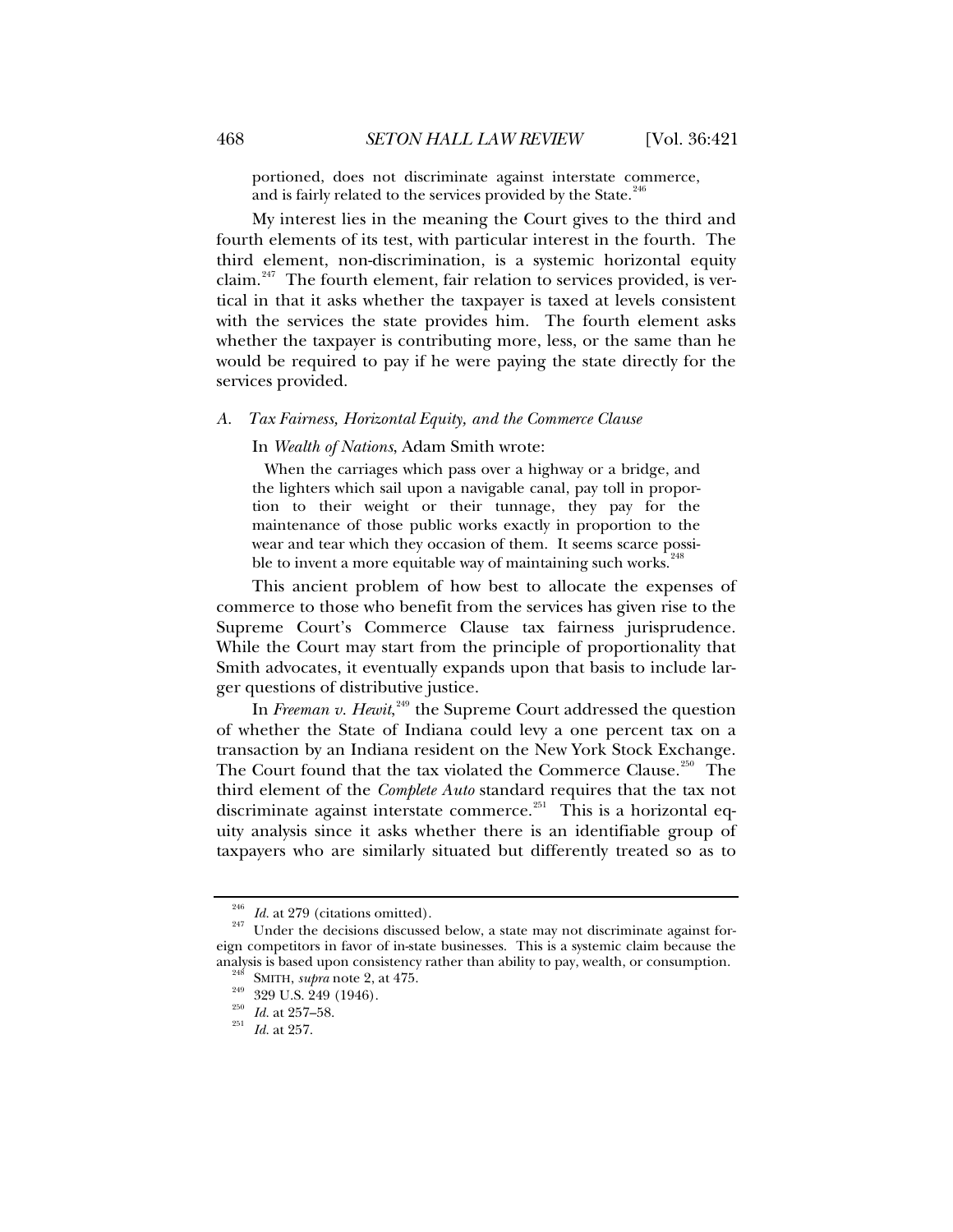provide one with a marketplace advantage over the other. In *Freeman*, the Court stated:

 It has been suggested that such a tax is valid when a similar tax is placed on local trade, and a specious appearance of fairness is sought to be imparted by the argument that interstate commerce should not be favored at the expense of local trade. So to argue is to disregard the life of the Commerce Clause. Of course a State is not required to give active advantage to interstate trade. But it cannot aim to control that trade even though it desires to control its own. It cannot justify what amounts to a levy upon the very process of commerce across States lines by pointing to a similar hobble on its local trade.<sup>[252](#page-48-0)</sup>

The Commerce Clause does not require that in-staters be treated identically with out-of-staters.<sup>[253](#page-48-1)</sup> Accordingly, the Court rejected the horizontal equity claim that would allow state impediments to inter-state commerce if the state similarly impeded intrastate commerce.<sup>[254](#page-48-2)</sup>

Although the Court rejected the equal impediment horizontal equity claims in *Freeman*, and refused to allow the fact that intrastate sales of the type transacted interstate by Freeman would have been subject to the same tax, to justify imposition of such a tax the Court uses horizontal equity analysis when the claim is reversed.<sup>[255](#page-48-3)</sup> For example, in *American Trucking Associations, Inc. v. Scheiner*,<sup>[256](#page-48-4)</sup> the Court held that a tax levied by Pennsylvania only on foreign-registered trucks violated the third element of the *Complete Auto* standard.[257](#page-48-5) In other words, treating out-of-state taxpayers like in-state taxpayers will not insulate the state against a Dormant Commerce Clause claim, but treating out-of-state taxpayers worse than in-state taxpayers will trigger such a claim.

Through its decisions in *Complete Auto*, *Freeman*, and *Scheiner*, the Court settled the horizontal component of tax fairness under the Commerce Clause. Under the third element of the *Complete Auto* standard, the state may not discriminate against foreign competitors in favor of in-state business. That principal is reinforced with the

<span id="page-48-2"></span><span id="page-48-1"></span><span id="page-48-0"></span><sup>252</sup> *Id.* at 254. 253 *Id.* <sup>254</sup> *Id.* ("It is true that the existence of a tax on its local commerce detracts from the deterrent effect of a tax on interstate commerce to the extent that it removes the temptation to sell the goods locally. But the fact of such a tax, in any event, puts impediments upon the currents of commerce across the State line  $\dots$ .").

<span id="page-48-5"></span><span id="page-48-4"></span><span id="page-48-3"></span><sup>&</sup>lt;sup>255</sup> Freeman, 329 U.S. at 255 ("To extract a fair tithe from interstate commerce for the local protection afforded to it, a seller State need not impose the kind of tax

<sup>&</sup>lt;sup>256</sup> 483 U.S. 266 (1987).  $\frac{256}{57}$  *Id.* at 277; *see infra* notes 245–46 and accompanying text.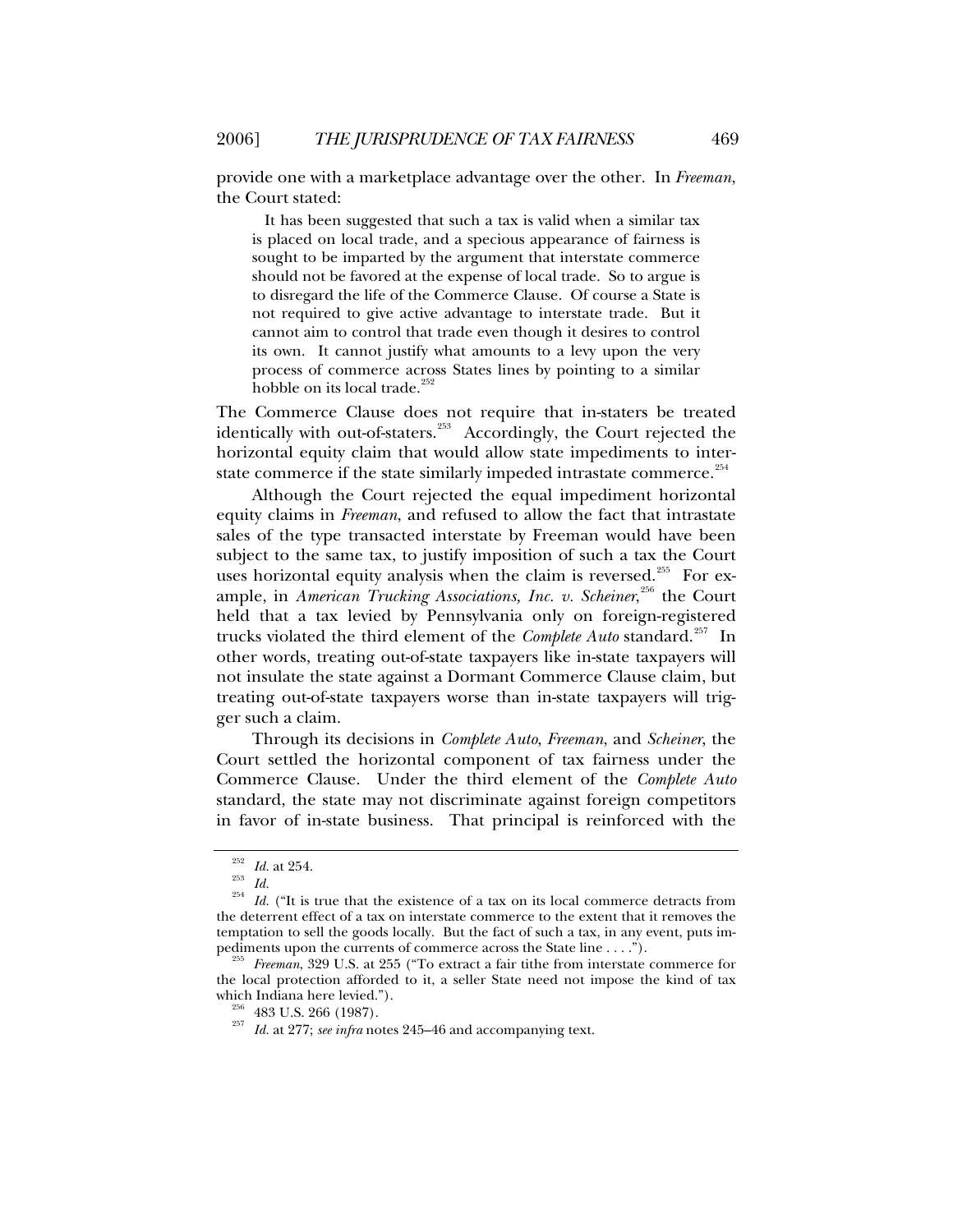<span id="page-49-0"></span>practical illustration of Pennsylvania's attempt at taxing foreign trucking companies while exempting domestic trucking companies from the same levy. *Scheiner* rejects that tax as unfair to interstate commerce because it discriminates against foreign, similarly situated taxpayers. The converse, however, is not true. Under *Freeman*, a tax on similarly situated domestic businesses will not, of itself, permit the tax to be extended to foreign business. Something more is required. The Court left open the door for taxes similar to those imposed by Indiana in *Freeman* to be justified if they are imposed to ensure that commerce bears its fair share of the cost of local government.<sup>[258](#page-49-1)</sup> Bearing a "fair share" of the tax burden can be seen as a corollary to horizontal tax equity, but it is more often viewed as the separate norm of vertical equity.<sup>[259](#page-49-2)</sup>

#### *B. Tax Fairness, Vertical Equity, and the Commerce Clause*

The fairness argument, grounded in the third element of the *Complete Auto* test, was addressed in *Freeman*. There, the Court rejected the appeal to horizontal equity fairness but agreed with the appeal to distributional fairness when it stated: "State taxation falling on interstate commerce, on the other hand, can only be justified as designed to make such commerce bear a fair share of the cost of the local government whose protection it enjoys."<sup>[260](#page-49-3)</sup> The connection between taxes paid and services provided is the fairness link the Court identifies as the essence of the fairness question posed by the Commerce Clause under the fourth element of the *Complete Auto* test.<sup>[261](#page-49-4)</sup>

The Court advanced its theory of distributive fairness in *Capitol*  Greyhound Lines v. Brice,<sup>[262](#page-49-5)</sup> in which passenger bus companies challenged the imposition of an excise tax by the State of Maryland on the value of buses operated in the state. The Court upheld the tax, reasoning that:

Complete fairness would require that a state tax formula vary with every factor affecting appropriate compensation for road use. These factors, like those relevant in considering the constitution-

<span id="page-49-4"></span><span id="page-49-3"></span><span id="page-49-2"></span><span id="page-49-1"></span><sup>&</sup>lt;sup>258</sup> *Freeman*, 329 U.S. at 253.<br><sup>259</sup> See supra note 4 and accompanying text.<br><sup>260</sup> *Freeman*, 329 U.S. at 253.<br><sup>261</sup> Id. at 256 ("These illustrative instances show that a seller State has various means of obtaining legitimate contribution to the costs of its government, without imposing a direct tax on interstate sales. While these permitted taxes may in an ultimate sense, come out of interstate commerce, they are not, as would be a tax on gross receipts, a direct imposition on that very freedom of commercial flow which for more than a hundred and fifty years has been the ward of the Commerce Clause.").  $^{262}$  339 U.S. 542 (1950).

<span id="page-49-5"></span>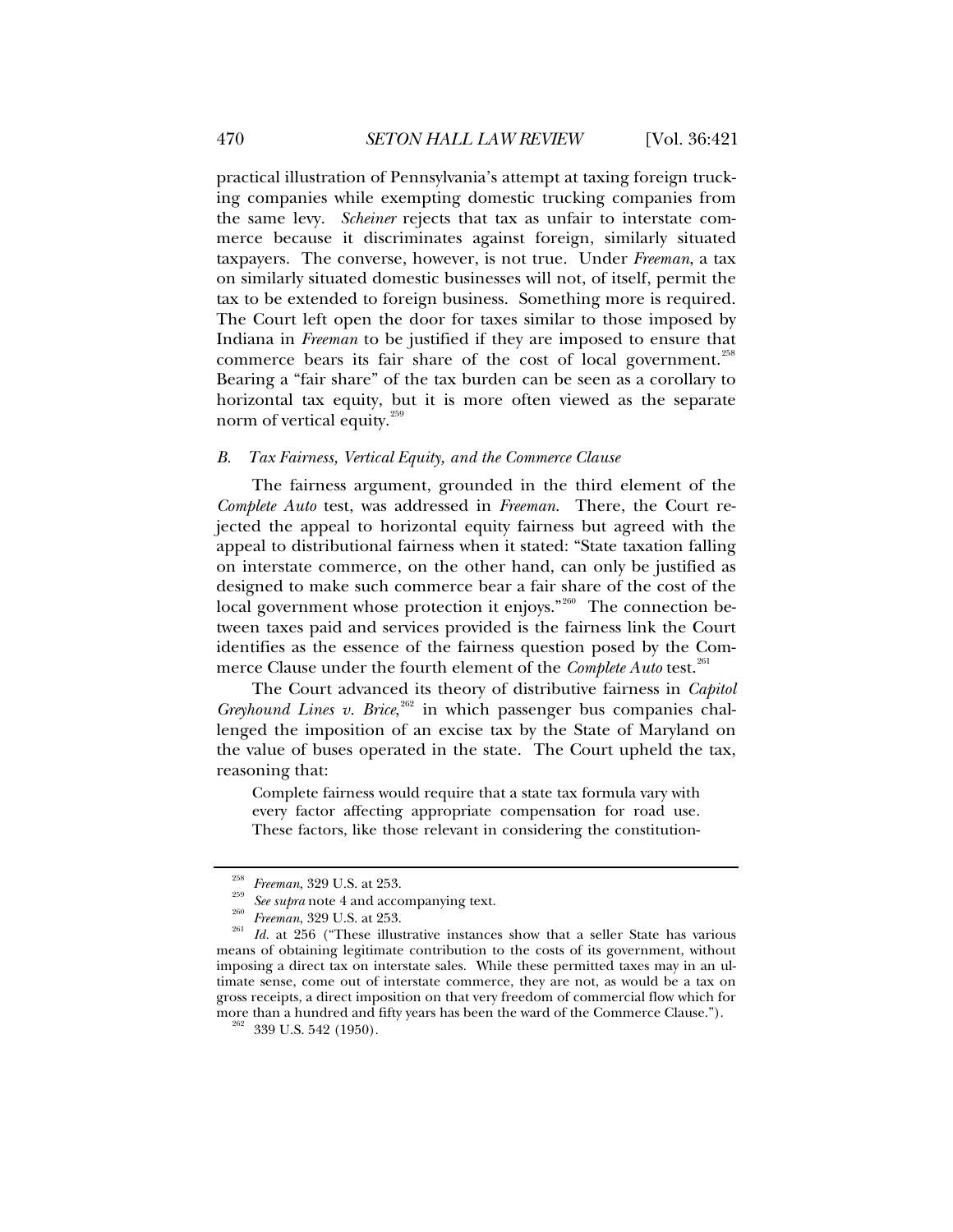ality of other state taxes, are so countless that we must be content with "rough approximation rather than precision.". . . Upon this type of reasoning rests our general rule that taxes like that of Maryland here are valid unless the amount is shown to be in ex-cess of fair compensation for the privilege of using state roads.<sup>[263](#page-50-0)</sup>

The Court in *Capitol Greyhound Lines* began a journey on the road to modern vertical tax fairness. As the quotation above illustrates, the Court wanted to connect the amount each taxpayer paid to the governmental services used by that taxpayer. This is the very foundation of vertical equity—the notion that similarly situated taxpayers should be treated similarly, but that material differences should result in material differences in tax. Similarity means more than just the substantive horizontal question of comparative wealth of the taxpayer; it must also include the comparative advantage obtained by a taxpayer in exchange for the tax paid. That calculus cannot begin until there is some attempt at determining what benefits can rightfully be associated with a particular taxpayer. With that information, it can be known whether the taxpayer is underpaying or overpaying for the services received. From there, it can be determined whether the taxpayer is being treated differently from other similarly situated taxpayers or differently from other differently situated taxpayers.

Substantive horizontal tax equity is foundational to any notion of vertical tax equity. Questions about what constitutes equal levels of income, wealth, and consumption, which make up substantive horizontal equity, precede questions about the differences that may require different rates of tax under vertical equity. Under the Commerce Clause, the first inquiry for the Court concerns the state's claim for payment for services rendered to out-of-state taxpayers who use state facilities such as roads.<sup>[264](#page-50-1)</sup> If consumption of state services

<span id="page-50-1"></span><span id="page-50-0"></span><sup>263</sup> *Id.* at 546–47 (citations omitted). 264 *Complete Auto Transit, Inc. v. Brady*, 430 U.S. 274, 279 (1977) announced what became known as the *Complete Auto* Test.

<sup>&</sup>quot;'[I]t was not the purpose of the commerce clause to relieve those engaged in interstate commerce from their just share of state tax burden even though it increases the cost of doing business.'" These decisions have considered not the formal language of the tax statute but rather its practical effect, and have sustained a tax against Commerce Clause challenge when the tax is applied to an activity with a substantial nexus with the taxing State, is fairly apportioned, does not discriminate against interstate commerce, and is fairly related to the services provided by the State.

*Id.* (quoting W. Live Stock v. Bureau of Revenue, 303 U.S. 250, 254 (1938))(footnote omitted).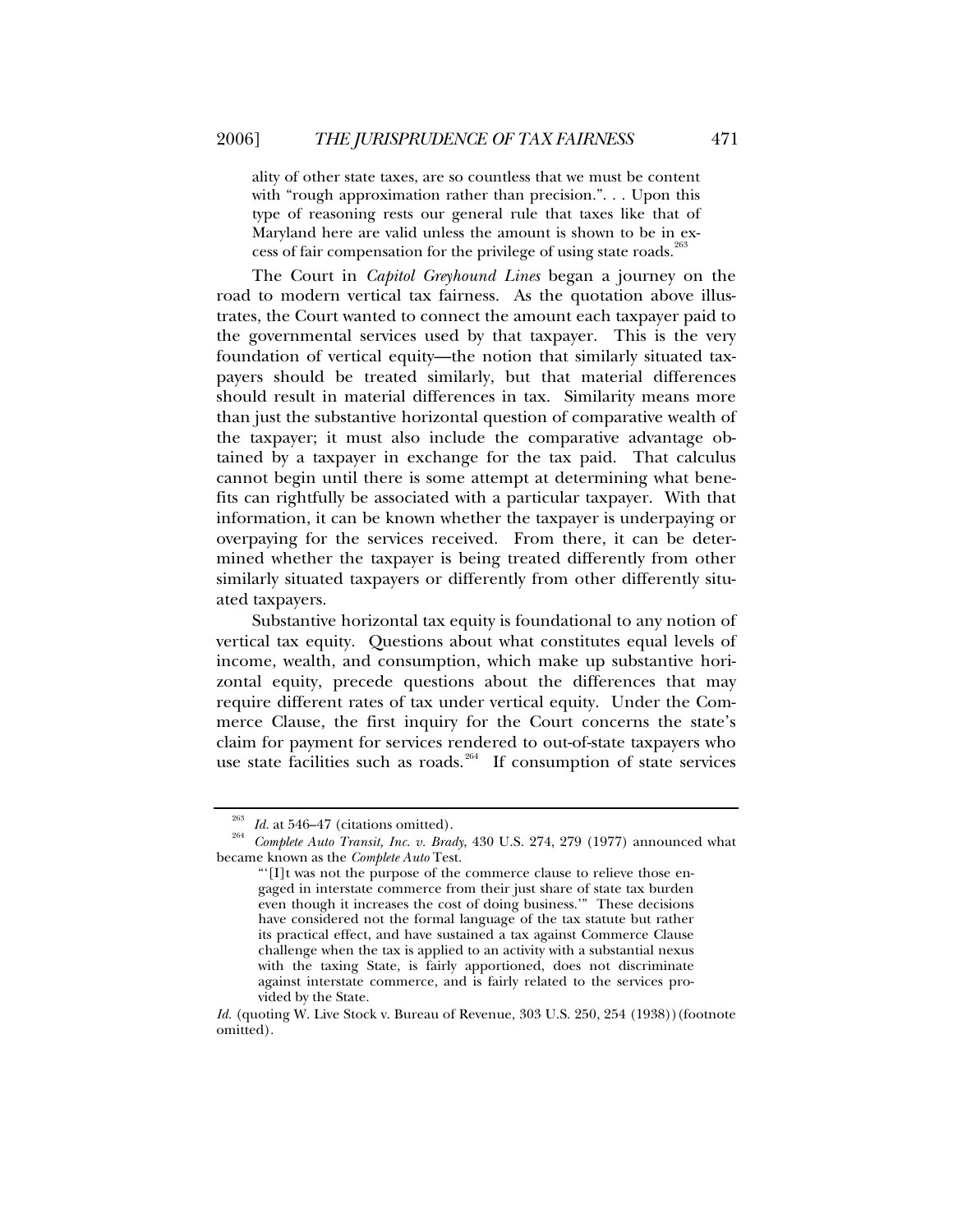can be shown, the inquiry under the *Capitol Greyhounds Lines* test shifts to whether the tax is fairly related to the level of services provided by the state. $265$ 

Apportionment, the second element of *Complete Auto*, looks to whether the state is seeking to tax income unrelated to the nexus that gives rise to the opportunity to tax in the first place.<sup>[266](#page-51-1)</sup> In other words, if a bus company earned ten percent of its income from journeys that passed through a given state, the maximum amount of the taxpayer's income that could be subject to the taxing authority of that state would be ten percent.[267](#page-51-2) The fourth element of the *Complete Auto* test, fair relation to services provided, checks against overtaxation by multiple jurisdictions by limiting tax to amounts con-nected with the services provided.<sup>[268](#page-51-3)</sup>

 The external consistency test asks whether the State has taxed only that portion of the revenues from the interstate activity which reasonably reflects the interstate component of the activity being taxed. We thus examine the in-state business activity which triggers the taxable event and the practical or economic effect of the tax on that interstate activity.

<span id="page-51-3"></span>

<span id="page-51-2"></span>*Id.*<br><sup>267</sup> This is the reason behind the Court's concern in *Oklahoma Tax Commission v. Jefferson Lines, Inc.*, 514 U.S. 175, 179 (1995), that a tax on gross income would be impermissible because it would tax income unrelated to business in a given state and subject the taxpayer to multiple taxation from multiple states on a given amount of income.

For example, in *Oklahoma Tax Commission*, the Court stated:

 The fair relation prong of *Complete Auto* requires no detailed accounting of the services provided to the taxpayer on account of the activity being taxed, nor, indeed, is a State limited to offsetting the public costs created by the taxed activity. If the event is taxable, the proceeds from the tax may ordinarily be used for purposes unrelated to the taxable event. Interstate commerce may thus be made to pay its fair share of state expenses and contribute to the cost of providing *all* governmental services, including those services from which it arguably receives no direct benefit. The bus terminal may not catch fire during the sale, and no robbery there may be foiled while the buyer is getting his ticket, but police and fire protection, along with the usual and usually forgotten advantages conferred by the State's maintenance of a

<span id="page-51-1"></span><span id="page-51-0"></span><sup>&</sup>lt;sup>265</sup> "This Court and others have consistently upheld taxes on interstate carriers to compensate a state fairly for the privilege of using its roads or for the cost of administering state traffic regulations." *Capitol Greyhound Lines,* 339 U.S. at 543–44. 266 Goldberg v. Sweet, 488 U.S. 252, 261–62 (1989).

<sup>[</sup>W]e determine whether a tax is fairly apportioned by examining whether it is internally and externally consistent.

To be internally consistent, a tax must be structured so that if every State were to impose an identical tax, no multiple taxation would result. Thus, the internal consistency test focuses on the text of the challenged statute and hypothesizes a situation where other States have passed an identical statute. . . .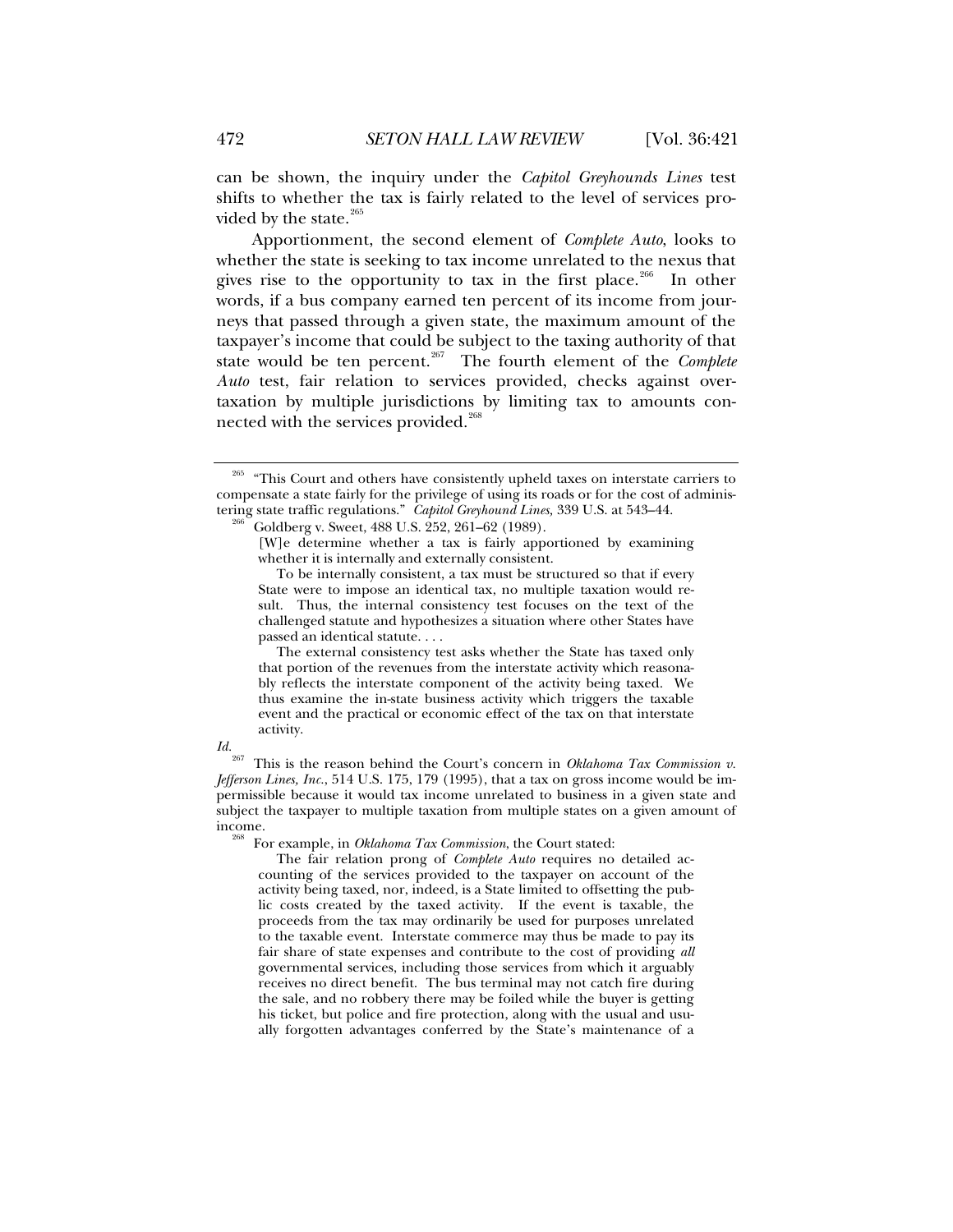The road to vertical tax fairness, on which the court embarked in *Capitol Greyhound Lines*, concerns the appropriate boundaries for determining what the taxpayer should pay as "appropriate compensation for road use."[269](#page-52-0) The Court recognized the difficulty in enumerating the proper charges that the taxpayer should pay, but the Court also recognized the necessity for making such a determination. Because of this difficulty, the Court cabined the issue and limited the inquiry to charges connected with the use of state roads. $270$ Subsequent Court decisions expanded that inquiry to include other services from which taxpayers also benefit while within a state.

In *Evansville-Vanderburgh Airport Authority District v. Delta Airlines,*  Inc.,<sup>[271](#page-52-2)</sup> the Court uncoupled the connection between the taxes paid by out-of-state taxpayers from any requirement that those specific funds be restricted exclusively to the use for which they were col-lected.<sup>[272](#page-52-3)</sup> This is not to say that the amounts collected by the state may exceed the total costs incurred by the state on behalf of the outof-state taxpayer; they may not. Instead, the state may expand the list of services beyond those directly connected to the activity of the outof-state taxpayer, and the state need not show a direct path from the taxpayer to the purchase of specific services.<sup> $273$ </sup> Thus, one could view all taxes paid as fungible. There is no direct link between the reimbursement by a taxpayer for his share of an expense and the direction of funds paid by the taxpayer into an account dedicated to that expense. The root inquiry is fairness, and the connection between the cost incurred by the state on behalf of the out-of-state taxpayer and the amounts paid by that taxpayer is a measure of fairness, not a promise to segregate taxpayer payments.

civilized society, are justifications enough for the imposition of a tax. *Complete Auto*'s fourth criterion asks only that the measure of the tax be reasonably related to the taxpayer's presence or activities in the State.

*Id.* at 199–200 (citations and internal quotation marks omitted).

<span id="page-52-0"></span><sup>&</sup>lt;sup>269</sup> "Complete fairness would require that a state tax formula vary with every factor affecting appropriate compensation for road use." *Capitol Greyhound Lines,* 339 U.S.

<span id="page-52-1"></span>at 546.  $\frac{270}{270}$  "These factors, like those relevant in considering the constitutionality of other state taxes, are so countless that we must be content with 'rough approximation rather than precision.' . . . Upon this type of reasoning rests our general rule that taxes like that of Maryland here are valid unless the amount is shown to be in excess of fair compensation for the privilege of using state roads."  $Id$  at 546–47.

<span id="page-52-4"></span><span id="page-52-3"></span><span id="page-52-2"></span><sup>&</sup>lt;sup>271</sup> 405 U.S. 707 (1972).  $Id.$  at 720 ("Yet so long as the funds received by local authorities under the statute are not shown to exceed their airport costs, it is immaterial whether those funds are expressly earmarked for airport use."). 273 *Id.*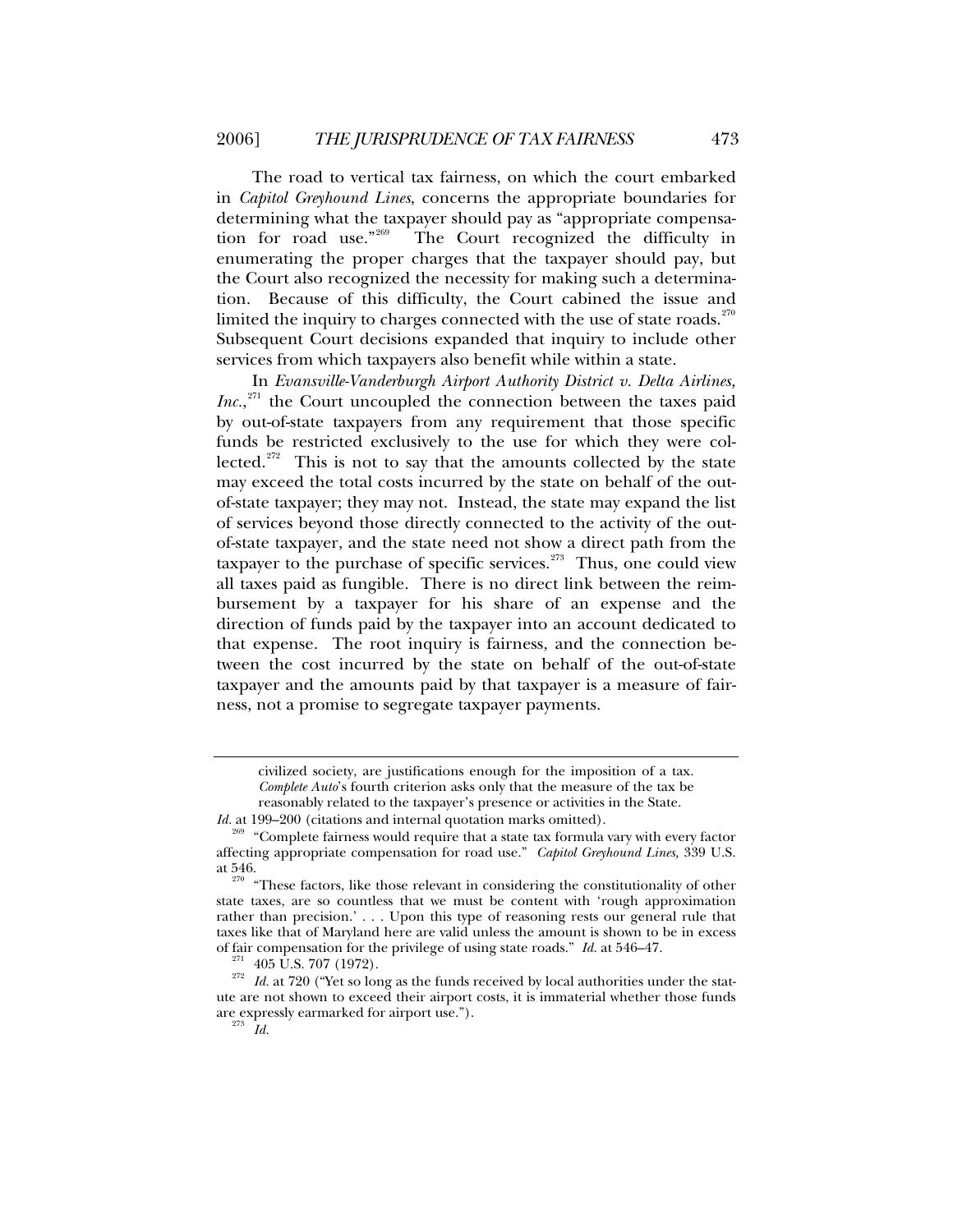In *Goldberg v. Sweet*, [274](#page-53-0) the Court applied the fourth prong of the *Complete Auto* test (the tax must be fairly related to the taxpayer's activities within the state) by expanding the scope of activities that could be considered beyond those directly tied to the taxpayer's activity. The test's purpose is to ensure that a State's tax burden is not placed upon persons who do not benefit from the services provide by the State. The Court stated:

 Finally, we reach the fourth prong of the *Complete Auto* test, namely, whether the Illinois tax is fairly related to the presence and activities of the taxpayer within the State. The purpose of this test is to ensure that a State's tax burden is not placed upon persons who do not benefit from services provided by the State.

 Appellants would severely limit this test by focusing solely on those services which Illinois provides to telecommunications equipment located within the State. We cannot accept this view. The tax which may be imposed on a particular interstate transaction need not be limited to the cost of the services incurred by the State on account of that particular activity. On the contrary, "interstate commerce may be required to contribute to the cost of providing *all* governmental services, including those services from which it arguably receives no direct 'benefit.'" The fourth prong of the *Complete Auto* test thus focuses on the wide range of benefits provided to the taxpayer, not just the precise activity connected to the interstate activity at issue. Indeed, last Term . . ., we noted that a taxpayer's receipt of police and fire protection, the use of public roads and mass transit, and the other advantages of civilized society satisfied the requirement that the tax be fairly related to benefits provided by the State to the taxpayer.<sup>[275](#page-53-1)</sup>

Here, the Court wanted to prevent out-of-staters from getting a free ride with respect to the services provided by the State.<sup>[276](#page-53-2)</sup> By expanding the class of services that could be considered in determining whether the taxpayer was paying his fair share, the Court enhanced fairness by preventing taxpayers from receiving services without being charged. The Court also made the analysis of fairness more difficult by sweeping in fractions of state services that are more difficult to accurately determine. It might be possible, for example, to approximate the percentage of the cost of highway services provided to a taxpayer who uses a highway for a known period of time, but it

<span id="page-53-2"></span><span id="page-53-1"></span><span id="page-53-0"></span><sup>&</sup>lt;sup>274</sup> 488 U.S. 252 (1989).<br><sup>275</sup> *Id.* at 266–67 (citations omitted).<br><sup>276</sup> "Indeed, last Term  $\dots$  we noted that a taxpayer's receipt of police and fire protection, the use of public roads and mass transit, and the other advantages of civilized society satisfied the requirement that the tax be fairly related to benefits provided by the State to the taxpayer." *Id.* at 267.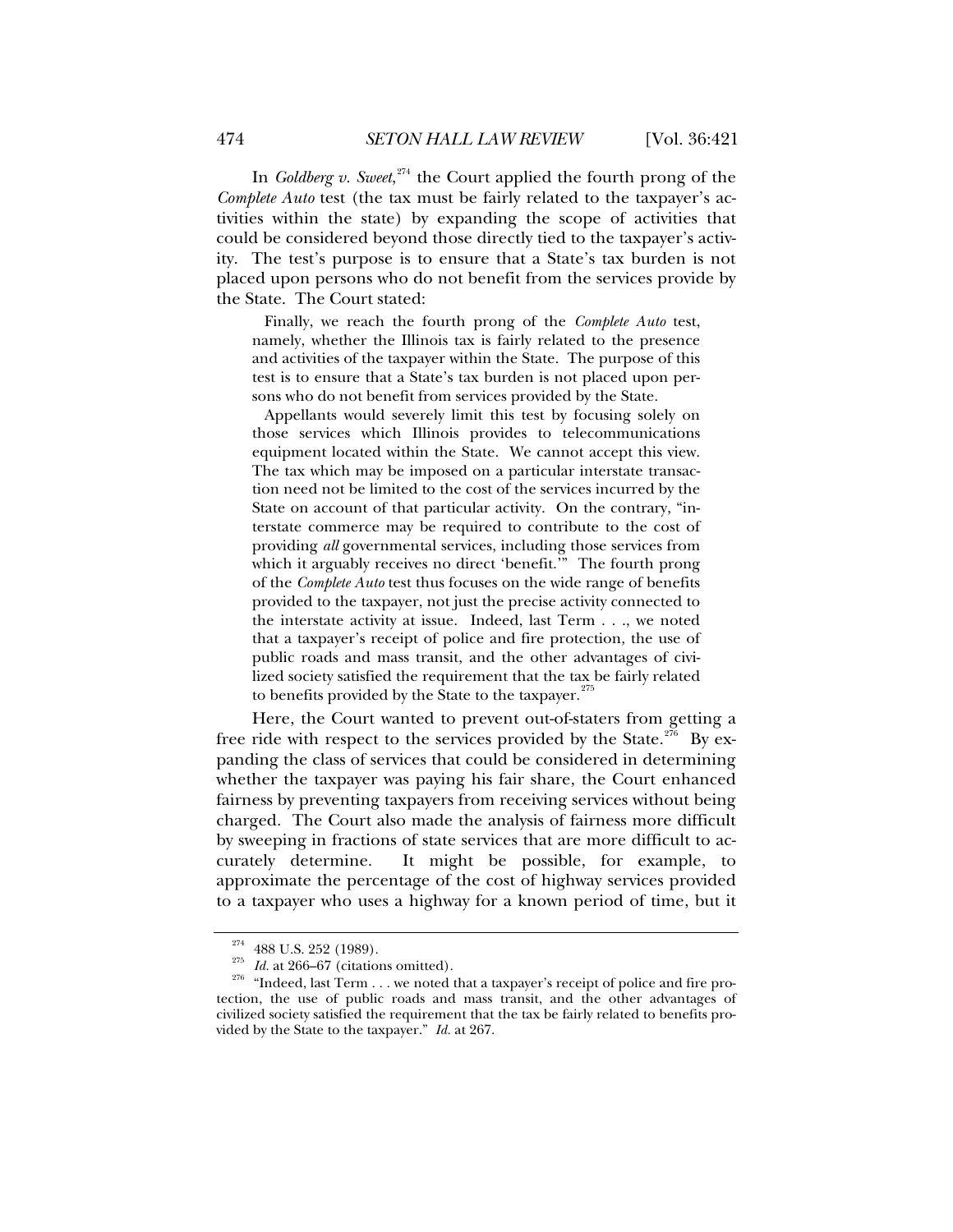would be much more difficult to determine the appropriate fraction of police services for which the out-of-state taxpayer should pay.

In *The Myth of Ownership*, Liam Murphy and Thomas Nagel argue for a vision of tax policy that addresses not only ability to pay, measured in the historical standards of vertical equity, but also by including of the full range of benefits and burdens supplied by, or made possible by, government.<sup>[277](#page-54-0)</sup> Under this approach, if one is taxed ten dollars but is then provided with ten dollars worth of social security benefit, police protection, farm subsidy, or roads, it is hard to see any tax burden at all. Instead, one sees merely a payment for goods, cash, or services.<sup>[278](#page-54-1)</sup> It appears that the Supreme Court has taken a few steps on this same road by linking Commerce Clause fairness to a showing by the State of the goods and services connected to the tax imposed upon out-of-state taxpayers.

In *Goldberg v. Sweet*, the Court stated that in evaluating fairness it is necessary to examine all governmental services received by a taxpayer.[279](#page-54-2) Thus, a taxpayer who provides telecommunications services within a state must pay not only for the services provided by the State which can be tied directly to the taxpayer's activities, but also the cost of all government services provided to all who conduct any business within the state.<sup>[280](#page-54-3)</sup> The taxpayer must pay the indirect costs of conducting business in a state in addition to the direct costs.

The distinction between direct and indirect costs does not imply that indirect costs are less worthy of being borne by those who transact business within a state. The Court indicated that indirect costs may be considered in the calculation of whether a tax fairly burdens a taxpayer under the Commerce Clause.<sup>[281](#page-54-4)</sup> Indirect costs are by no

<span id="page-54-0"></span>MURPHY & NAGEL, *supra* note 3, at 14–15 ("First, theories of vertical equity are frequently myopic, in that they attempt to treat justice in taxation as a separate and self-contained political issue. The result is not a partial account of justice in government, but rather a false one. For what counts as justice in taxation cannot be determined without considering how government allocates its resources.").

<span id="page-54-1"></span><sup>&</sup>lt;sup>278</sup> This is also an extension of Rawlsian notions of distributive justice. *See* Sugin, *supra* note 25; *see also* Musgrave, *supra* note 10, at 16.

<span id="page-54-2"></span>*Goldberg*, 488 U.S. at 267 ("[T]he Tax Act is fairly related to the benefits received by Illinois telephone consumers. The benefits that Illinois provides cannot be limited to those exact services provided to the equipment used during each interstate telephone call. Illinois telephone consumers also subscribe to telephone service in Illinois, own or rent telephone equipment at an Illinois address, and receive police and fire protection as well as the other general services provided by the State of Illinois.").<br><sup>280</sup> "[I]nterstate commerce may be required to contribute to the cost of providing

<span id="page-54-4"></span><span id="page-54-3"></span>*all* governmental services, including those services from which it arguably receives no direct benefit." *Id.* (internal quotation marks omitted). 281 *Id.*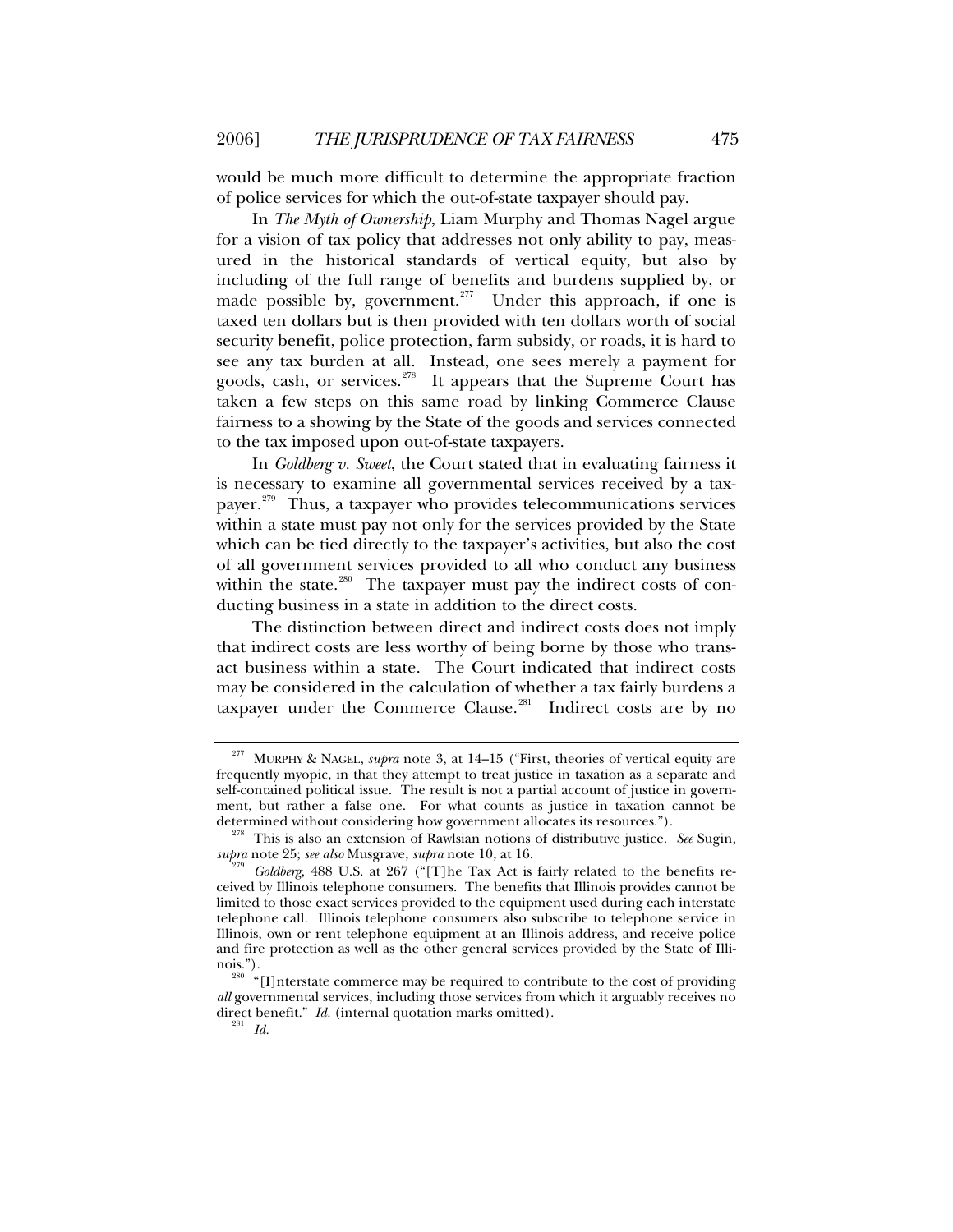means small or inconsequential. They may be significantly higher than the direct costs of services provided by government, but far less obvious or simple to compute. The method of computation of indirect costs presents the next fairness problem for the Court.

In *Massachusetts v. United States*,<sup>[282](#page-55-0)</sup> the Court decided whether an annual registration tax, imposed on all civil aircraft that fly in the United States' navigable airspace, could be applied to Massachu-setts.<sup>[283](#page-55-1)</sup> Noting one of the "two attributes of the taxing power," the Court stated that "in imposing a tax to support the services a government provides to the public at large, a legislature need not consider the value of particular benefits to a taxpayer, but may assess the tax solely on the basis of taxpayers' ability to pay."<sup>[284](#page-55-2)</sup>

As indicated earlier, Murphy and Nagel view traditional vertical tax equity analysis as insular and divorced from serious distributive justice analysis.[285](#page-55-3) However, in *Massachusetts v. United States*, the Court endorsed the use of substantive horizontal equity principles to pro-tect the integrity of vertical equity norms.<sup>[286](#page-55-4)</sup> Implementing this approach, the Supreme Court had to determine whether the tax fairly reflected the amount of benefit received.<sup>[287](#page-55-5)</sup> In the end, the Court allowed taxing jurisdictions to charge out-of-state taxpayers for their distributive share of every service the state provides, even though a precise calculation of that share's value is not required, be-cause it found that the tax fairly reflected the benefit received.<sup>[288](#page-55-6)</sup> Although this analysis is a necessary step on the road to vertical equity in the distributive justice model, how far the Court may proceed down this road remains to be seen.

<span id="page-55-6"></span><span id="page-55-5"></span>

<span id="page-55-2"></span><span id="page-55-1"></span><span id="page-55-0"></span><sup>282 435</sup> U.S. 444 (1978). 283 *See id.* at 446. 284 *Id.* at 455 (plurality opinion); *see also* Nat'l Cable Television Ass'n, Inc. v. United States, 415 U.S. 336, 340 (1974) ("Taxation is a legislative function, and Congress, which is the sole organ for levying taxes, may act arbitrarily and disregard benefits bestowed by the Government on a taxpayer and go solely on ability to pay, based on property or income. A fee, however, is incident to a voluntary act, e.g., a request that a public agency permit an applicant to practice law or medicine or construct a house or run a broadcast station.") 285 MURPHY & NAGEL, *supra* note 3, 14–15. Vertical equity norms require the tax-

<span id="page-55-4"></span><span id="page-55-3"></span>ing jurisdiction to lay taxes based upon ability to pay, whereas substantive horizontal equity norms require that members of the classes selected by the taxing jurisdiction be similarly situated in their ability to pay. Systemic horizontal equity ensures consistent application of the rule.<br><sup>286</sup> *Massachusetts v. United States*, 435 U.S. at 468–69.<br><sup>287</sup> *See id.* 288 *See id.*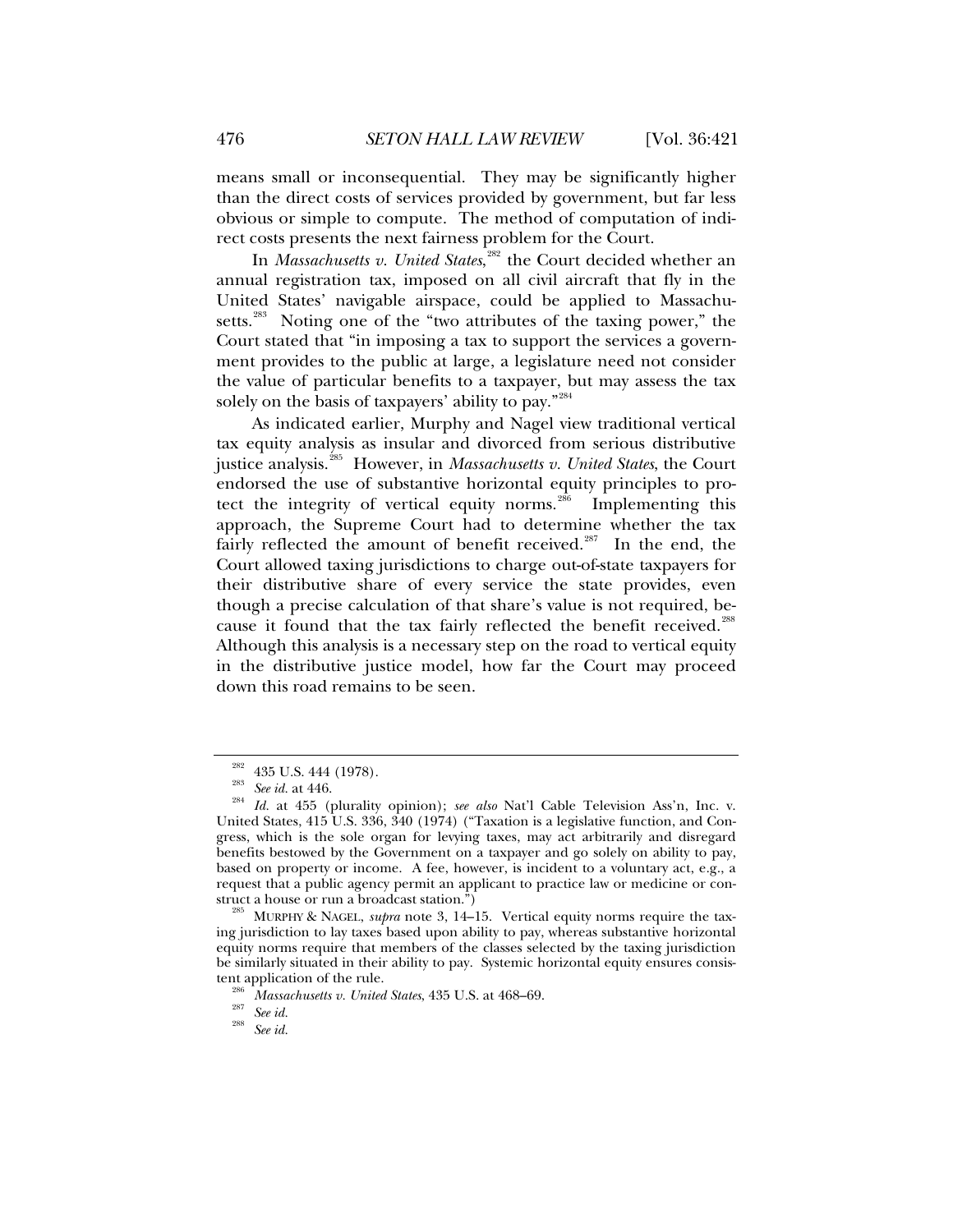## VII. CONCLUSION

<span id="page-56-0"></span>The cases covered herein demonstrate that the Court has followed two separate lines of jurisprudence in applying tax fairness norms. One line concerns statutory construction and the other addresses fairness in the Commerce Clause context. In construing tax statutes, the Court has employed two different fairness norms based upon legislative horizontal equity principles. The first norm, systemic horizontal equity, is content-neutral and resolves tax fairness questions on the basis of consistency, regularity, and certainty. The second norm, substantive horizontal equity, which is applied less frequently, is content-specific, and resolves questions of tax fairness through inquiry into income, wealth, and consumption. The second line of fairness jurisprudence applies both types of horizontal equity and introduces a strain of vertical equity by assessing the degree to which taxpayers, subject to the Commerce Clause, pay for the services they receive from a given state in exchange for the taxes they pay. This is the first step in any analysis that seeks to evaluate whether a taxpayer is over- or under-taxed relative to income compared to services received because it establishes a baseline amount to determine whether a taxpayer is paying more or less than other taxpayers for services received. Accordingly, it invokes legislative questions such as redistribution of wealth and progressive income taxation.

A brief review of the cases covered in this Article shows that in both *Correll<sup>[289](#page-56-1)</sup>* and *First Security Bank,* $^{290}$  $^{290}$  $^{290}$  *the Court recognized that fair*ness required consistent treatment among taxpayers. There, the Court looked for consistency with other federal laws (both tax and non-tax) and congruency with the legislative purpose. Consistent with systemic horizontal equity, these two factors are used by the Court to identify similarly situated taxpayers. In *Correll*, the Court also examined the statute's content to determine whether taxpayers were similarly situated with respect to their ability to pay.<sup>[291](#page-56-3)</sup> This is the only time the Court has used substantive horizontal equity to resolve questions of fairness in interpreting tax statutes.

 In *Groetzinger*, the Court viewed the continuity, regularity, and primary purpose of the taxpayer's gambling as distinguishing him from similarly situated taxpayers (those in the category of "taxpayers who gamble") for whom gambling was but "a sporadic activity, a

<span id="page-56-3"></span><span id="page-56-2"></span><span id="page-56-1"></span>

<sup>&</sup>lt;sup>289</sup> United States v. Correll, 389 U.S. 299, 303 (1967).<br><sup>290</sup> Comm'r v. First Sec. Bank of Utah, N.A., 405 U.S. 394, 407 (1972).<br><sup>291</sup> *See Correll*, 389 U.S. at 304–06.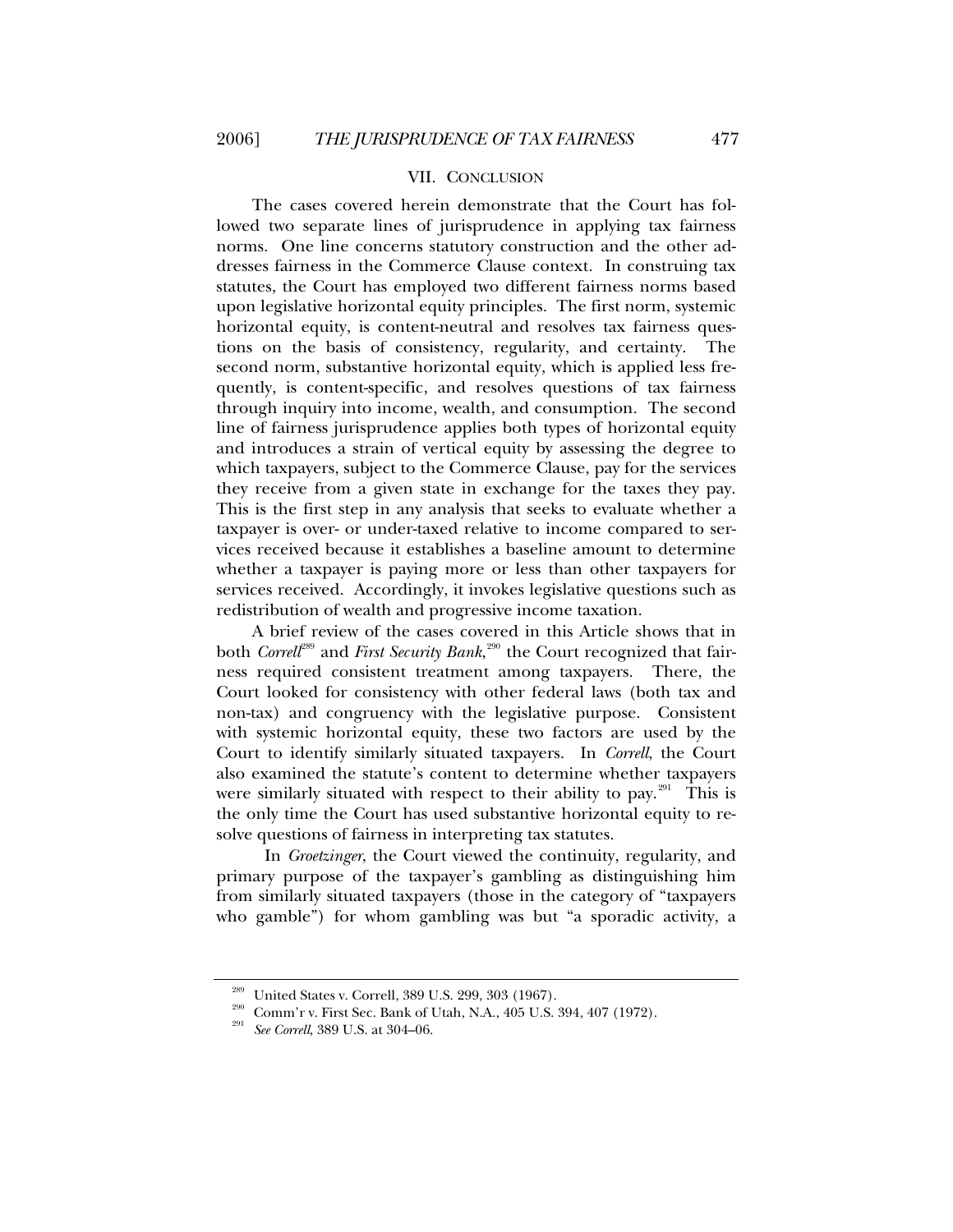hobby, or an amusement diversion."<sup>[292](#page-57-0)</sup> The degree to which this taxpayer filled the category changed the category itself (introducing a subcategory of "taxpayers for whom gambling is a 'trade or business'"), so that one who occasionally gambles is not in the "trade or business" of being a gambler, but, like the taxpayer in *Groetzinger*, one who earns a living through gambling is. $293$ 

In *Allegheny Pittsburgh Coal<sup>[294](#page-57-2)</sup> and Nordlinger,<sup>[295](#page-57-3)</sup> the Court con*firmed its interest in applying systemic horizontal equity to the exclusion of substantive horizontal equity. These two cases illustrate that the Court will use systematic horizontal equity concerns such as consistency, regularity, and certainty to evaluate the fairness of tax legislation, rather than substantive horizontal concerns such as ability to pay as measured by income, wealth or consumption to determine the fairness of tax legislation.

The Court's Commerce Clause tax fairness analysis illustrates a progression toward current vertical equity analysis. In *Goldberg*, the Court endorsed distributive fairness by taking into account the benefits a taxpayer received in evaluating the fairness of the tax imposed on the taxpayer.<sup>[296](#page-57-4)</sup> However, the Court rejected a simpler analysis that looked only to cash transfers and income distribution in judging the fairness of tax burdens on taxpayers.<sup>[297](#page-57-5)</sup> Thus, the Court implied that the problem of identifying the goods and services that should count, though difficult, are necessary to seriously consider income and wealth distributions in American society.<sup>[298](#page-57-6)</sup>

In these cases and others, the Supreme Court addressed horizontal tax equity in administrative rulings by applying statutes of limitations, for example, in ways that ignore the distinction between the government and the taxpayer.<sup>[299](#page-57-7)</sup> The Court also split horizontal equity into its two constituent components, systemic and substantive horizontal equity, in these cases. As the Court indicated, this distinction turns on the definition of substantive horizontal equity as similarity among taxpayers in terms of income, wealth, or consump-

<span id="page-57-3"></span><span id="page-57-2"></span><span id="page-57-1"></span><span id="page-57-0"></span><sup>&</sup>lt;sup>292</sup> See Comm'r v. Groetzinger, 480 U.S. 23, 35 (1987).<br><sup>293</sup> Id.<br><sup>294</sup> See Allegheny Pittsburgh Coal Co. v. County Comm'n, 488 U.S. 336, 343<br>(1989).

<sup>&</sup>lt;sup>295</sup> See Nordlinger v. Hahn, 505 U.S. 1, 32 (1992) (Stevens, J., dissenting).<br><sup>296</sup> See Goldberg v. Sweet, 488 U.S. 252, 266–67 (1989).<br><sup>297</sup> See id. at 267.<br><sup>298</sup> See Massachusetts v. United States, 435 U.S. 444, 469 (1

<span id="page-57-7"></span><span id="page-57-6"></span><span id="page-57-5"></span><span id="page-57-4"></span>U.S. 296, 301 (1946).